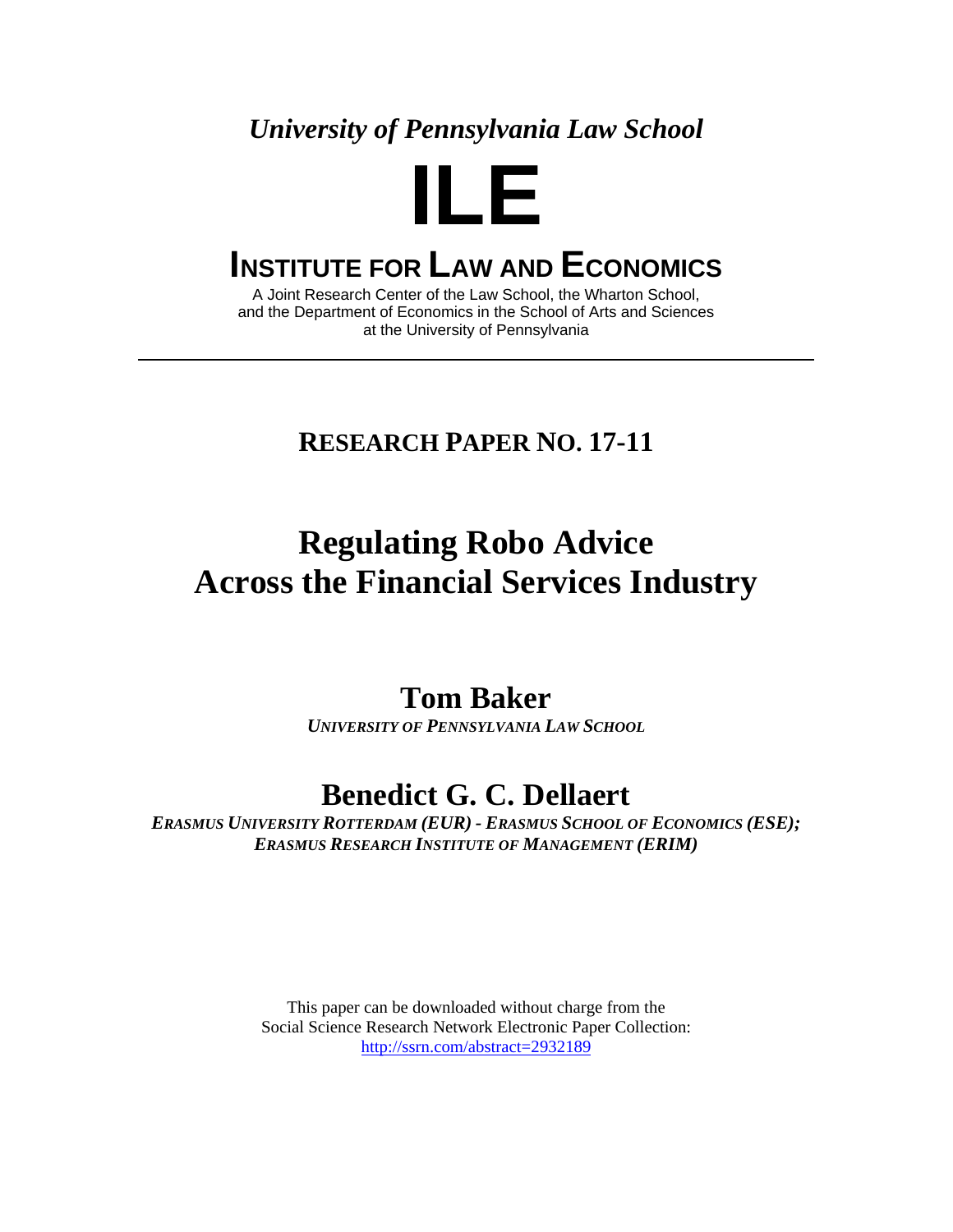# **REGULATING ROBO ADVICE ACROSS THE FINANCIAL SERVICES INDUSTRY**

Tom Baker & Benedict Dellaert<sup>1</sup>

 *Automated financial product advisors – "robo advisors" – are emerging across the financial services industry, helping consumers choose investments, banking products, and insurance policies. Robo advisors have the potential to lower the cost and increase the quality and transparency of financial advice for consumers. But they also pose significant new challenges for regulators who are accustomed to assessing human intermediaries. A well-designed robo advisor will be honest and competent, and it will recommend only suitable products. Because humans design and implement robo advisors, however, honesty, competence, and suitability cannot simply be assumed. Moreover, robo advisors pose new scale risks that are different in kind from the risks involved in assessing the conduct of thousands of individual actors. This essay identifies the core components of robo advisors, key questions that regulators need to be able to answer about them, and the capacities that regulators need to develop in order to answer those questions. The benefits to developing these capacities almost certainly exceed the costs, because the same returns to scale that make an automated advisor so cost-effective lead to similar returns to scale in assessing the quality of automated advisors.* 

The growth of investment robo-advisors, web-based insurance exchanges, on-line credit comparison sites, and automated personal financial management services creates significant opportunities and risks that regulators across the financial services spectrum have yet even to systematically assess, let alone address. Because of the scale that automation makes possible, these services have the potential to provide quality financial advice to more people at lower cost than humans,<sup>2</sup> and to do so with greater transparency.<sup>3</sup> But the fact that this potential exists hardly guarantees that it will be realized.

<sup>&</sup>lt;sup>1</sup> Baker is William Maul Measey Professor at the University of Pennsylvania Law School. Delleart is Professor, Department of Business Economics, Marketing Section, School of Economics, Erasmus University Rotterdam. Baker is a co-founder of Picwell, a data analytics company that makes insurance robo advisors, and Dellaert is a member of the board of supervisors (Raad van Toezicht) of Independer.nl, the largest on-line insurance broker in the Netherlands. Thanks to Grace Knofcyzinski and Luman Yu for helpful research assistance. 2

Abhijeet Sinha, *White Paper: Increasing the Efficiency and Effectiveness of Financial Advice with Robo-Advisors*, INFOSYS (2016), https://www.infosys.com/industries/financial-services/white-papers/Documents/trend-financialadvisors-industry.pdf (demonstrating that investors can gain advice from robo-advisors at much cheaper costs than the fees charged by human advisors).

<sup>3</sup> See Part III, *infra*. See Financial Conduct Authority, Financial Advice Market Review at 39 (March 2016) (encouraging UK financial services regulators to take steps to promote the development of automated financial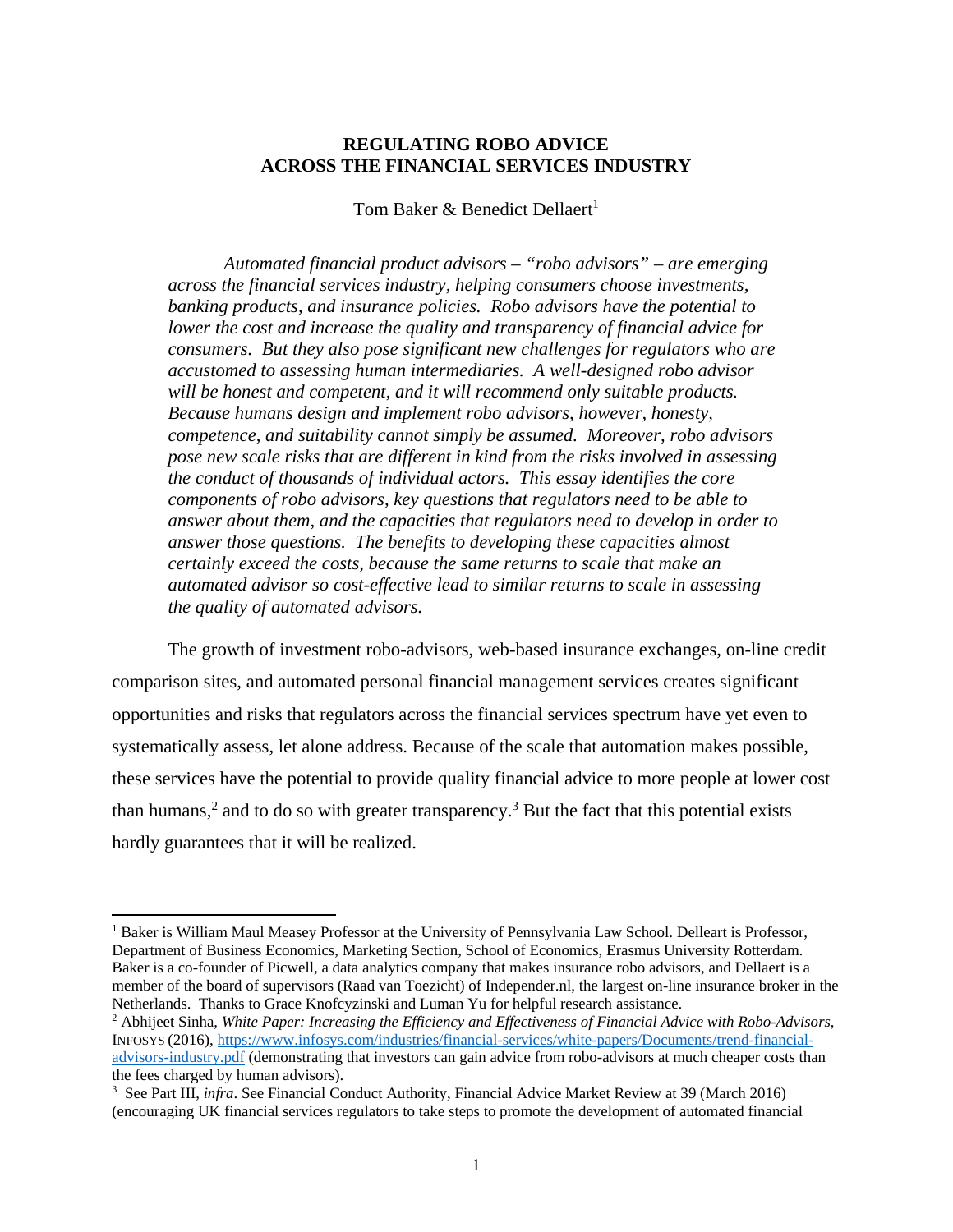*People* design, model, program, implement, and market these automated advisors, and many automated advisors operate behind the scenes, assisting people who interact with clients and customers. The history of people taking advantage of consumers in the financial services industry is not a pretty one.<sup>4</sup> Even setting fraud and other unsavory activities to the side, the riches to be won by those who succeed in disrupting the financial services industry provide more than enough incentive to rush technology to market.<sup>5</sup> In addition, there are concerns that automation may entrench historical unfairness<sup>6</sup> and promote a financial services monoculture with new kinds of unfairness and a greater vulnerability to catastrophic failure than the less coordinated actions of humans working without automated advice.7

For these and other reasons, automated advice poses significant challenges for regulators seeking to preserve the integrity of financial markets. Along with the well-known privacy and security challenges that accompany the digitization of personal financial data,<sup>8</sup> there are new regulatory challenges that are more specific to automated advice. These include developing the capacities to assess: the algorithms and data incorporated in the automated advisors; the choice

4 See, e.g., Neil Fligstein & Alexander F. Roehrkasse, *The Causes of Fraud in the Financial Crisis of 2007 to 2009: Evidence from the Mortgage-Backed Securities Industry*, 81 AM SOC. REV. 617 (2016); Michael Corkery, *Wells Fargo Fined \$185 Million for Fraudulently Opening Accounts*, N.Y. TIMES (Sept. 8, 2016), http://www.nytimes.com/2016/09/09/business/dealbook/wells-fargo-fined-for-years-of-harm-to-

http://pages.stern.nyu.edu/~tphilipp/papers/FinTech.pdf (discussing disruptive innovations of Fintech startups). See, e.g., Kate Crawford, *Artificial Intelligence's White Guy Problem*, N.Y. TIMES (June 25, 2016), http://www.nytimes.com/2016/06/26/opinion/sunday/artificial-intelligences-white-guy-problem.html ("Sexism,

advice to increase access to financial advice). *Cf.* FINRA, *supra* note 6 at 8-9 (listing many good governance practices for FINRA members to employ in relation to digital investment advisors). All or most of the governance practices FINRA describes could also form the basis for external evaluation.

customers.html?\_r=0; Daniel Fischel, *The Law and Economics of Vanishing Premium Insurance*, 22 Delaware Journal of Corporate Law 1, 1-3 (1997) (describing the vanishing premium scandal in the life insurance industry in the early 1990s); Matthias Rieker, *Broker Ordered to Pay More Than \$1 Million in Churning Case*, WSJ (Oct. 13, 2014), http://www.wsj.com/articles/broker-ordered-to-pay-more-than-1-million-in-churning-case-1413231863. 5 <sup>5</sup> See Thomas Philippon, *The FinTech Opportunity* 14 (CEPR, Discussion Paper No. DP11409, 2016),

racism and other forms of discrimination are being built into the machine-learning algorithms that underlie the technology behind many 'intelligent' systems…"); Joshua A. Kroll et al., *supra* note 3; Barocas & Selbst, *supra*  note 3; WALLACH & ALLEN, *supra* note 3. 7

See, e.g., CATHY O'NEIL, WEAPONS OF MATH DESTRUCTION: HOW BIG DATA INCREASES INEQUALITY AND THREATENS DEMOCRACY (2016) (outlining dangers of relying on data analytics); Dario Amodei et al., *Concrete Problems in AI Safety*, arXiv:1606.06565 (July 25, 2016), https://arxiv.org/pdf/1606.06565v2.pdf (discussing "accident risk" that may emerge from the poor design of the real-world AI systems). For an effort by the tech industry to address some of these challenges, see www.partnershiponai.org.

See, e.g., *Governor Cuomo Announces Proposal of First-in-the-Nation Cybersecurity Regulation to Protect Consumers and Financial Institutions*, N.Y. DEP'T OF FIN. SERV. (Sept. 13, 2016),

http://www.dfs.ny.gov/about/press/pr1609131.htm; Rick Swedloff, *Risk Classification's Big Data (R)evolution*, 21 CONN. INS. L. J. 339, 339 (2014) (noting that big data raises novel privacy concerns).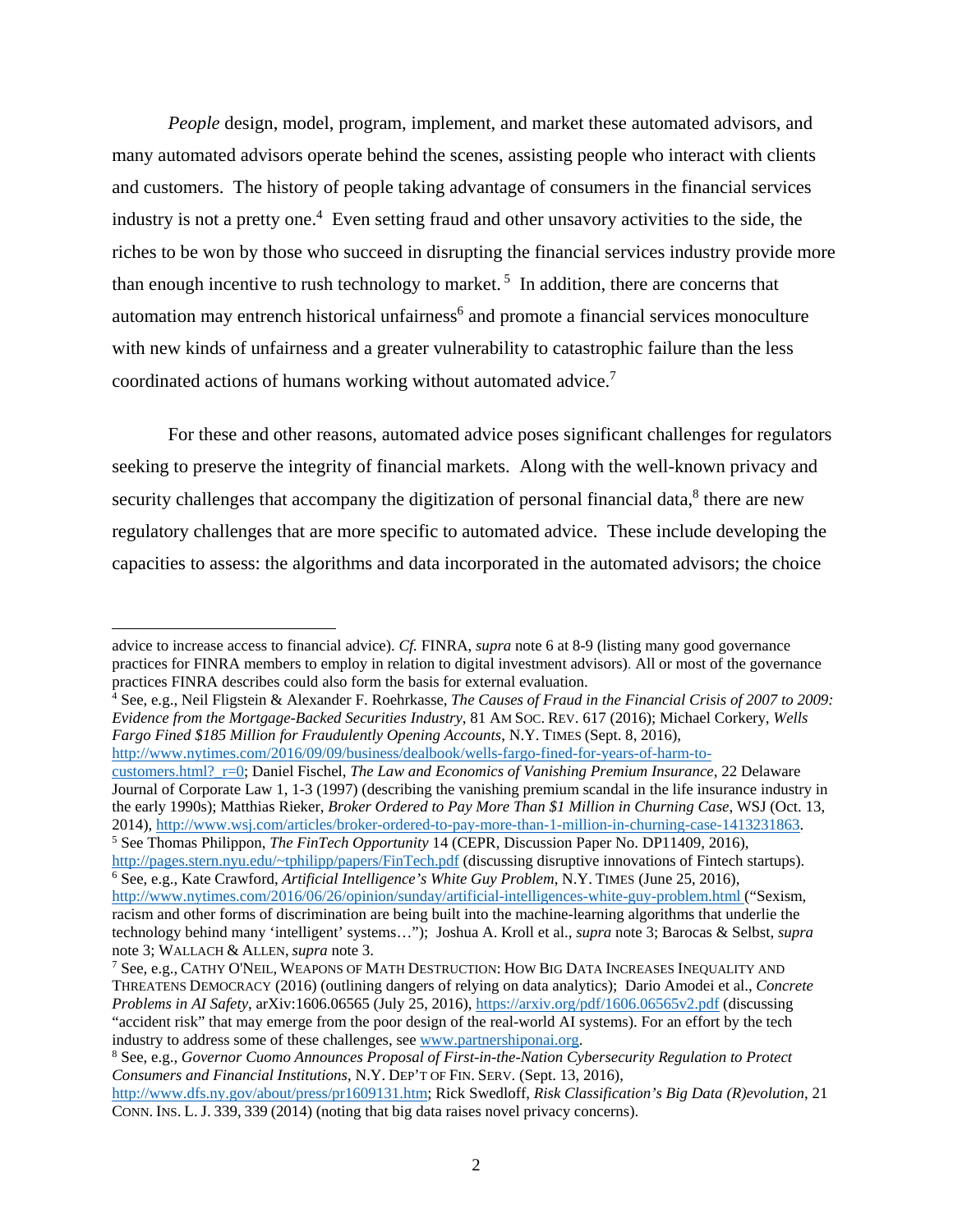architecture through which the advice is presented and acted upon; the underlying information technology infrastructure; and the downside risk from the scale that automation makes possible. Developing these capacities will require financial service authorities – the paradigmatic expert administrative agencies – to invest in new kinds of expertise. Our research and experience suggests that this includes data science, computer science, behavioral economics, and psychology, but there undoubtedly are others as well. $9$ 

As we will discuss, the benefits to developing these capacities almost certainly exceed the costs, because the same returns to scale that make an automated advisor so cost-effective lead to similar returns to scale in assessing the quality of automated advisors. An expert administrative agency is well situated to realize those returns to scale. Moreover, the potential solvency and systemic risks posed by hundreds of thousands, or even millions, of consumers choosing their financial products based on the same or similar models are sufficiently large and different in kind from those traditionally posed by consumer financial product intermediaries that some regulatory attention is justified on those grounds alone.10

At the same time, however, it is important not to over-react and not to set a higher bar for automated advisors than for human advisors. For now, the standard against which automated advisors should be compared is that of humans, whom we know are much less than perfect. Although a large body of research in diverse fields demonstrates that even simple algorithms regularly outperform humans in the kinds of tasks that robo advisors perform, <sup>11</sup> and, thus, it may

<sup>9</sup> See, e.g., Eric Johnson et al., *Can Consumers Make Affordable Care Affordable? The Value of Choice Architecture*, 8 PLOS ONE e81521 (2013) (studying impact of variations in choice architecture on health insurance choice); Dellaert, Baker, Johnson (same). Dellaert, Benedict G.C. and Gerald Häubl, 2012, "Searching in Choice Mode: Consumer Decision Processes in Product Search with Recommendations," Journal of Marketing Research, 49 (2), 277–288.

<sup>&</sup>lt;sup>10</sup> See part xxx, infra.

<sup>11</sup> See, e.g., Berkeley J. Dietvorst et al., *Algorithm Aversion: People Erroneously Avoid Algorithms After Seeing Them Err*, 144 J. EXP. PSYCHOL.-GEN. (forthcoming) (manuscript at 5), http://ssrn.com/abstract=2466040 (showing that algorithms outperform human in future predictions); William M. Grove et al., *Clinical Versus Mechanical Prediction: A Meta-Analysis*, 12 PSYCHOL. ASSESSMENT 19, 25 (2000) (noting that mechanical prediction is as accurate or more accurate than the clinical prediction); William M. Grove & Paul E. Meehl, *Comparative Efficiency of Informal (Subjective, Impressionistic) and Formal (Mechanical, Algorithmic) Prediction Procedures: The Clinical-Statistical Controversy*, 2 PSYCHOL., PUB. POL'Y., & L. 293 (responding to commonly held objections to algorithmic procedures.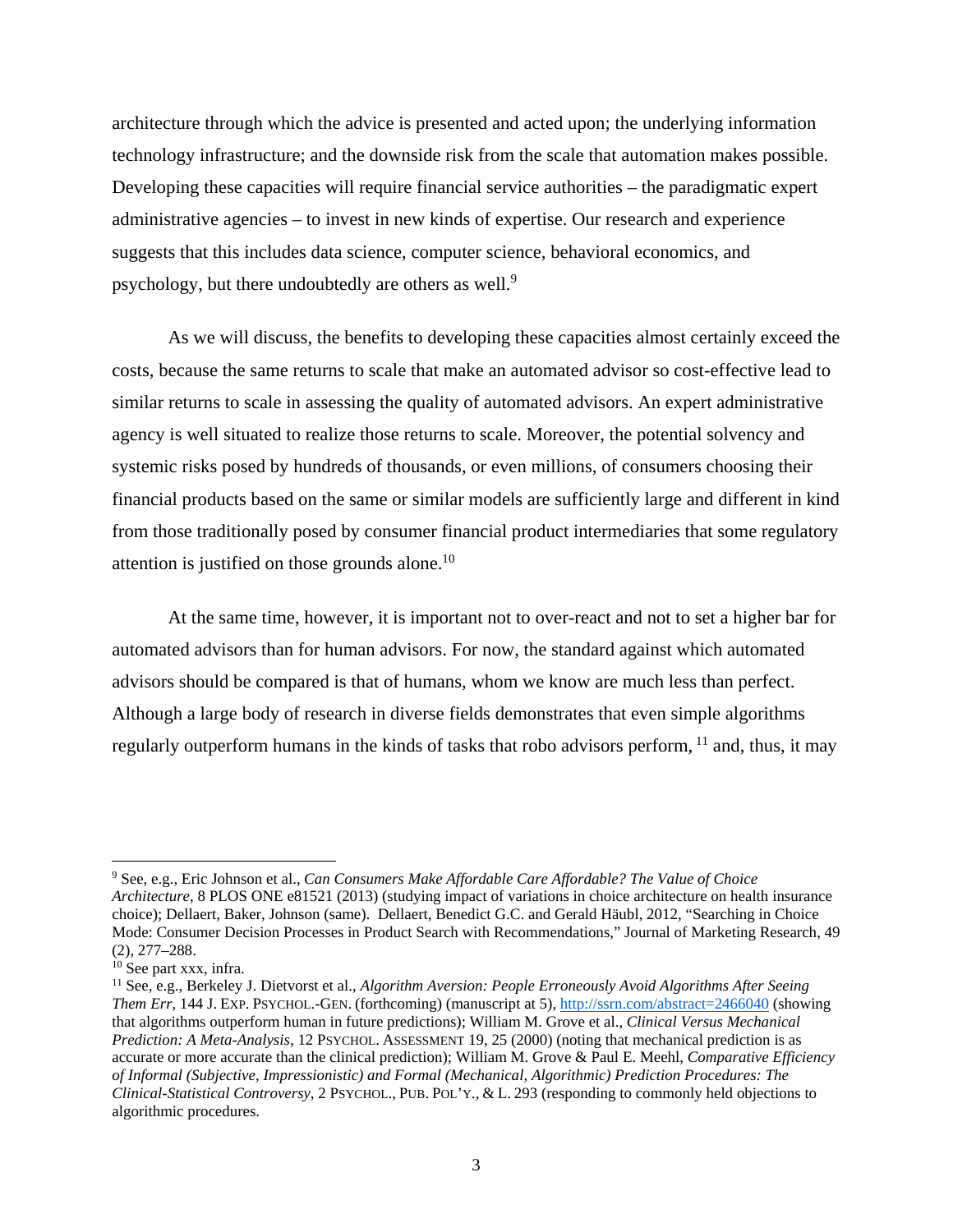be appropriate to hold automated advisors to a super-human standard *someday*, their market share is too small and regulators have too much to learn to do so today.

Our goal in this Essay is to open a discussion within legal and financial services scholarship that invites the participation of those with expertise in other relevant disciplines. As automated advisors grow in scale, protecting the integrity of financial markets will require the kind of cross disciplinary cooperation that regularly occurs in the domains of health and environmental regulation. The lawyers, economists, and behavioral scientists already involved in financial services regulation will need to understand enough about computer and data science to craft and apply new regulatory strategies; and the computer and data scientists at the forefront of the innovation will need to understand enough about legal structures and ways of thinking to help make the new regulatory strategies sensible.

This assessment is a pressing need for the financial services authorities themselves, but it is also an opportunity to explore the challenges and opportunities that automated advice presents more broadly.<sup>12</sup> This opportunity arises from the fact that financial services regulators already have substantial legal authority, well-developed economic and historical justifications to guide their actions, and a diversity of regulatory tools to employ.<sup>13</sup> Thus, automated consumer financial product advice provides a good case study as automation extends into consumer markets. Not everything that we can learn from this case study will also apply to automated advice about cars, homes, and vacations, for example, but there are similar opportunities to take advantage of consumers in these and other markets for complex goods and services and, thus, consumer protection techniques that work for financial products are worth considering in other contexts.

In the body of this Essay we first identify the aspects of current financial services regulation that apply most directly to robo advice: the regulation of intermediaries such as

<sup>&</sup>lt;sup>12</sup> See, e.g., WENDELL WALLACH & COLIN ALLEN, MORAL MACHINES: THE ETHICAL AND SOCIAL IMPLICATIONS OF ROBOTICS 55-56 (Oxford University Press 2008) (advocating to ensure that autonomous artificial agents are created with morality); Joshua A. Kroll et al., *Accountable Algorithms*, 165 UNIV. PA. L. REV. (forthcoming 2017) (noting the challenges algorithms pose for procedural); Solon Barocas & Andrew Selbst, *Big Data's Disparate Impact*, 104 CALIF. L. REV. 671, 677 (2016) (describing discriminatory effects of data mining).<br><sup>13</sup> See generally, MICHAEL S. BARR, HOWELL E. JACKSON, MARGARET E. TAHYAR, FINANCIAL REGULATION LAW

AND POLICY (2016).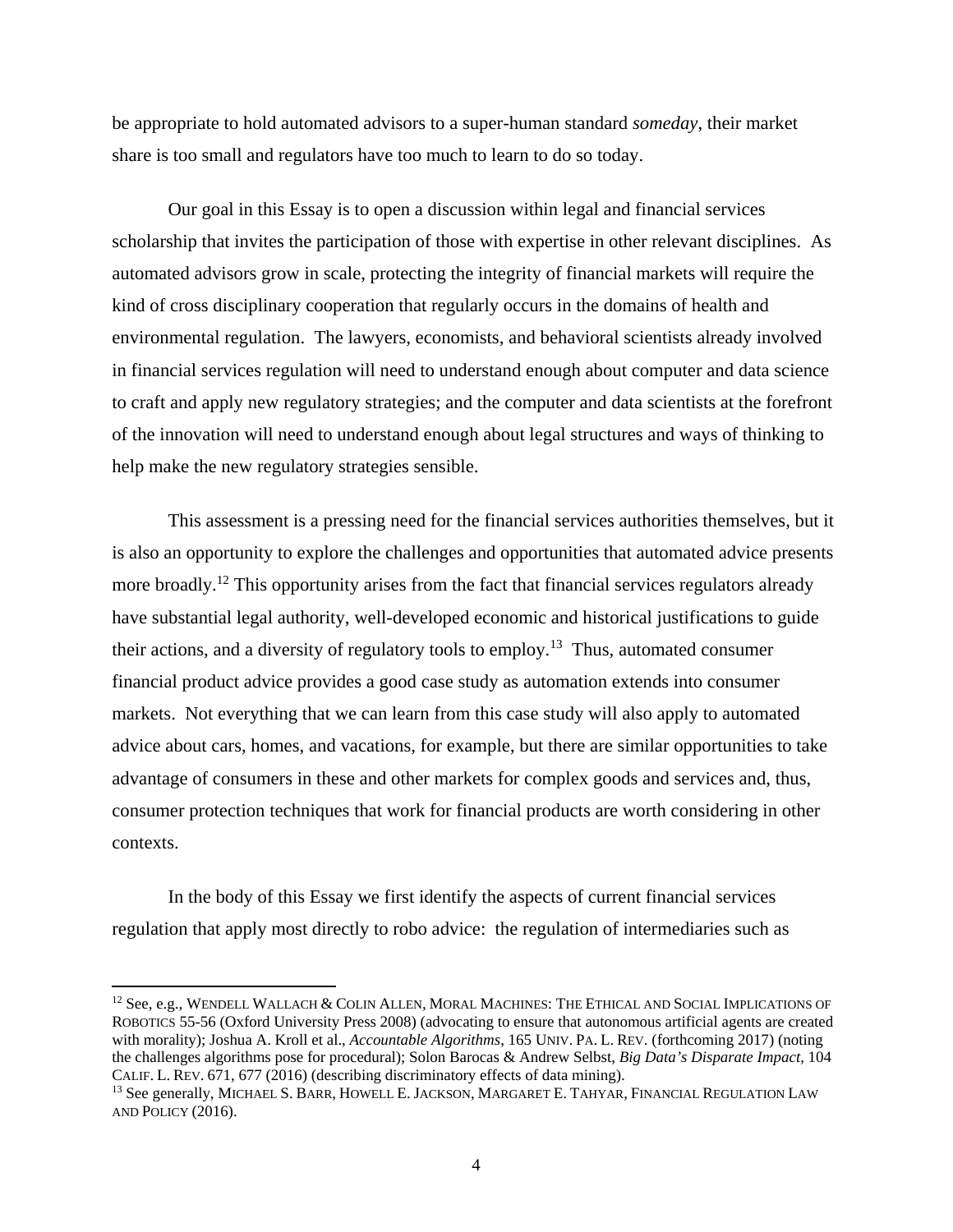securities brokers, insurance agents, and mortgage brokers.<sup>14</sup> We set out the traditional goals of that regulation: promoting *competence* (to provide appropriate advice and associated services), *honesty* (of that advice and associated services), and *suitability* (of the financial products sold to, or recommended for, the specific consumer).<sup>15</sup> We then explain why any well-designed robo advisor should meet those goals at least as well as a typical human advisor, most likely better, with the emphasis appropriately placed on the caveat, "well designed." At the same time, however, robo advice raises new challenges for regulators, most immediately to develop the expertise to assess whether robo advisors in fact are well designed.

In beginning with these traditional goals, we have two objectives: first, to review why robo advisors are at least potentially superior to unassisted humans on these dimensions for most consumers; and, second, to create a conceptual link between existing regulatory goals and the new regulatory concerns. That conceptual link supports regulators' efforts to proceed under their existing legal authority to develop the capacities they need to address these new concerns, recognizing that they will need to operationalize this authority in new ways.<sup>16</sup>

We then identify the core technical components of robo advisors that regulators need to understand and develop procedures to assess: the algorithms and processes that generate personalized rankings of financial products for consumers; the consumer and financial product data that the algorithms ingest; the choice architecture through which that advice is delivered; and the associated information technology infrastructure. Our objective is to sketch the early

<sup>14</sup> See Section I.A. *infra*.<br><sup>15</sup> See Section I.B. *infra*. Note that this description of the three goals is a conceptual one that does not map perfectly on the diversity of financial services regulations. Cf. Howell E. Jackson, The Trilateral Dilemma in Financial Regulation, in Anna Marial Lusardi, ed., Improving the Effectiveness of Financial Education and Savings Programs (2008) (observing that "generalizations are tricky given the range of legal regimes").

16 See, e.g., SEC Commissioner Kara Stein, Surfing the Wave: Technology, Innovation, Competition (Nov. 9, 2015) (available at https://www.sec.gov/news/speech/stein-2015-remarks-harvard-law-school.html):

The Commission is now challenged with thinking through what it means to regulate a robo advisor. This concept did not even exist when most of the laws applicable to investment advisers were drafted. Most of these laws are based on the idea of a human investment adviser on the other end of the phone or sitting across the table from you. …

Clearly, if we want our markets to remain at the top, we need to embrace innovation. And FinTech clearly promises some exciting advances. But, we also need to be prepared to anticipate and ideally prevent problems before they arise. Remaining competitive requires both market participants and regulators to thoughtfully evolve with innovation, not react to it way after the fact.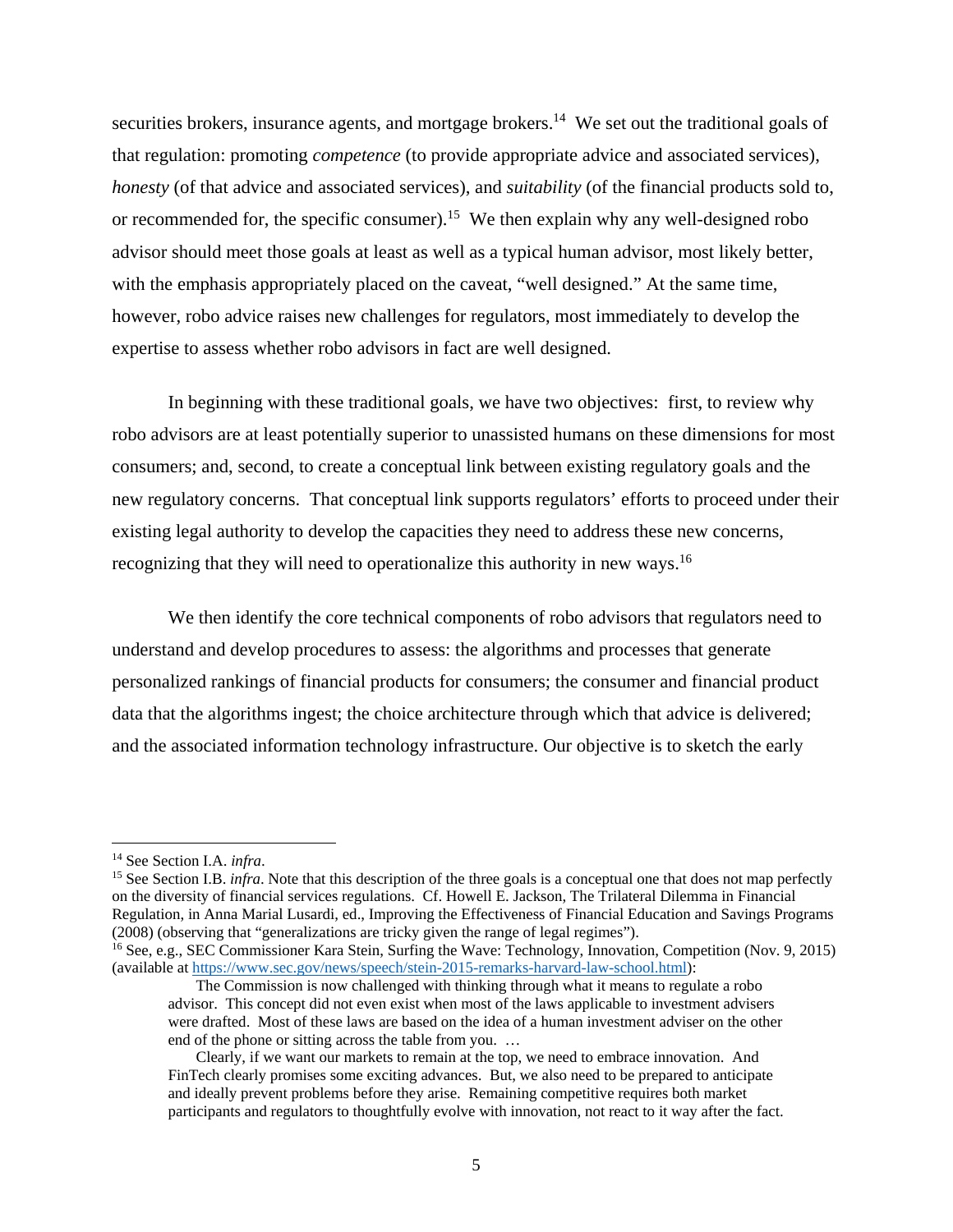stages of a regulatory trajectory that regulators can follow as robo advisors develop in sophistication and scale.

Our analysis is conceptual and not specific to any specific governmental agency, private regulatory organization, or ex post liability regime; nor is it specific to any sector of the financial services market. At a conceptual level, our analysis applies to most, if not all, consumer financial products (if not now, then in the future) and to all the regulators of these products in all financial services sectors. Accordingly, we advocate an inter-governmental, inter-agency dialog, with experts from inside and outside the financial services industry to share information, to identify ways to make the necessary human capital available to regulators, and to develop an approach to regulating robo advisors that increases the likelihood that they are honest and competent. Some agencies have taken preliminary steps to learn about robo advice as part of their larger efforts to engage with "FinTech," but to date they have done so largely within their own regulatory silos and within their own countries.<sup>17</sup> There is no formal inter-agency coordination in the U.S., only modest informal efforts; and international coordination is even less well developed.<sup>18</sup> While there is no evidence that this lack of oversight and coordination has yet caused harm, it almost certainly will in the future, as the market simply cannot be counted upon to be self-correcting when robo advisors grow in scale to the point that they reshape financial product markets.

In concluding, we explore steps that authorities might take beyond demanding a minimum level of competence and honesty. We present some provisional ideas about how financial services regulation could facilitate quality-based competition and diversity among robo advisors, so that the performance of intermediaries who use robo advisors increasingly exceeds that of their unassisted competitors. In addition, as regulators gain confidence in their capacity to assess, monitor, and hold robo advisors accountable, and as robo advisors become a major force

<sup>&</sup>lt;sup>17</sup> See, e.g. FINRA, FTC hearings, CFPB attendance at ML conferences, MA, NY, FCA supra note \_ (recommending that Regulatory Sandbox concept be extended to automated financial advice); SEC, Investor Alert: Automated Investment Tools May 8, 2015 (available at: https://www.sec.gov/oiea/investor-alertsbulletins/autolistingtoolshtm.html); SEC FinTech Forum, November 14, 2016 (transcript available at https://www.sec.gov/spotlight/fintech/transcript-111416.pdf (we note that the SEC forum included a state government official from Vermont)..

<sup>&</sup>lt;sup>18</sup> The U.S. CFPB has been closely following the "Project Innovate" of the U.K. FCA, but to our knowledge there have not been systematic efforts to share information in both directions.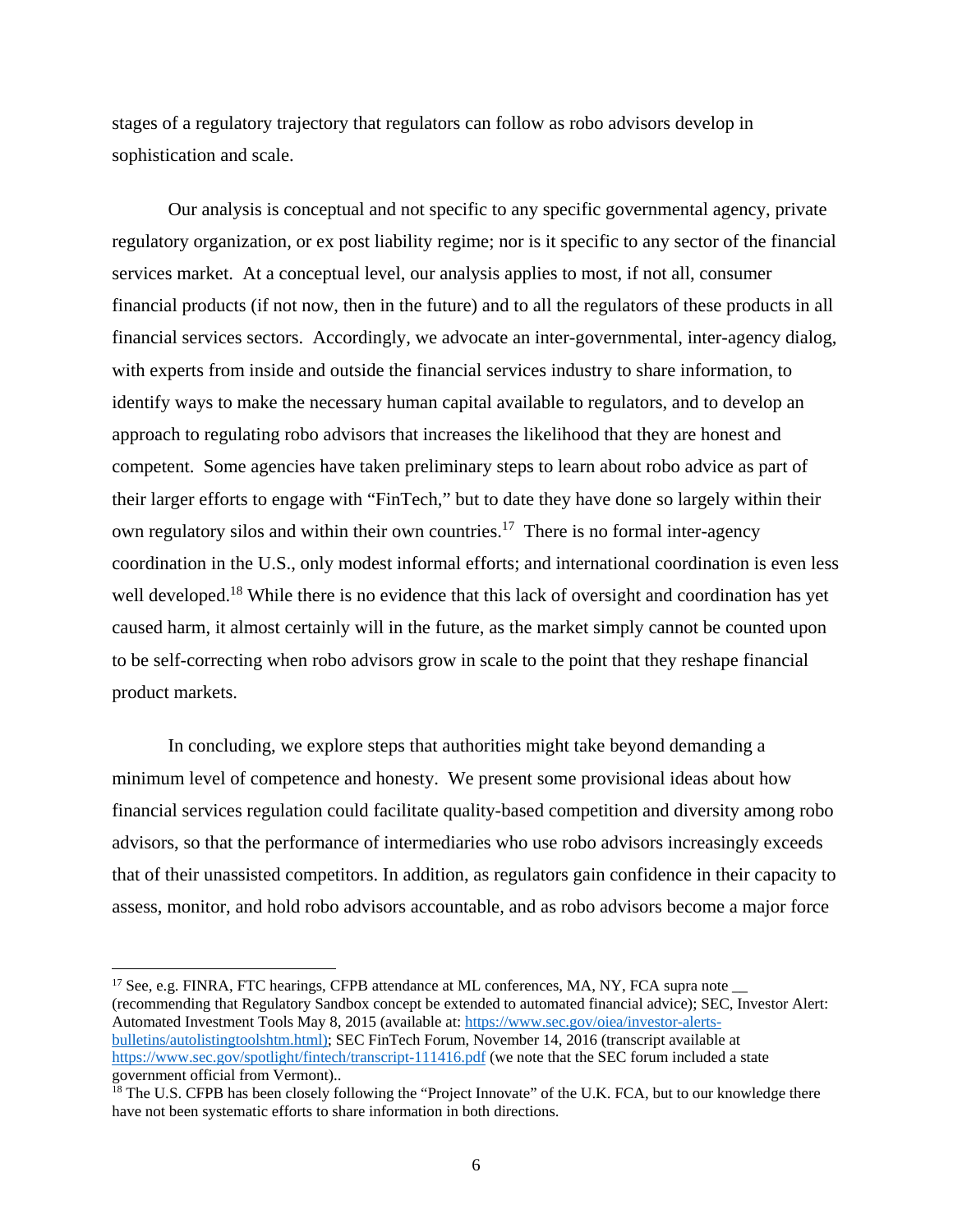in the market, there may be less need for direct regulation of the forms and features of consumer financial products, as long as robo advisors have access needed to the data needed to adequately incorporate innovations in those forms and features into their personalized evaluation and ranking systems. Of course, these regulatory benefits cannot be counted upon to appear automatically. As any robo advisor entrepreneur can attest, innovation takes work: understanding, assessment, coordination, feedback.

# **I. Robo Advisors and Financial Product Intermediary Regulation**

In the popular press, a "robo advisor" is an automated investment service, most likely based in San Francisco, which competes with financial advisors by claiming to offer equally good (if not better) advice and service at a lower price.19 We use the terms "robo advice" and "robo advisor" more broadly to include the similar services emerging in other sectors of the financial services industry, most significantly in insurance, but also in consumer credit.<sup>20</sup> We do this to emphasize the technological and other similarities of these automated advisors and to support our claim that regulators from the securities, banking, and insurance sectors need to work together to assess them. The investment-focused robo advisors have drawn the most attention from regulators,  $2^{1}$  but the promises and regulatory concerns raised by investment robo advisors also apply to their insurance and banking counterparts.<sup>22</sup>

*Robo-Advisers and State Investment Adviser Registration*, MASS. SEC. DIV. (Apr. 1, 2016),

 19 See, e.g., Rob Berger, *7 Robo Advisors That Make Investing Effortless*, Forbes (Feb. 5, 2015), http://www.forbes.com/sites/robertberger/2015/02/05/7-robo-advisors-that-make-investing-

effortless/#5d5af7377e48 (discussing several popular robo advisors and their key features); Arielle O'Shea, *Best Robo-Advisors: 2016 Top Picks*, NERDWALLET (March 14, 2016) https://www.nerdwallet.com/blog/investing/best- $\frac{\text{robo-advisors/}}{20}$  Insurance robo advisors include Healthcare.gov (health insurance) and Coverhound.com (auto and homeowners

insurance). While we have not found any true robo advisors in the banking context, Zillow's mortgage comparison tools and NerdWallet's credit card comparison tools are a step in that direction. 21 See, e.g., *Report on Digital Investment Advice*, FINRA (March 2016),

http://www.finra.org/sites/default/files/digital-investment-advice-report.pdf; *Policy Statement* 

http://www.sec.state.ma.us/sct/sctpdf/Policy-Statement--Robo-Advisers-and-State-Investment-Adviser-Registration.pdf; *Cf. Digital Investment Advice: Robo Advisors Come of Age*, BLACKROCK (Sept. 2016),

http://www.blackrock.com/corporate/en-lm/literature/whitepaper/viewpoint-digital-investment-advice-september-

<sup>2016.</sup>pdf. 22 See, e.g., *Processes and Guidelines for Becoming a Web-broker in the Federally-facilitated Marketplace*, CMS (Sept. 30, 2015), https://www.cms.gov/CCIIO/Programs-and-Initiatives/Health-Insurance-

Marketplaces/Downloads/AB-Task-23-Draft-Web-broker-101-Webinar-Slide-Deck-09-30-15.pdf; *Role of Agents, Brokers, and Web-brokers in Health Insurance Marketplaces*, CMS (Jan. 8, 2016),

https://www.cms.gov/CCIIO/Programs-and-Initiatives/Health-Insurance-Marketplaces/Downloads/Role-of-ABs-in-Marketplace-1\_6\_16.pdf.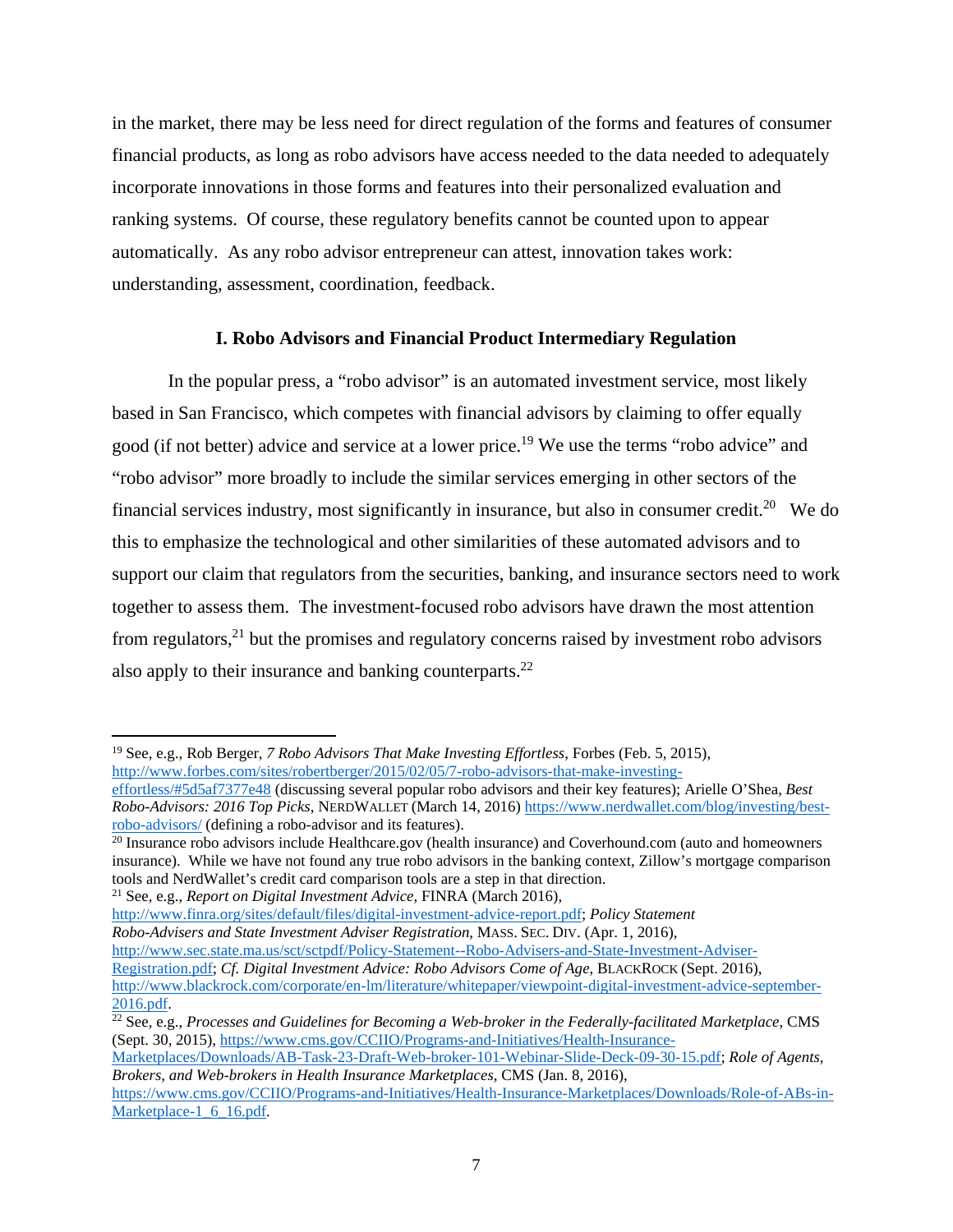Accordingly, we use the term "robo advisor" broadly to refer to any automated service that ranks, or matches consumers to, financial products on a personalized basis. <sup>23</sup> Typically, the firms that provide these tools to consumers also sell the recommended financial products to consumers, but advertising funded "lead generation" services also can provide them. The consumer products that could be the subject of such robo advice include: deposit accounts, home mortgages, and other forms of consumer credit from the banking sector; all of the personal lines of insurance (auto, life, disability, health, homeowners, and annuities); and, from the securities sector, mutual fund shares and other savings products regulated as securities, such as certain kinds of annuities. $24$ 

Our definition of "robo advisor" is closely aligned with what the Financial Industry Regulatory Authority (FINRA) calls a "digital investment advisor," which includes automated investment analysis and recommendation services sold to traditional financial advisors.<sup>25</sup> This broader definition includes both "hybrid robos," which place a human interface on top of what is primarily an automated process, and automated portfolio selection and management tools sold to more traditional financial advisors who provide services that retain even more of a human touch.<sup>26</sup> Like FINRA we mean to emphasize the continuities between the new, consumer-facing automated intermediaries and the kinds of automated services that have for some time now been available to traditional intermediaries.<sup>27</sup> We expand the term "robo advisor" even further,

 $23$  Although it is more traditional in the legal literature to refer to mutual fund shares, bank accounts, and insurance policies as financial services, rather than products, people in the industry use the term "product," and related terms like manufacturer, distributor, retailer, and designer, because those terms allow for more precise description and analysis than the broader and conceptually vague term "financial service." See, e.g, Ernst & Young, US Fund Distribution 2014: Sea of Change on the Horizon, available at: http://www.ey.com/Publication/vwLUAssets/ey-thestate-of-us-fund-distribution-in-2014/\$File/ey-us-fund-distribution-report.pdf at p. 3 (referring to manufacturers, distributors, and retailers of mutual funds).

<sup>&</sup>lt;sup>24</sup> Securities issued by operating companies are not consumer financial products in the sense in which we are using that term. If a financial product intermediary developed and mass marketed a service that created individualized securities portfolios, we would regard those portfolios as the consumer product, not the securities in the portfolios, unless consumer financial product companies started creating securities designed to be included in those portfolios.<br><sup>25</sup> FINRA, *supra* note 6 (dividing digital investment advice tools into two groups: "financial professi

tools and "client-facing" tools).

<sup>26</sup> See, e.g., Francis M. Kinnery, Jr. et al., *Putting A Value on Your Value: Quantifying Vanguard Advisor's Alpha*, VANGUARD 4, 16 (March 2014), http://www.vanguard.com/pdf/ISGAA.pdf (noting the benefits that the Vanguard Advisor's Alpha framework can provide for traditional financial advisors); Efi Pylarinou, *SigFig Advises Hundreds of Billions and Pivots from B2C to B2B*, BANK INNOVATION (Aug. 17, 2015),

http://bankinnovation.net/2015/08/sigfig-advises-hundreds-of-billions-and-pivots-from-b2c-to-b2b/ (discussing the success of a SigFig tool designed to provide advice for independent brokers).

<sup>&</sup>lt;sup>27</sup> See FINRA, supra note xx (describing history of digital investment advice); Barr, Jackson, Thahyer at 471 (automated investment services have been "used for many years by financial professional to develop a customer's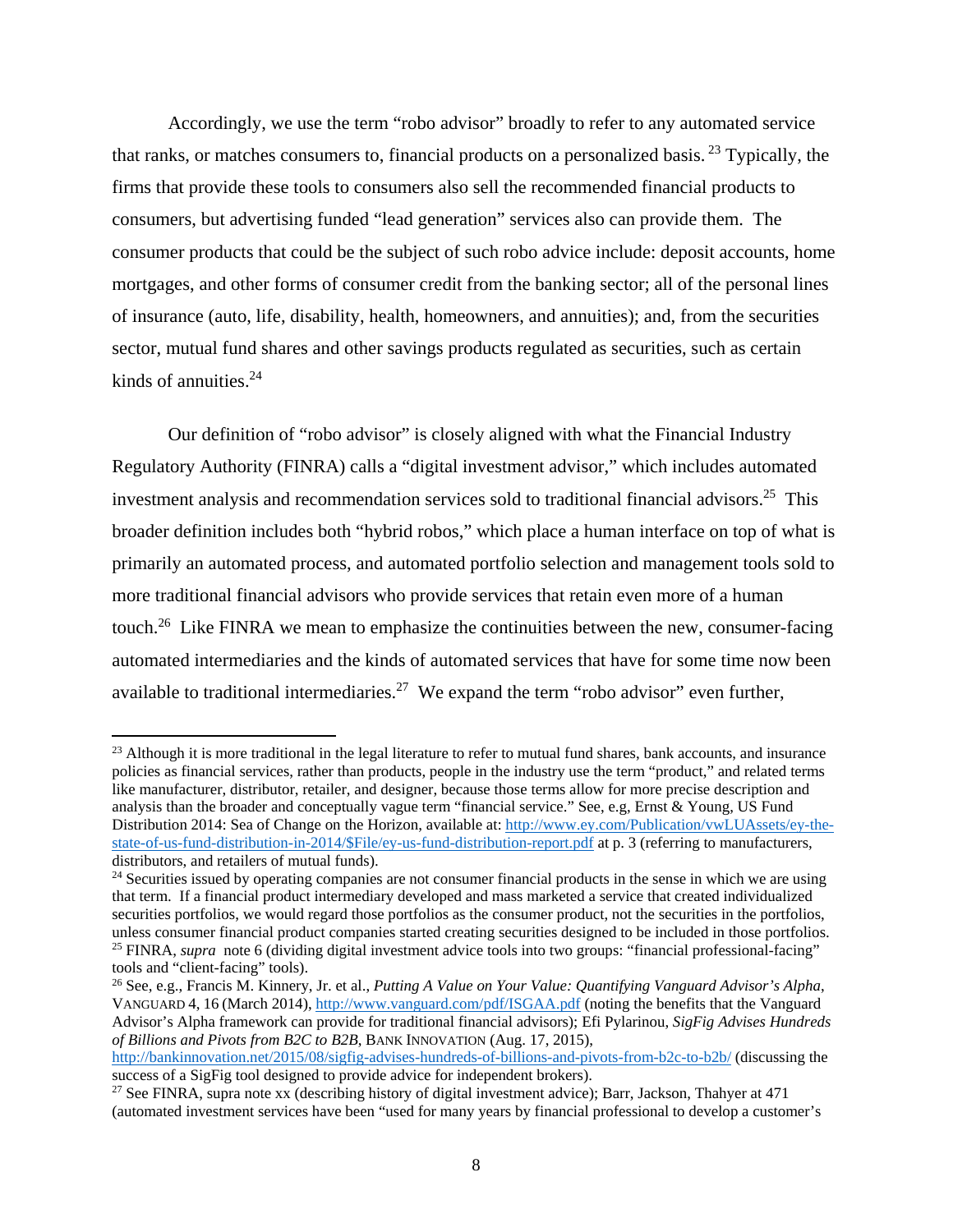however, to include comparably automated services in the insurance and banking sectors. We do this to emphasize the technological and regulatory continuities across the financial services industry. Also, the term "robo advisor" too nicely evokes the hype and anxiety of automation to grant a monopoly on that term to the investment sector.

## *A. Policy justifications and regulatory objectives*

In a nutshell, the primary justifications for all forms of consumer financial services regulation are: providing some absolute degree of protection for consumers regarding the safety of their financial products; protecting society from the negative consequences of the failure of financial product providers; and protecting consumers from being exploited due to their relative lack of knowledge about financial products and their dependence on the product providers they select.<sup>28</sup> In addition, some financial services regulation aims to ameliorate inequality, for example by limiting the ability of insurance companies to charge prices based on risk or requiring banks to provide services within low income communities, and some financial services regulation aims to further broader political economy goals, such as anti-trust regulation, money laundering regulation, and regulations that discourage financial companies from amassing too much political power.<sup>29</sup>

The financial services industry and its associated regulatory bodies are traditionally divided into three major sectors: securities, banking, and insurance.<sup>30</sup> The relative importance of the policy justifications just described differs across these sectors. For example, banking regulation attempts to make ordinary consumer bank deposits completely safe through a

trading portfolio"); SEC Commissioner Michael S. Piwowar, Statement at Financial Technology Forum (Nov. 14, 2016) (available at https://www.sec.gov/news/statement/piwowar-statement-financial-technology-forum-111416.html) ("FinTech is frequently lauded as a disruptive force that is transforming the financial services industry.").

<sup>28</sup> See Howell Jackson, *Regulation in a Multisectored Financial Services Industry: An Exploratory Essay*, 77 Wash U. L.Q. 319, 334-36 (1999) (hereinafter Jackson, *Multi-Sectored*). Note that we have simplified Jackson's framework in light of our focus on robo advisors. For example, we do not separately identify the objective of protecting consumers from a financial services provider changing its risk profile after purchase.

<sup>29</sup> Id. at 337. Cf. Mark Roe, *Foundations of Corporate Finance: The 1906 Pacification of the Insurance Industry*, 93 COLUM. L. REV. 639 (1993). DFS Issues Final Anti-Terrorism Transaction Monitoring and Filtering Program Regulation (June 30, 2016), available at: http://www.dfs.ny.gov/about/press/pr1606301.htm (noting that the announcement of the anti-money laundering regulation by the New York State Department of Financial Services). 30 Jackson, *Multi-Sectored*, supra note xx. Jackson identifies futures trading and pensions as distinct from ordinary securities transactions. E.g., id at 362. We ignore futures trading and defined benefit pensions, and we treat defined contribution pensions as securities transactions with an employment law overlay.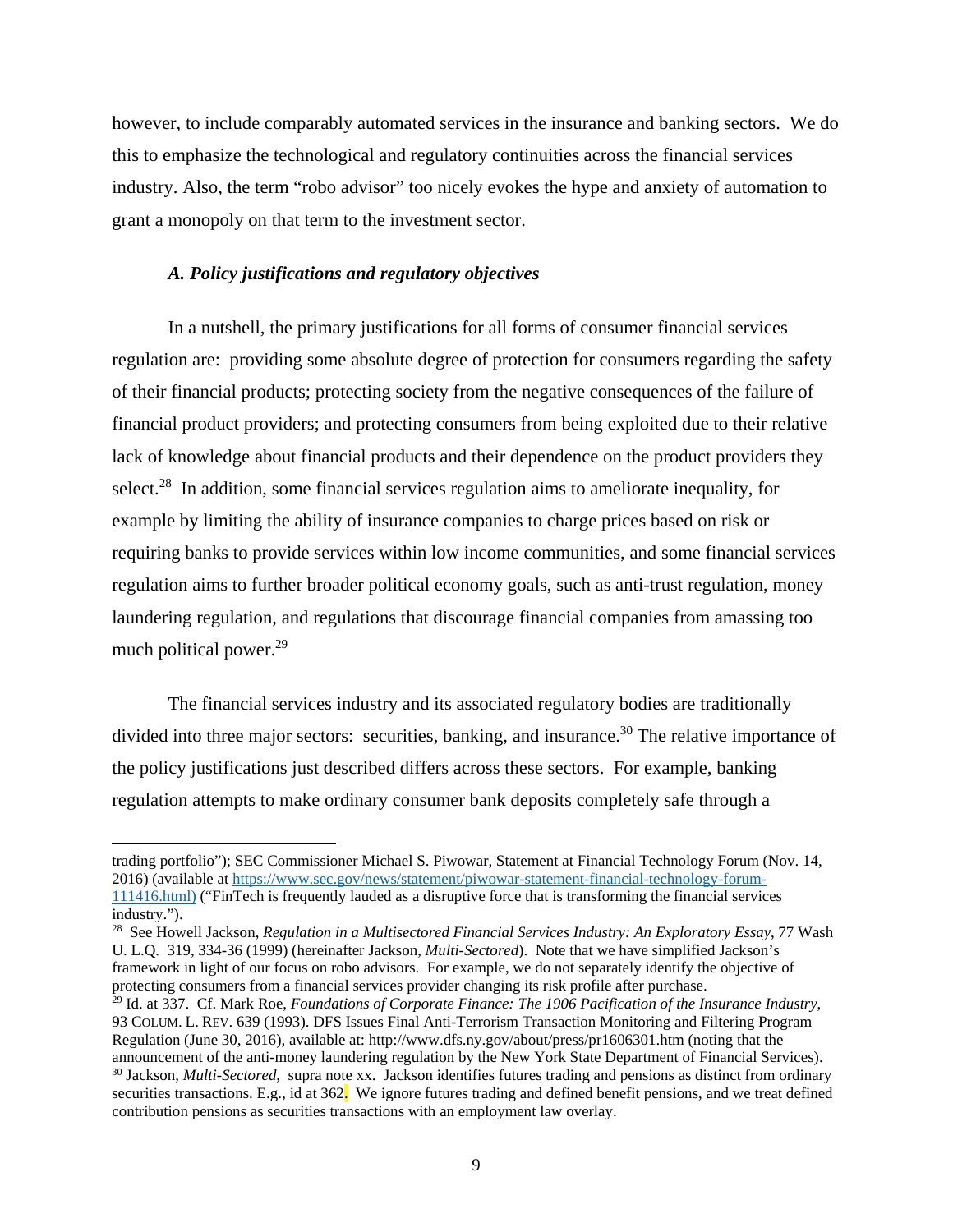combination of solvency regulation and deposit insurance, $31$  and insurance regulation attempts to make most kinds of consumer insurance almost as completely safe through solvency regulation and guaranty funds.<sup>32</sup> By contrast, securities regulators do not attempt to make mutual funds or other securities completely safe. They focus instead on increasing the transparency of securities markets, preventing fraud, and promoting education and research that helps consumers manage investment risk.33

Financial services regulation addresses many aspects of the financial services industry, including solvency, entity organization and licensing, market conduct, and, in some cases, product approval.34 The aspects of financial services regulation most likely to apply to robo advisors are those directed at consumer product intermediaries.<sup>35</sup> These regulations apply directly to the companies that create robo advisors when those companies also function as consumer product intermediaries themselves, and indirectly when they sell their robo advisor services to consumer product intermediaries.<sup>36</sup> Within the schema of the policy justifications set out above, the one most relevant to intermediaries is that of protecting consumers from being taken advantage of due to their relative lack of knowledge about financial products. This justification is very important across all three major sectors of the financial services industry.

Intermediaries like securities brokers, mortgage brokers, and insurance agents and brokers all have the potential to help consumers make better sense of the financial services

33 Jackson *Multi-Sectored.* at 345-46; *Investor Alert: Automated Investment Tools*, SEC & FINRA (May 8, 2015) https://www.sec.gov/oiea/investor-alerts-bulletins/autolistingtoolshtm.html (general overview of automated investment tools for investors); Toni Williams, *Empowerment of Whom and for What? Financial Literacy Education and the New Regulation of Consumer Financial Services*, 29 LAW & POL'Y 226, 233 (2007), http://citeseerx.ist.psu.edu/viewdoc/download?doi=10.1.1.463.8369&rep=rep1&type=pdf (noting that national

<sup>31</sup> Id at 20.

<sup>&</sup>lt;sup>32</sup> Note that in the insurance sector completely safe means only that the insurance company has the financial capacity to pay claims, not that the insurance company will have a perfect record in paying claims.

regulators in UK and Canada represent financial education as empowering consumers to manage investment risks).<br><sup>34</sup> See generally, BARR, JACKSON, TAHYER, *supra* note xx.

<sup>&</sup>lt;sup>35</sup> Note that different strands of academic literature use the term "intermediary" differently. For example, in the financial services literature the term is used to refer to banks, insurance companies, and mutual fund companies. See, e.g., Jackson. By contrast, the insurance and industrial organization literatures use the term to refer to middlemen. See, e.g., Gary Giglaiser, James W. Friedman, *Middlemen as Guarantors of Quality*, 12 Int'l J. of Ind. Org. 509 (1994). We use the term to refer to middlemen and to the retail sales aspects of banks, insurance companies and mutual fund companies. For a survey of regulatory strategies directed at the retail sales and advising function, see Jackson, *Trilateral Dilemma*, *supra* note xx (cataloging circumstances in which consumers rely on financial advisors to recommend products or services and regulatory approaches to addressing the problem of steering based on side payments to the advisors).

<sup>36</sup> See, e.g., FINRA, *supra* note 6.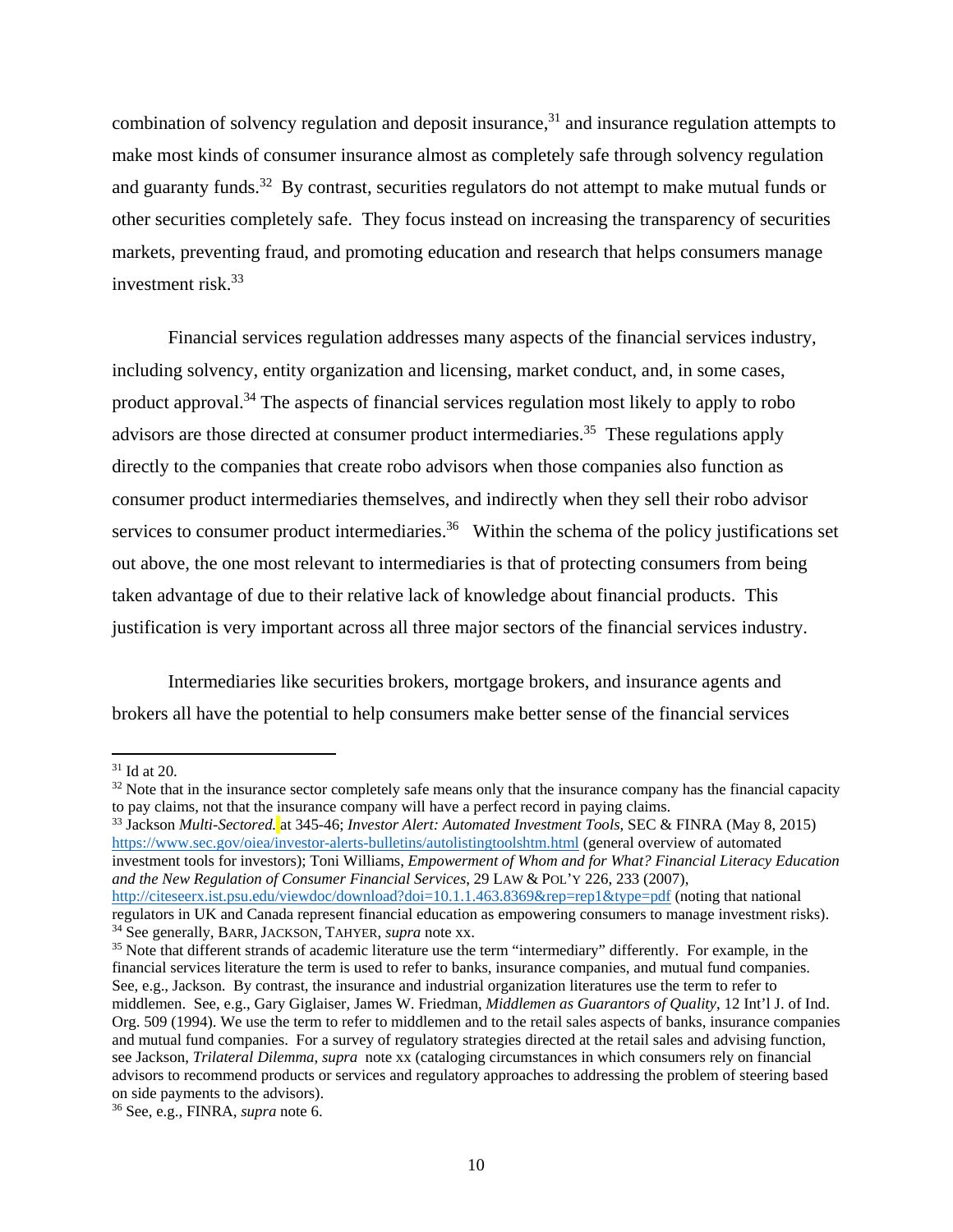available to them and, accordingly, to ameliorate the information imbalance between consumers and the producers of financial products.<sup>37</sup> But there are significant challenges to reaching this potential.<sup>38</sup> Consumers are almost as poorly equipped to identify the quality of an intermediary as they are to evaluate the quality of the financial products. For example, because they need the help of the intermediary to evaluate those products, they cannot evaluate the quality of the intermediary by evaluating the quality of the intermediary's recommendations. Moreover, the prevailing commission-based compensation for intermediaries creates significant conflicts of interests that lead to biased advice.<sup>39</sup> Finally, the diversity and complexity of financial products makes it difficult to be sufficiently expert to consistently offer good advice, especially across the range of financial services.

Financial services regulation addresses these challenges using three main sets of regulatory tools: licensing and education requirements designed to ensure that an intermediary has at least a minimum level of competence regarding the products that the intermediary is licensed to sell; disclosure requirements and antifraud rules that require intermediaries to be honest with their customers; and standards of conduct, such as the fiduciary standard, designed to encourage intermediaries to match their customers with suitable financial services.<sup>40</sup> These regulatory tools already apply to robo advisors indirectly, when regulated entities provide robo advice. It is appropriate to consider whether regulators can and should apply any of these tools

<sup>37</sup> See, e.g., David Cummins & Neil Doherty, *The Economics of Insurance Intermediaries*, 73 J. RISK & INS. 359, 386 (identifying the role of insurance agents and brokers as information intermediaries in reducing adverse selection); Daniel Schwarcz & Peter Siegelman, *Insurance Agents in the 21st Century: The Problem of Biased Advice*, *in* RESEARCH HANDBOOK IN THE LAW & ECONOMICS OF INSURANCE 36, [page] (Daniel Schwarcz & Peter Siegelman eds., 2015) (reviewing research on other kinds of intermediaries, such as financial advisors).

<sup>38</sup> Jackson, *Trilateral Dilemma,* supra note xx.

<sup>39</sup> See, e.g., COUNCIL OF ECON. ADVISERS, THE EFFECTS OF CONFLICTED INVESTMENT ADVICE ON RETIREMENT SAVINGS 13, 15-16 (Feb. 2015), https://www.whitehouse.gov/sites/default/files/docs/cea\_coi\_report\_final.pdf (identifying several ways in which conflict of interests affects the quality of advice and the subsequent investment performance); Schwarcz & Siegelman, *supra* note XX (describing the effect of intermediaries' commission-based compensation);

<sup>40</sup> See Schwarcz & Siegelman, *supra* note 32, at [page] (describing licensing requirements); *Revisions and Clarifications to the Uniform Licensing Standards*, NAIC (Apr. 2011),

http://www.naic.org/documents/committees\_ex\_pltf\_producer\_licensing\_ul\_standards\_revised.pdf (describing education requirements); Jackson, *Multi-Sectored*, *supra* note --, at 344-45 (describing disclosure and anti-fraud rules); 349-51 (describing standards of conduct). Note that we simplify Jackson's more detailed list of regulatory strategies set out in *Trilateral Dilemma*, at XX (noting that "generalizations are tricky given the range of legal regimes"). For present purposes we include price controls and prohibitions on certain conduct within the general category of standards of conduct.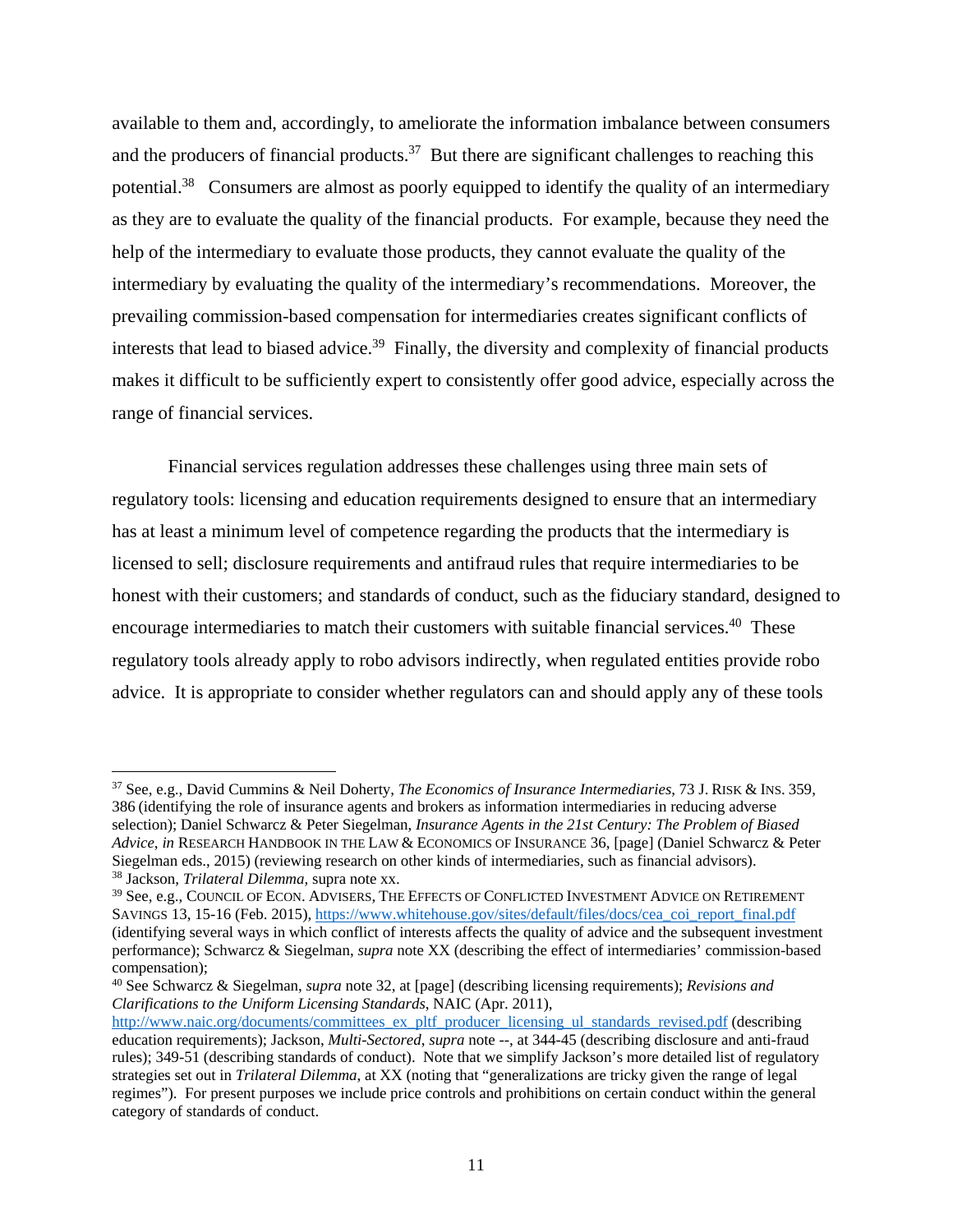directly to the robo advisors themselves, and not just to the currently licensed and regulated entities that use them.

#### *B. Robo advisors: competence, honesty, and suitability*

We contend that, at least for mass-market consumer financial products, a well-designed robo advisor will outperform most humans in terms of competence and suitability, while being as honest as the most honest humans. We recognize that, by specifying that the advisor be *well designed*, we are stacking the deck in favor of robo advisors. At this point, our goal is simply to demonstrate why it is plausible that a robo advisor could be well designed. We will do so by working through some examples to lay the groundwork for our subsequent exploration of what is involved in assessing whether a robo advisor in fact is well-designed.

### (1) A health insurance robo advisor

Our first example is the one with which we have the most experience: health insurance robo advisors. In this context, competence means the ability to help consumers select a health insurance plan that provides appropriate coverage at a reasonable cost as compared to the other plans that are available, taking into account such relevant considerations as consumers' risk aversion with regard to out of pocket payments and their preferences about qualitative differences among the plans, such as the network of health care providers and the extent of the health plans' involvement in managing care.<sup>41</sup>

Honesty is somewhat less straightforward to define in this and other contexts. Honesty includes making only true statements about the health plans, the intermediary's compensation, and the purchase process. In addition, honesty should include accurately describing the basis for any recommendations, making any disclosures that might be needed to correct a misimpression that the advisor is considering all of the plans in the market if the advisor is not doing so,

<sup>&</sup>lt;sup>41</sup> See, e.g., Aon Retiree Health Exchange, available at: https://retiree.aon.com/. For recent evidence that consumers need this kind of advice even to pick among a small set of options, see Lowenstein [forwarded to Jonah]. If the company that creates the robo advisor also functions as an insurance broker, the company will also need to be competent at brokers' other functions, such as making sure that the insurance policy is issued in a timely manner and that consumers' ongoing customer service needs are met. These latter functions are obviously very important to consumers, but they are not part of the "robo advice" we are exploring in this essay, nor do they lie at the core of the comparative advantage of health insurance robo advisors. Accordingly, we will set them aside for present purposes.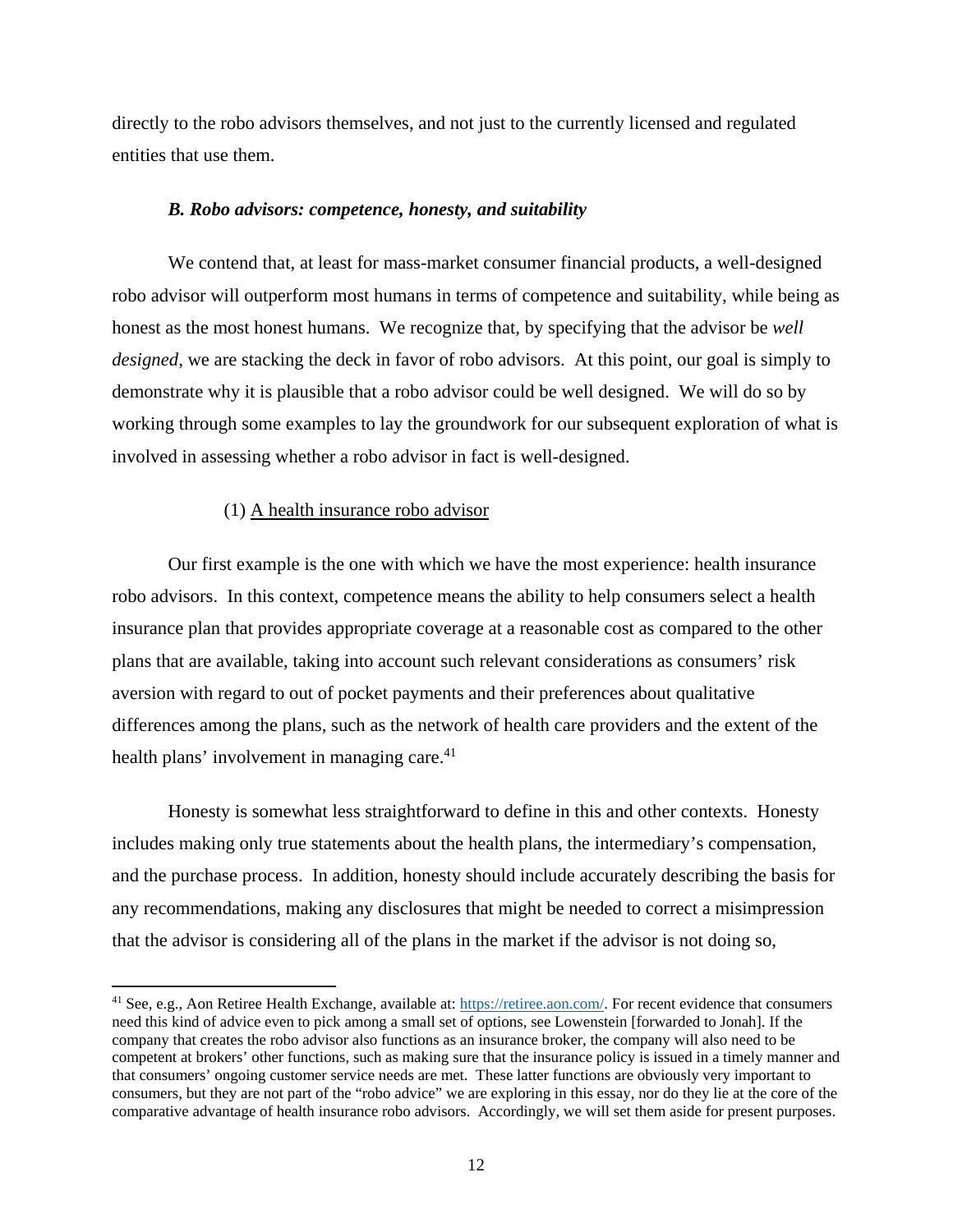disclosing any compensation or other arrangements that might have the potential to bias the advice adverse to the consumer's interests, and providing advice that is not in fact biased in that manner.

A well-designed health insurance robo advisor should provide advice that is superior to humans working without automated assistance in terms of both competence and honesty. A human advisor can at best offer rules of thumb based on the choice patterns that the advisor has observed or learned about. For example, an experienced broker could offer advice such as the following: when choosing among the four plans typically offered at a major U.S. university, the expensive, low-deductible, broad-network plan is the one preferred by the professors and the doctors at the university hospital; and the cheaper HMO plan is preferred by the staff and the healthy young assistant professors. Even when such rules of thumb are right on average, however, they will provide the wrong guidance for some people,  $42$  and they are quite unlikely to be helpful when the choice set expands beyond a small number of options.<sup>43</sup>

Health insurance robo advisors can offer richer, more personalized advice. With access to the right data and the ability to ask a few questions of the consumer, they can develop reliable predictions of the likely range of costs under all of the available plans; they can create personalized rankings that use survey data, expert assessments and other techniques to take into account both price and non-price features of the plans; they can customize these rankings based on the risk aversion and other expressed preferences of individual consumers; and they can do all of this instantaneously with choice sets of any size.44

 $42$  In our university example, there will be some senior faculty who would be well served by a high deductible plan with an HSA or an HMO, and who would appreciate having a few thousand more dollars each year to spend on other things and there also are likely to be some staff and healthy junior faculty whose preferences for freedom to choose doctors and distaste for both deductibles and HMOs are sufficient to justify paying the higher price for the low deductible, broad network plan. See Pavel D. Atanasov & Tom Baker, *Putting Health Back into Health Insurance Choice*, 71 MED. CARE RES. & REV. 337 (2014),<br><sup>43</sup> BARRY SCHWARTZ, THE PARADOX OF CHOICE: WHY MORE IS LESS 2 (2004) ("[A]s the number of choices keeps

growing, negative aspects of having a multitude of options begin to appear. As the number of choices grows further, the negatives escalate until we become overloaded.")

<sup>44</sup> See Ben Handel & Jonathan Kolstad, *Getting the Most from Marketplaces: Smart Policies on Health Insurance Choice*, THE HAMILTON PROJECT (Oct. 2015) 12,

http://www.hamiltonproject.org/assets/files/smart\_policies\_on\_health\_insurance\_choice\_final\_proposal.pdf.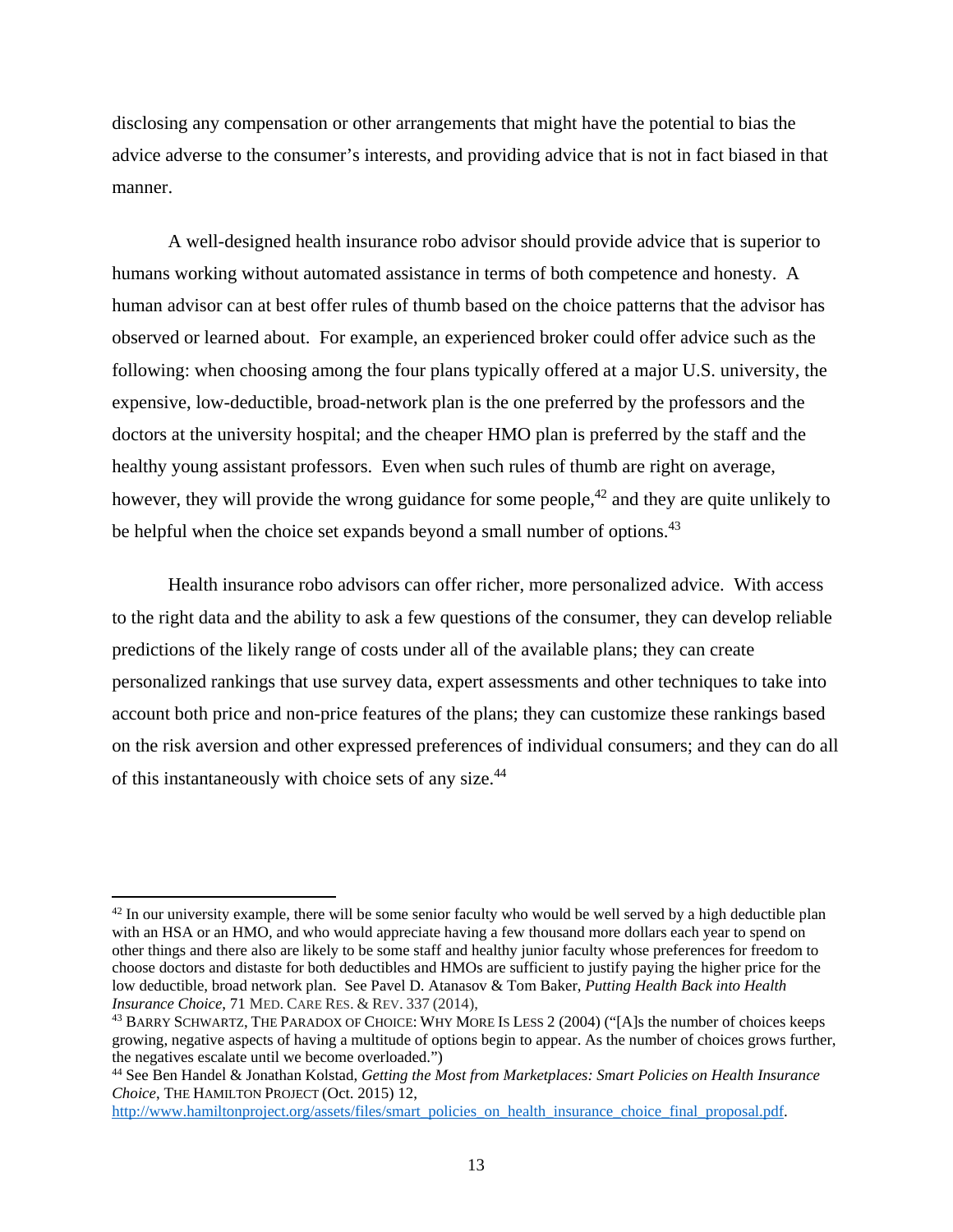In terms of honesty, a robo advisor will always provide the advice that it is programmed to provide, and it can be programmed in a way that meets a demanding standard of honesty: making only true statements, disclosing the methods for providing the advice, and providing advice that takes into account only factors that are consistent with the consumer's interests (insofar as it is possible to know those interests). Indeed, this more demanding honesty standard should be considered an aspect of what it means to be well-designed. While human advisors of course can endeavor to meet this same standard of honesty, common sense and psychological research both make it hard to imagine people always meeting that standard when they are rewarded in ways that are not fully aligned with consumer interests.45

Finally, the assessment of the competence of a robo advisor and the suitability of the products it recommends go hand in hand. By definition, a competent robo advisor will only recommend suitable products. Indeed, using difficult test cases to evaluate whether a robo advisor consistently recommends suitable products is one of the ways to evaluate whether the robo advisor is well-designed. Humans are different: even competent humans make mistakes; and even competent humans can be biased or dishonest.<sup>46</sup> Indeed, it is for this reason that financial services regulators developed suitability and other conduct standards that permit an after-the-fact assessment of whether intermediaries gave good advice.<sup>47</sup>

# (2) A home mortgage robo advisor

Our second example is a home mortgage robo advisor.<sup>48</sup> In this context, competence means the ability to help consumers select the right kind of mortgage, at the best rate available.

<sup>&</sup>lt;sup>45</sup> See, e.g., [JDM literature on Cognitive dissonance, motivated reasoning.]<br><sup>46</sup> On competent humans making mistakes, see, e.g., COMMITTEE ON QUALITY OF HEALTH CARE IN AMERICA, INSTITUTE OF MEDICINE, TO ERR IS HUMAN: BUILDING A SAFER HEALTH SYSTEM (Linda T. Krohn et al. eds., 2000) (documenting the extent of medical malpractice and attempting to de-politicize that issue by emphasizing that humans in all walks of life make mistakes). On competent humans being biased, see, e.g., Sendhil Mullainathan et al., *The Market for Financial Advice: An Audit Study*, (NAT'L BUREAU ECON. RES., Working Paper No. 17929, 2012) (noting that financial advisers tend not to de-bias their clients and instead often reinforce biases that are in their interests). On competent humans being dishonest, see e.g., Mazar, Nina, On Amir, and Dan Ariely. *The*  dishonesty of honest people: A theory of self-concept maintenance. 45 Journal of marketing research 633 (2008).<br><sup>47</sup> Robert H. Mundheim, *Professional Responsibilities of Broker-Dealers: The Suitability Doctrine*, 1965 Duk 445, 44X (1965) (noting that the suitability standard developed because educational, credentialing, and disclosure

requirements were not adequate by themselves). <sup>48</sup> We have been unable to find any mortgage robo advisors. The closest service we have found is Zillow's mortgage rate comparison feature, which is an advertising and lead generation tool that does not attempt to match the mortgage types to the consumer's needs. See: https://www.zillow.com/mortgage-rates/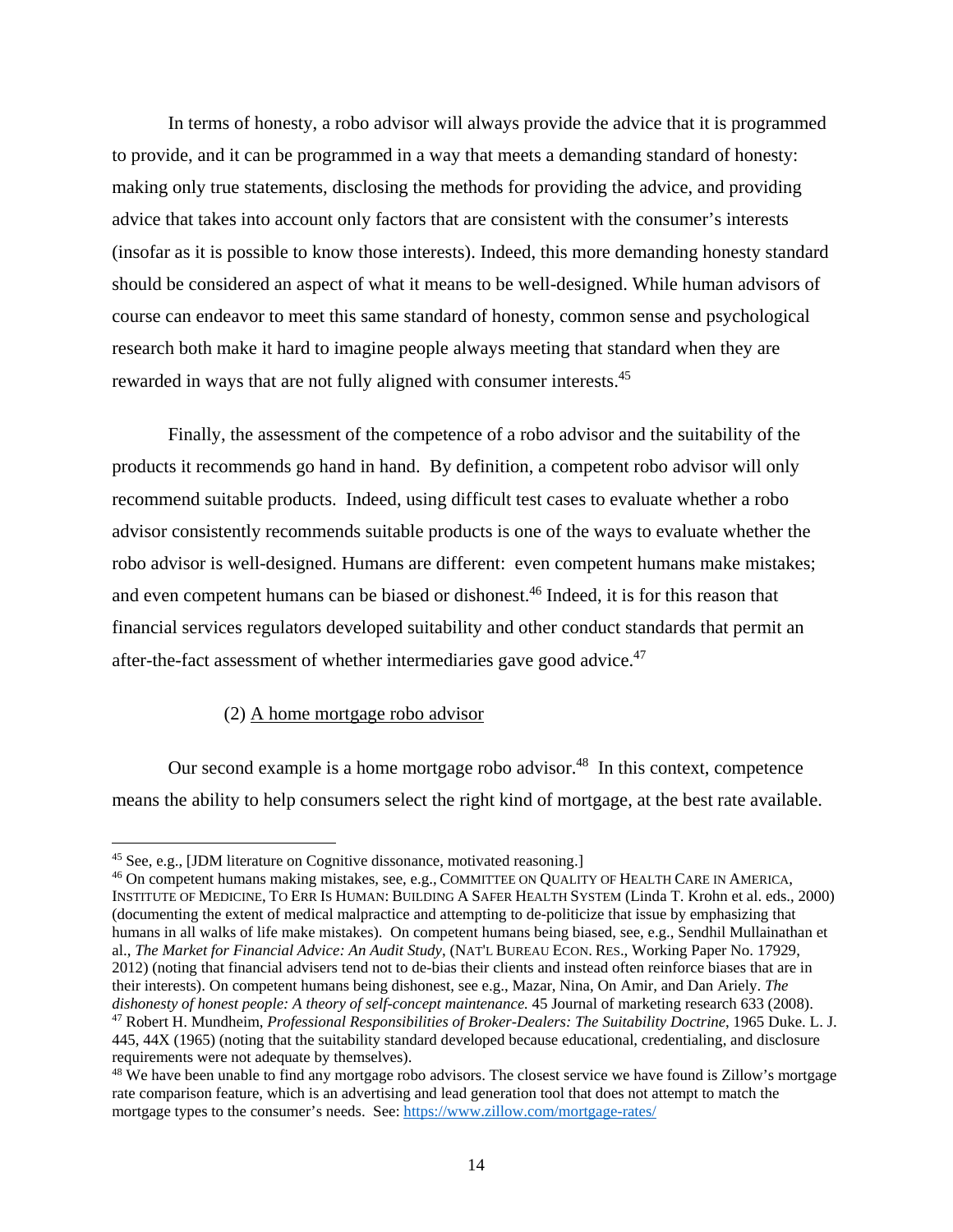Doing this competently requires taking into account the relevant details of the consumers' financial situation (such as likely size and variability of household income over time, and amount and timing of other household financial obligations), risk factors associated with the kind of mortgage in question, the likely length of time before sale of the home, the consumer's credit rating, and other factors that people with more domain expertise than we can identify. As with health insurance, helping consumers choose the best mortgage is a complicated matching problem that a well-designed algorithm could execute on a more personalized, consistently accurate basis than even a competent, honest, and unbiased human.<sup>49</sup> Also as with health insurance, the assessment of competence and suitability go hand in hand, as a competent mortgage robo advisor will only recommend suitable mortgages.<sup>50</sup>

In the mortgage context, honesty includes making only true statements about mortgages rates and features, the intermediary's compensation, and anything else that is relevant to the mortgage search, application, and closing process. It should also include accurately describing the basis for any recommendations, disclosing the risks associated with taking out mortgages in amounts or types that will be difficult for the consumer to afford, making any common sense disclosures that might be needed to correct a misimpression that the advisor is considering all of the plans in the market if the advisor is not doing so, disclosing the existence of any compensation or other arrangements that have the potential to bias the advice in a way that is not consistent with the consumer's interests, and providing advice that is not in fact biased in that

<sup>49</sup> Cf., Laurie Burlingame and Howell E. Jackson, *Kickbacks or Compensation: The Case of Yield Spread Premiums*, 12 Stan. J. L., Bus. & Fin. 289 (2007) (demonstrating that when human mortgage brokers are compensated through yield spread premiums they steer consumers to mortgages with higher interest rates than optimal for consumers). A mortgage robo advisor could be programmed to prevent this kind of mismatching.

<sup>&</sup>lt;sup>50</sup> If the company that creates the robo advisor also functions as a mortgage broker, it would need to be competent at making sure that the mortgage is issued in a timely manner. The full automation of that task is much more difficult – but also potentially much more valuable – than fully automating the sale of insurance primarily because of the greater risk inherent in issuing a mortgage. An insurance policy only obligates the insurer to pay costs in the future, providing insurers the opportunity to police fraud in the sales process after the fact. By contrast, a mortgage company gives the consumer the money up front in return for the consumer's promise to repay the money in the future. Automating that process would be valuable, and potentially part of the comparative advantage of the kind of company that would create a home mortgage robo advisor. Nevertheless, we will not address it further, except to make two quick observations. First, because a mortgage issuer gives the consumer the money up front, mortgage issuers will not agree to issue mortgages on an automated basis at scale without verifying the competence of that automation. Thus, the potential need for regulatory oversight of this aspect of automation is less acute than that of the product matching function. Second the immediate beneficiaries of fully automated mortgage sales platforms are likely to be consumers with stable relationships with banks, credit cards, employers and other large institutions. Thus, full automation has the potential to raise concerns about the inequality reproducing aspects of the financial services industry.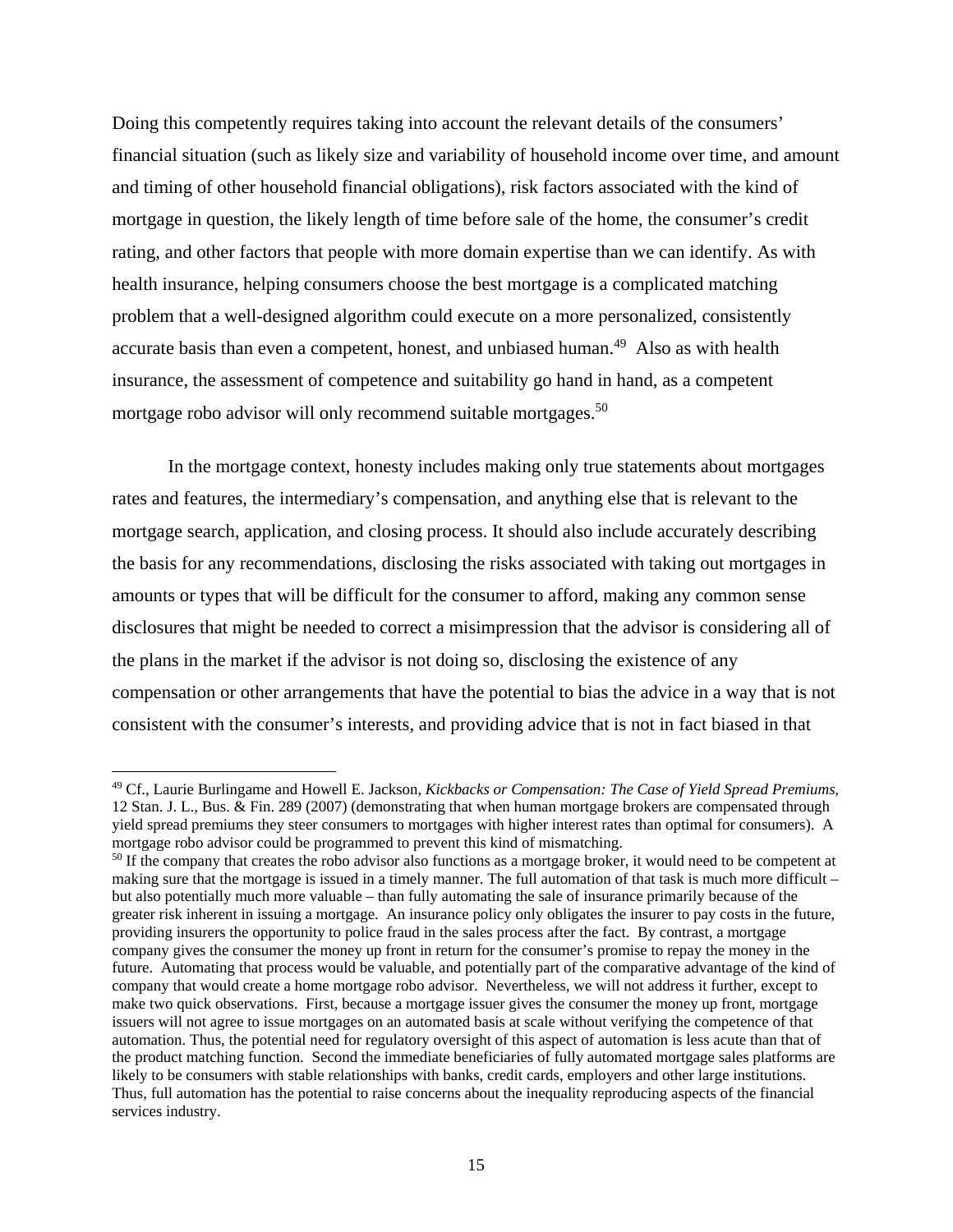manner. As with health insurance, a robo advisor can be programmed to meet this demanding standard of honesty, and doing so should be considered an aspect of what it means to be welldesigned.

## (3) An investment robo advisor

We consider investment robo advisors last, despite the fact that arguably they are the most fully developed of the financial services robo advisors currently in the market.<sup>51</sup> We leave them for last because it is most obvious to us that the human advisors they are assisting or replacing need to be competent at many things other than simply matching consumers to products. By contrast, matching consumers to the relevant financial products is the core function of insurance and mortgage brokers. Thus, as consumers come to trust the speed and reliability of robo advisors' ranking and matching algorithms and the "always on" nature of automated services, and as the logistical difficulties of automating the mortgage underwriting process are overcome, it is easy to imagine automated systems, supplemented perhaps by call centers, gradually replacing many of the human insurance and mortgage brokers in the consumer market, as has already happened to travel agents.<sup>52</sup>

By contrast, matching consumers to financial products is just part of what a financial advisor can do for clients. A financial advisor can help people decide how much and how best to save, and, when the time comes, how much can safely be spent from those savings. Financial advisors can help clients create plans; they can set up structures and processes for implementing and sticking to plans; they can counsel clients who do not stick to the plans; and they can help clients adjust plans when circumstances change. These are in addition to the more readily automated tasks such as helping consumers decide how much they should be saving for retirement in light of relevant considerations regarding their financial situation, providing good advice about how and when to change or rebalance their investments over time, and providing

<sup>&</sup>lt;sup>51</sup> For examples of investment robo advisors see the sources listed in note 4, *supra*.<br><sup>52</sup> We distinguish between forms of insurance that, because of legal or contractual requirements, are not optional for consumers (e.g. auto and homeowners) and forms of insurance that are optional (e.g., life and disability insurance). For the latter forms of insurance, persuading people to buy them is also a core function, one that we expect will increasingly be the province of general purpose financial advisors and subject to automation through that channel.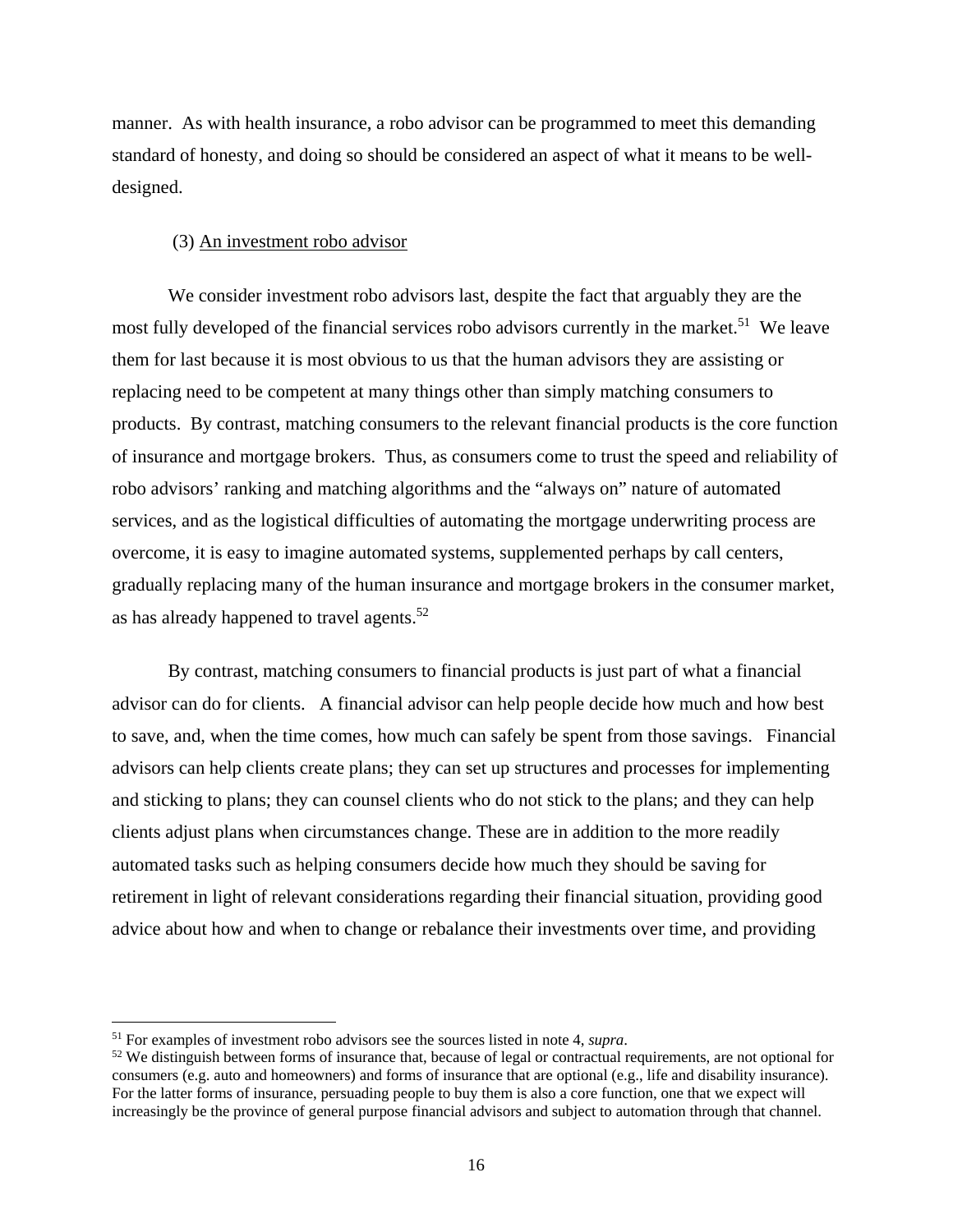projections to guide the retirement and decumulation process, once again in light of relevant considerations regarding clients' financial situation over time.

The fact that so many people who call themselves financial advisors focus their efforts on selling financial products that generate commissions and fees, rather than on planning and coaching, helps explain why regulators and others have focused on the incentives that can distort the matching function of financial advisors.<sup>53</sup> Yet planning and coaching can be more important than matching customers to products. For example, a financial advisor who exclusively recommends financial products that spin off high fees and commissions, but is good at getting her clients to adopt routines that allow them to live within their means and save and, consequently, to feel financially secure, may be helping her clients more than the financial advisor who scrupulously recommends optimal investments but is hopeless at helping clients to save and live within their means.

As existing investment robo advisors demonstrate, the product matching function can easily be automated for investors who are prepared to adopt the passive investing strategy recommended by disinterested finance researchers,<sup>54</sup> as can some other aspects of investing, such as rebalancing.55 Relationship management and other, more difficult to model aspects of the work of financial advisors are harder to automate. Accordingly, the robo advisors with the largest and fastest growing market shares sell their services through or to human financial advisors.<sup>56</sup> For example, the two largest sellers of passive investment funds in the U.S. – Vanguard and BlackRock – both now offer "hybrid robo" services that place a human relationship layer on top of a highly automated process, for which consumers pay a management

<sup>55</sup> Passive investing refers to investing in funds that attempt simply to match the performance of the class of securities to which the fund is indexed. Robo advisors typically employ algorithms to match consumers to a mix of exchange traded (index) funds based on the consumers' age, risk tolerance, and time horizon, among other factors. Rebalancing is the process of periodically adjusting the mix of investments so that differences in the relative performance of the investments do not lead the investor's portfolio to shift away from the preferred mix. For a description of what it would mean for an investment robo advisor to be well designed, see FINRA, *supra* note xx. 56 Margaret Collins & Charles Stein, *The Vanguard Cyborg Takeover*, BLOOMBERG (March 24, 2016), http://www.bloomberg.com/news/articles/2016-03-24/the-vanguard-cyborg-takeover (noting that the Vanguard Group's hybrid robo-advisor has surpassed standalone robo-advisors); *Vanguard and Schwab Hybrids Trump Pure Robos in Assets*, FINANCIAL ADVISOR (Mar. 29, 2012), https://financialadvisoriq.com/c/1323523/147603 (discussing the success of Vanguard Group's and Schwab's hybrid models over the standalone robo-advisors).

<sup>&</sup>lt;sup>53</sup> COUNCIL OF ECON. ADVISERS, *supra* note XX.<br><sup>54</sup> See, e.g., BURTON G. MALKIEL, A RANDOM WALK DOWN WALL STREET: THE TIME-TESTED STRATEGY FOR<br>SUCCESSFUL INVESTING [page] (9<sup>th</sup> ed. 2007) ().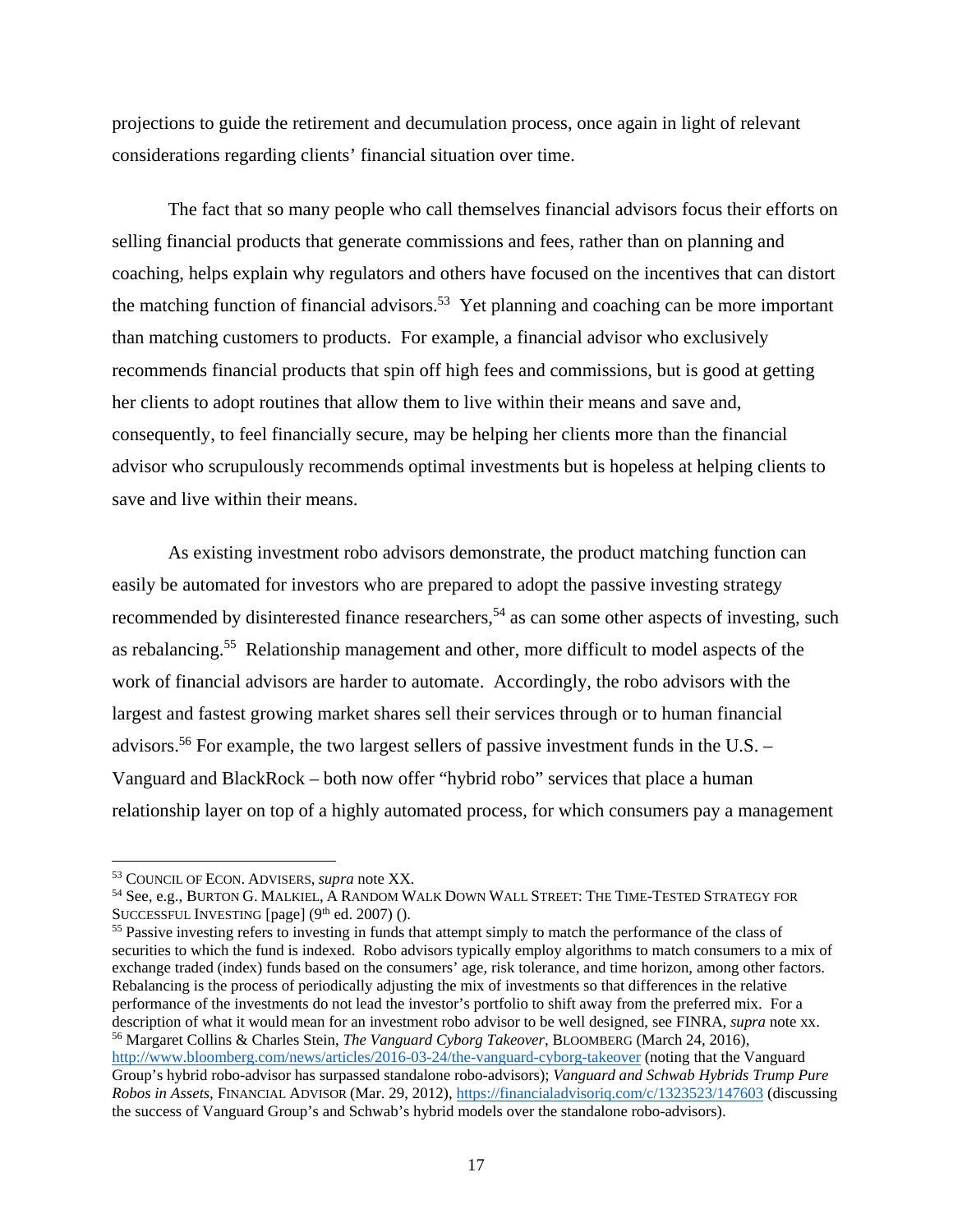fee that is somewhat higher than the fee for the fully automated robo advisors, but much less than half of the fee of traditional financial advisors.<sup>57</sup> As robo advisors gradually replace the product matching function and other functions that are easily automated, it is possible that in the retail consumer market, financial advisors will largely replace stock brokers and that financial advisors increasingly will compete on the basis of their ability to do more of the planning and coaching aspects of their job. 58 We would applaud such a result, and we are sufficiently confident that it will take place that we have begun advising undergraduates who express an interest in helping professions such as nursing and social work to also consider careers in financial planning.

As in the health insurance context, there are different potential standards of honesty. At a minimum, honesty means making only true statements about the products, the advisor's compensation, and anything else that is relevant to the products, the advice, and the purchase process. Once again, we think that honesty should also include accurately describing the basis for any recommendations, making any common sense disclosures that might be needed to correct a misimpression that the advisor is considering all of the products in the market if the advisor is not doing so, disclosing the existence of any compensation or other arrangements that might have the potential to bias the advice in a way that is not consistent with consumer's interests, and providing advice that is not in fact biased in that manner.

## **II. Robo Advisors: New Regulatory Challenges**

The discussion so far suggests that a *well-designed* robo advisor will be competent and honest, and it will recommend to a consumer only financial products that are suitable for that consumer. Of course, as we've emphasized, by specifying that the robo advisors will be "well

<sup>57</sup> Clint Boulton, *Roboadvisors Stand at the Vanguard of Human-Machine Collaboration*, CIO (March 25, 2016), http://www.cio.com/article/3048318/vertical-industries/roboadvisors-stand-at-the-vanguard-of-human-machinecollaboration.html (Vanguard Group's hybrid services); *With Future Advisor, BlackRock Seeks to Compete With Schwab, Vanguard*, THINKADVISOR (June 14, 2016), http://www.thinkadvisor.com/2016/06/14/with-futureadvisor-<br>
blackrock-seeks-to-compete-with (noting that BlackRock acquired FutureAdvisor to develops its hybrid services). <sup>58</sup> Dubofsky, David, and Lyle Sussman. The changing role of the financial planner part 1: From financial analytics *to coaching and life planning*, 22 Journal of Financial Planning 48 (2009). See Remarks of Bo Lu, founder of BlackRock Investor Advisor at the SEC FinTech Forum 2016 at 12 ("digital allows you to scale the service model of the existing financial advisory ecosystem by taking some of the workload off of financial advisors so they can focus on the unique differentiation and unique value added in terms of coaching, relationship building with their clients") (available at: https://www.sec.gov/spotlight/fintech/transcript-111416.pdf)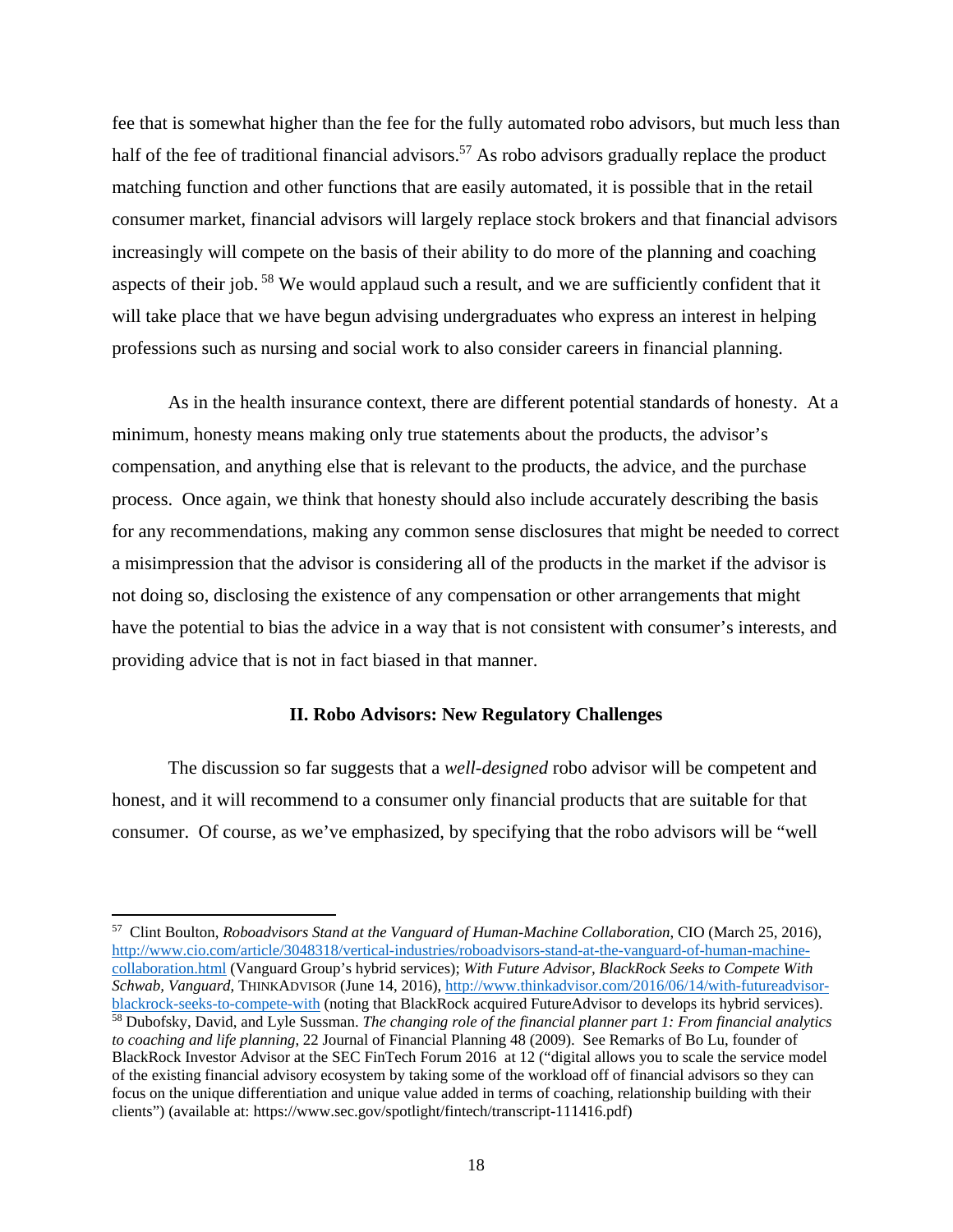designed," we have stacked the deck in their favor. This is not because we believe that robo advisors necessarily will be well designed. Indeed, we believe the contrary.59

While robo advisors have the potential to outperform humans in matching consumers to mass market financial products, they are not inherently immune from the misalignment of incentives that has historically affected financial product intermediaries.<sup>60</sup> A robo advisor can be designed to ignore those incentives, but most robo advisors are developed or purchased by consumer financial product intermediaries who are subject to those incentives. It would be naïve to simply assume that intermediaries will always choose the algorithms and choice architecture that are best for consumers, rather than those that are best for the intermediaries.

In our view this means that regulators should take a more active role in assessing robo advisors, increasingly so as robo advisors grow in scale. Indeed, the same returns to scale that make a robo advisor so cost-effective lead to similar returns to scale in assessing the quality of a robo advisor. An expert administrative agency is well situated to realize those returns to scale. Moreover, the potential solvency and systemic risks posed by hundreds of thousands, or even millions, of consumers choosing their financial products based on the same or similar models are sufficiently large and different in kind from those traditionally posed by consumer financial product intermediaries that some regulatory attention is justified on those grounds alone.<sup>61</sup>

The smart thing for regulators to do is to start developing the necessary capacities now, when the stakes are smaller, and when consumers are still sufficiently uncertain about robo advisors that some firms may actually welcome the legitimation that could accompany

<sup>59</sup> For example, our research and that of our collaborator Eric Johnson demonstrate how simple choice architecture techniques can be used to mislead consumers, especially when combined with a biased or inaccurate ranking algorithm. See Dellaert, Baker, Johnson, Sorted Partitioned Sets as Personalized Choice Architecture, [under review at Journal of Marketing Research] (presenting results of experiment in which changing the order of the presentation of plans changed consumer choices). Peter A. Ubel, David A. Comerford, and Eric J. Johnson, *Healthcare.gov 3.0 – Behavioral Economics and Insurance Exchanges*, 372 New Eng. J. Med. 695 (2015) (presenting a results of an experiment in which switching the metals assigned to plans changed consumer choices). See also Harris Meyer, *Copycat Enrollment Websites Hamper ACA Sign-up Efforts*, MODERN HEALTHCARE (Oct. 25, 2016), http://www.modernhealthcare.com/article/20161025/NEWS/161029946/copycat-enrollment-websites-hamper-acasign-up-efforts. 60 See, e.g. *id*.; Schwarcz & Siegelman, *supra* note XX; Fligstein & Roehrkasse, *supra* note XX. 61 See part xxx, infra.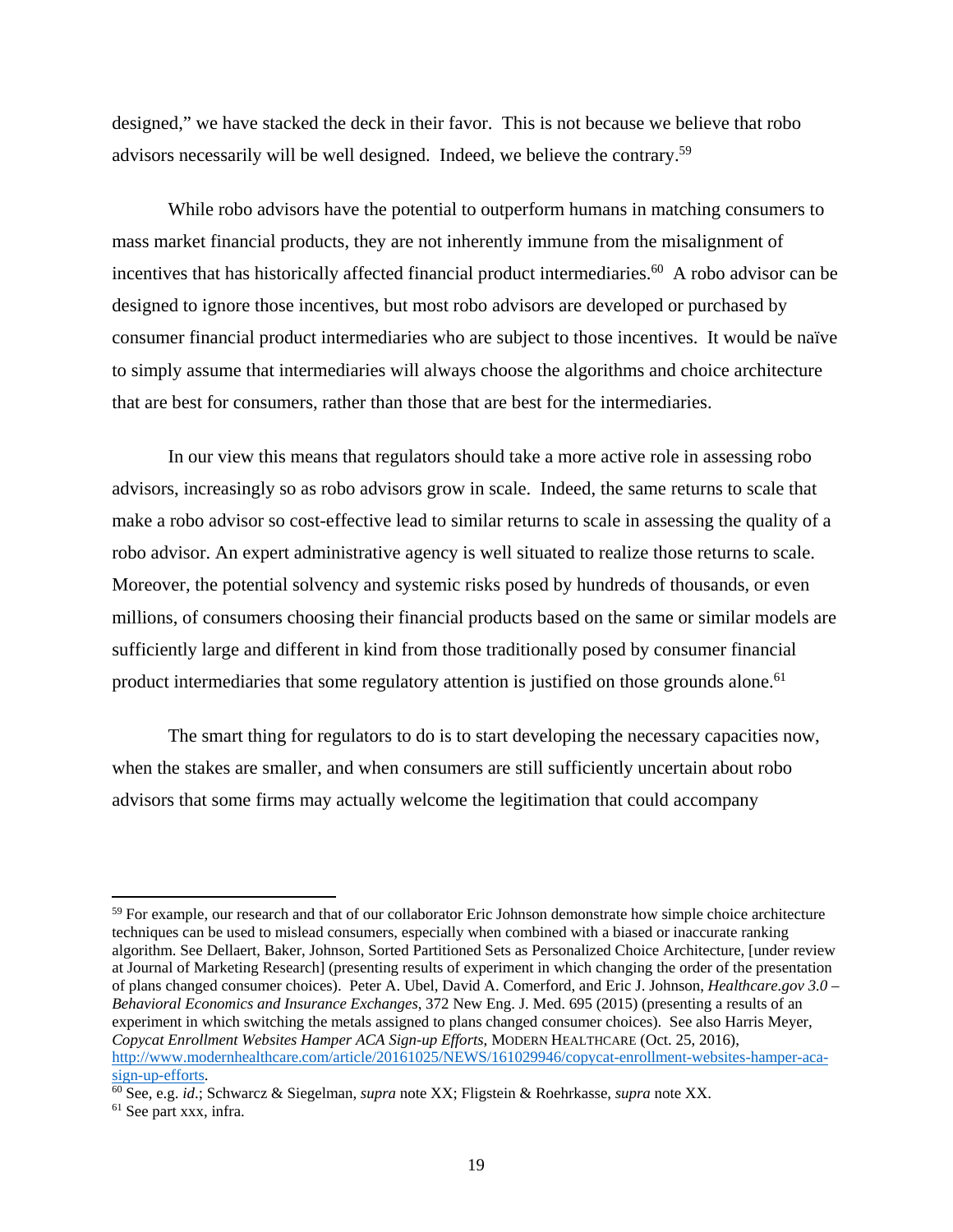independent certification of the quality of robo advice.<sup>62</sup> Indeed, we predict that at least some powerful actors in the financial services sector will decide to support such regulatory initiatives in order to be in a position to shape them in a manner that they believe is sensible, as the largest asset management company in the U.S. has already is signaled that it is prepared to do.<sup>63</sup>

 Toward that same end we offer two sets of conceptually framing ideas. First, based on our investigation of existing robo advisors across the three main sectors of the financial services industry, we have identified four core components of robo advisors that require distinct capacities to assess: (1) the ranking or matching algorithms and related processes, (2) the customer and financial product data to which the algorithms or other matching processes are applied, (3) the choice architecture through which the advice is delivered, and (4) the information technology infrastructure. Second, because there is so little research and analysis available to guide the regulation of robo advisors today and because the need for and corresponding returns to regulatory oversight will increase as the scale of robo advice increases, we propose a regulatory *trajectory*, rather than a regulatory agenda, that starts by building the necessary human capital and only then will move to setting an agenda.

### *A. Components of Robo Advisors that Pose Regulatory Challenges*

In discussing these core components of robo advisors, our goal is to provide a basic introduction and some examples of the issues that can arise in assessing competence, honesty and suitability. To make these assessments, regulatory agencies will need to develop the appropriate, domain-specific scientific and engineering expertise to go beyond our generalizations. Until they do so, robo advisors will be "regulated" only by their contracting partners and through the application of more general legal requirements such as those governing privacy, data security, and unfair and deceptive trade practices.<sup>64</sup> While those existing safeguards and requirements provide some protection for consumers, they are unlikely to be enough once robo advisors reach mass market scale. Even if market forces and existing

 $62$  See SEC Commissioner Stein, supra note xx ("Clearly, if we want our markets to remain at the top, we need to embrace innovation. And FinTech clearly promises some exciting advances. But, we also need to be prepared to anticipate and ideally prevent problems before they arise. Remaining competitive requires both market participants and regulators to thoughtfully evolve with innovation, not react to it way after the fact."). 63 See, BLACKROCK, *supra* note XX. 64 Cite to HIPPAA privacy provisions; a data security requirement, and the UDTPA.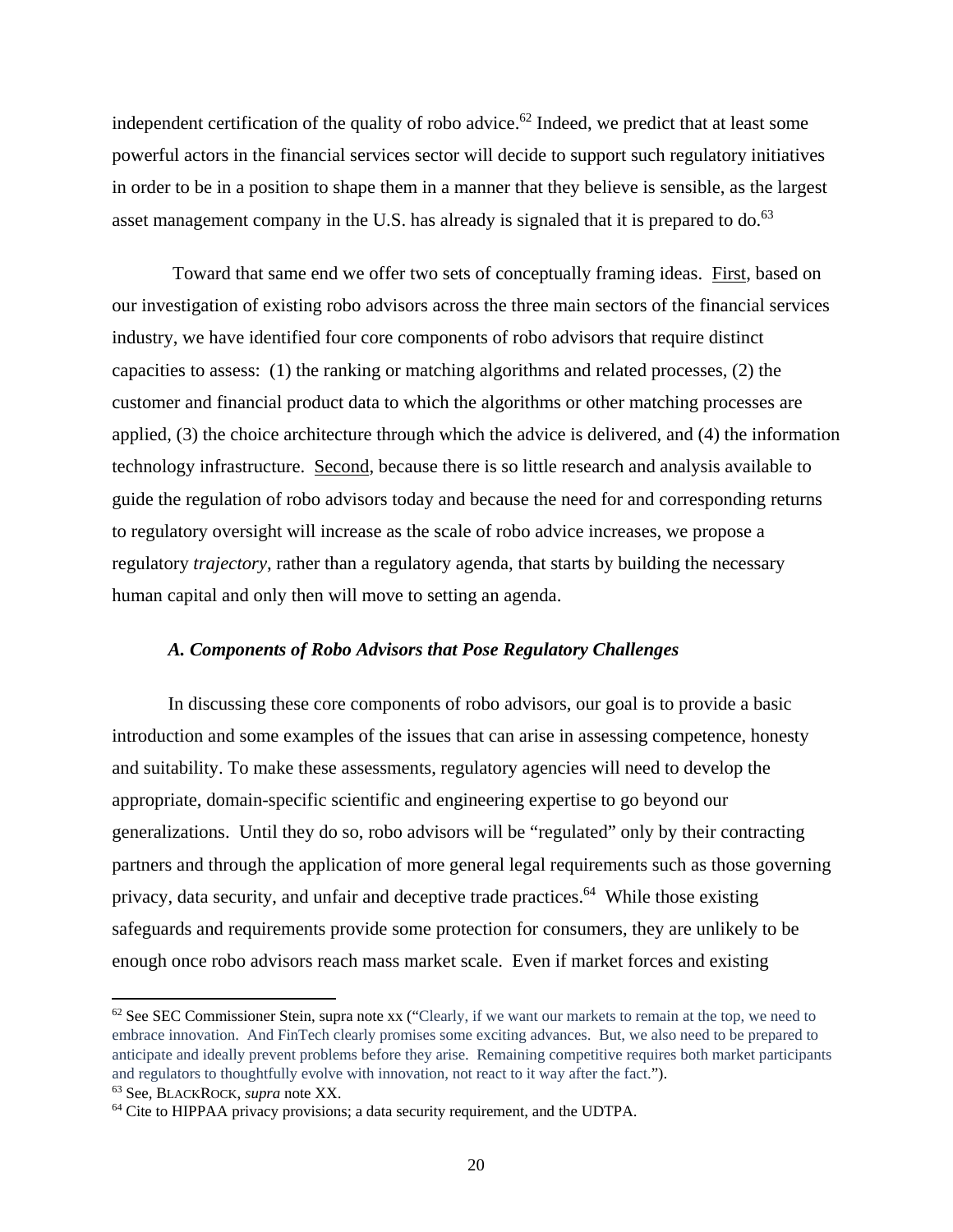safeguards somehow manage to ensure that robo advisors are honest and competent from the perspective of individual consumers, they cannot address the problems of scale. As we discuss in greater detail below, the problems of scale are classic collective action problems, in which the combination of individually rational actions produces a collectively irrational result.<sup>65</sup>

### *1. Ranking or matching algorithms and processes*.

An algorithm is a formula, or formal statement of rules, that guides a process.<sup>66</sup> For robo advisors the key algorithms are those that rank the financial products for eventual selection by consumers or, if the robo advisor makes the selection, the algorithm that matches consumers with products. Each algorithm is embodied in software code that is based on a model of how to optimize the fit between the attributes of the financial products under consideration and the attributes of the consumers who are using the robo advisor.

Traditionally, analysts and developers that create matching and ranking algorithms have an explicit, articulable model, based on ideas about which kinds of product attributes are desirable to people with which kinds of attributes. For example, an investment robo advisor might be programmed to recommend that the mix of bond and stock funds in a consumer's retirement savings portfolio gradually shift over time so that the portfolio becomes more heavily weighted with bond funds as the consumer ages. A mortgage robo advisor might be programmed so that the ranking of the mortgages presented to a consumer is negatively correlated with the estimated risk of default for the type of mortgage. And a health insurance robo advisor might be programmed so that the ranking of health plans is a function of the total cost of the health plans (including expected out of pocket costs) for the individual consumer or a function of a set of cost and quality factors. $67$ 

<sup>65</sup> Garret Hardin*, The Tragedy of the Commons*, 162 Science 1243–1248 (1968). 66 See Kroll et al, *supra* note 2. See also Mike Ananny, *Toward an Ethics of Algorithms: Convening, Observation, Probability and Timeliness*, 41 Science, Tech & Hum. Values 93, 97 (2015) ("Computer science defines an algorithm as a 'description of the method by which a task is to be performed'").

 $67$  See, e.g., Dellaert, Baker & Johnson (under review) (reporting how consumer selections changed when a leading private health insurance exchange shifted from a pure cost-based ranking to a cost/quality based ranking); Wong et al (reporting on variations in total cost calculators among different health insurance exchanges). For an example of a sophisticated health insurance robo advisor that considers both cost and quality in the U.S. context, see the Aon Retirement Exchange, which is powered by Picwell.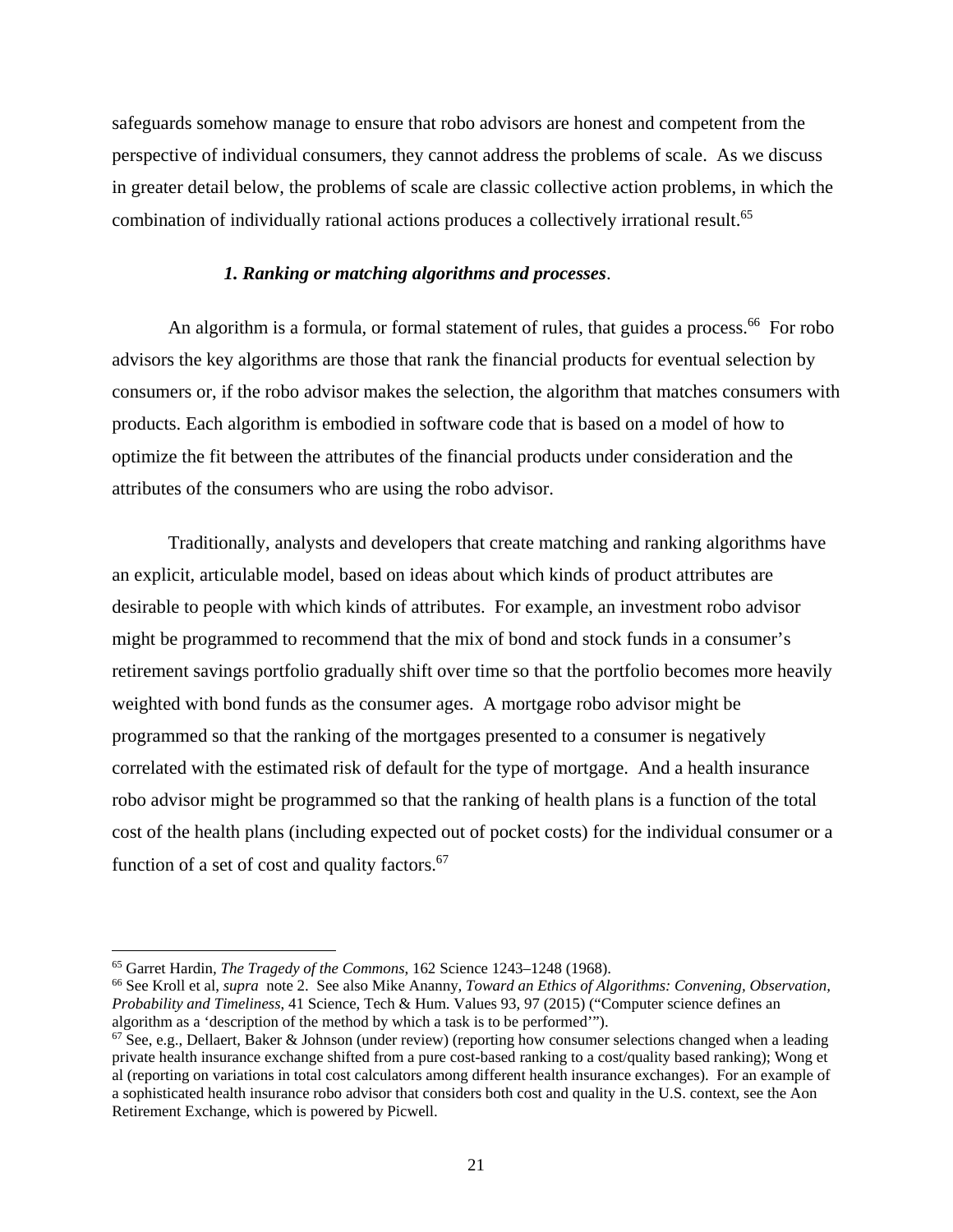Our sense is that most or all of the robo advisors presently in operation primarily use algorithms of this sort, meaning that they are designed according to a logic that can be explained and interrogated (in contrast to machine learning algorithms, which raise additional complications addressed in the margin).<sup>68</sup> To assess the competence of these algorithms, some of the information that regulators could require from the consumer product intermediaries include:

- explanations of the models and the data upon which the models are based,
- with regard to the data upon which the models are based, evidence regarding the appropriateness of that data for the purpose (including the kinds of data-related problems described in relation to customer and product data below),
- explanations of the outcomes that the algorithms are seeking,
- evidence that the algorithms in fact perform in the way that they are designed (for example by requiring the robo advisor to respond to difficult test cases),
- evidence of how the creators of the robo advisor are measuring whether the algorithm is succeeding and what they are doing in response,
- explanations of what other alternatives the robo advisor creators considered and rejected, and
- other kinds of evidence and explanations that people with more specific domain knowledge can suggest.<sup>69</sup>

Of course, gathering all this information is just a start. Then the regulator needs to exercise good judgment based on this evidence, informed by domain-specific expertise.

 <sup>68</sup> In many other areas, and even for some aspects of some robo advisors today, software developers use "machine learning" algorithms, which are quite different. Machine learning algorithms are created by software programs that search for patterns in "big data." Algorithms created by machine learning programs identify predictive, not causal, relationships between variables, and they are often not intelligible to humans, including their creators. Thus they present a greater challenge to transparency than the kinds of algorithms we describe in the main text. See generally Cary Coglianese & David Lehr, *Regulating by Robot: Administrative Decision-Making in the Machine-Learning Era*, GEO. L. J. (forthcoming 2016) (exploring whether administrative law restricts government agencies from using machine learning algorithms). For an example of a health insurance robo advisor using machine learning techniques to build a component of the model, see Picwell, How We Do What We Do (explaining that Picwell uses health insurance claims data and machine learning techniques to identify the "people like me" aspect of the Picwell cost prediction algorithm).

<sup>69</sup> See, e.g., FINRA, *supra* note 6. We have been unable to find any examples of banking or insurance regulators producing similar reports or guidance.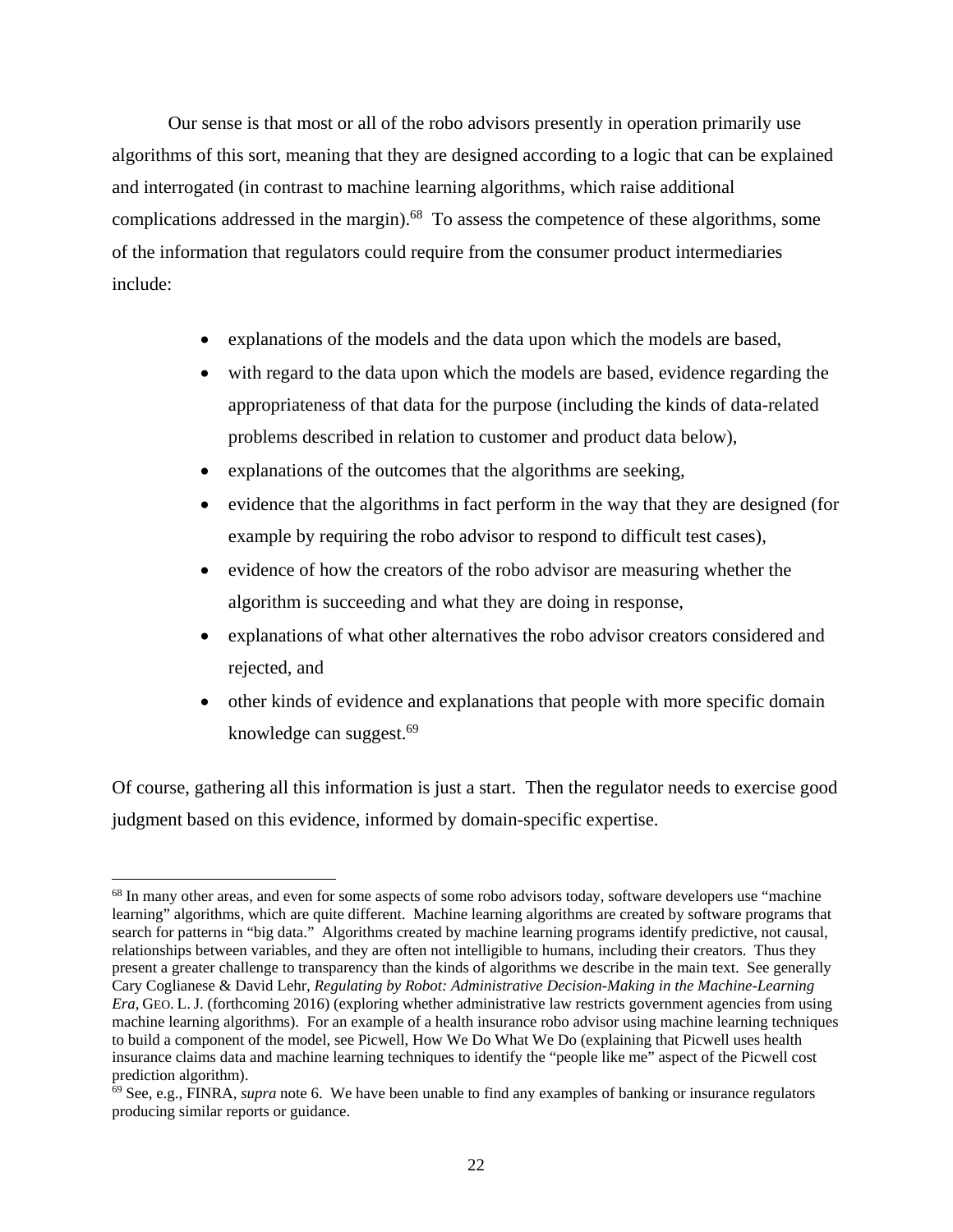To assess the honesty of the algorithms, regulators will need to review for accuracy the descriptions of the algorithms provided to consumers as compared to the information about the algorithms provided to the regulators (including the output of the algorithms when run through test cases); and they will need demonstrations that the algorithms do not take into account – directly or indirectly – factors that would bias the outcomes in a way that is harmful for consumers. For example, it would be improper for a matching algorithm to take into account either the size of the commission paid to the financial product intermediary or a proxy for that commission. Indeed, the fact that it is possible to prevent algorithms from taking such factors into account represents a significant improvement over a human-based system, as it has been notoriously difficult to police the practice of steering clients and customers to the products that provide the best benefits to the intermediaries, not to the customers.70

In the securities context, the 2016 FINRA report on digital investment advice provides more detailed, domain specific descriptions of "effective practices" for FINRA-registered firms to use to assess the algorithms in investment robo advisors.<sup>71</sup> These practices could provide the basis for the development of disclosure requirements, and it is likely that parties who believe that they have been injured by robo advisors will attempt to use these practices as standards of conduct in the litigation context. This is the kind of early effort that would be appropriate for the National Association of Insurance Commissioners, or one of the active state insurance departments, to take in the context of the emerging insurance web brokers that employ simple recommendation tools and that Consumer Financial Protection Bureau should consider taking in the context of the emerging on line tools for comparing mortgages and credit cards.

# *2. Customer and product data.*

A high-quality ranking or matching algorithm will guide consumers to high-quality decisions only in combination with adequate data of two types: (1) the relevant attributes of the

 $70$  In our experience studying and working in and around the financial services industry for decades, we have yet to meet anyone in the industry who believes that human consumer product intermediaries compensated on commission are consistently able to resist steering their customers to products that pay higher commissions. For research on this topic see, Schwarcz & Siegelman, *supra* note XX; Mullainathan et al., *supra* note XX. *Cf*., COUNCIL OF ECON. ADVISERS, *supra* note XX.<br><sup>71</sup> See FINRA, *supra* note 6 at 3-6. It is interesting to observe the degree of variation in the investment algorithms

employed by the (anonymous) firms that FINRA used as the basis for the report.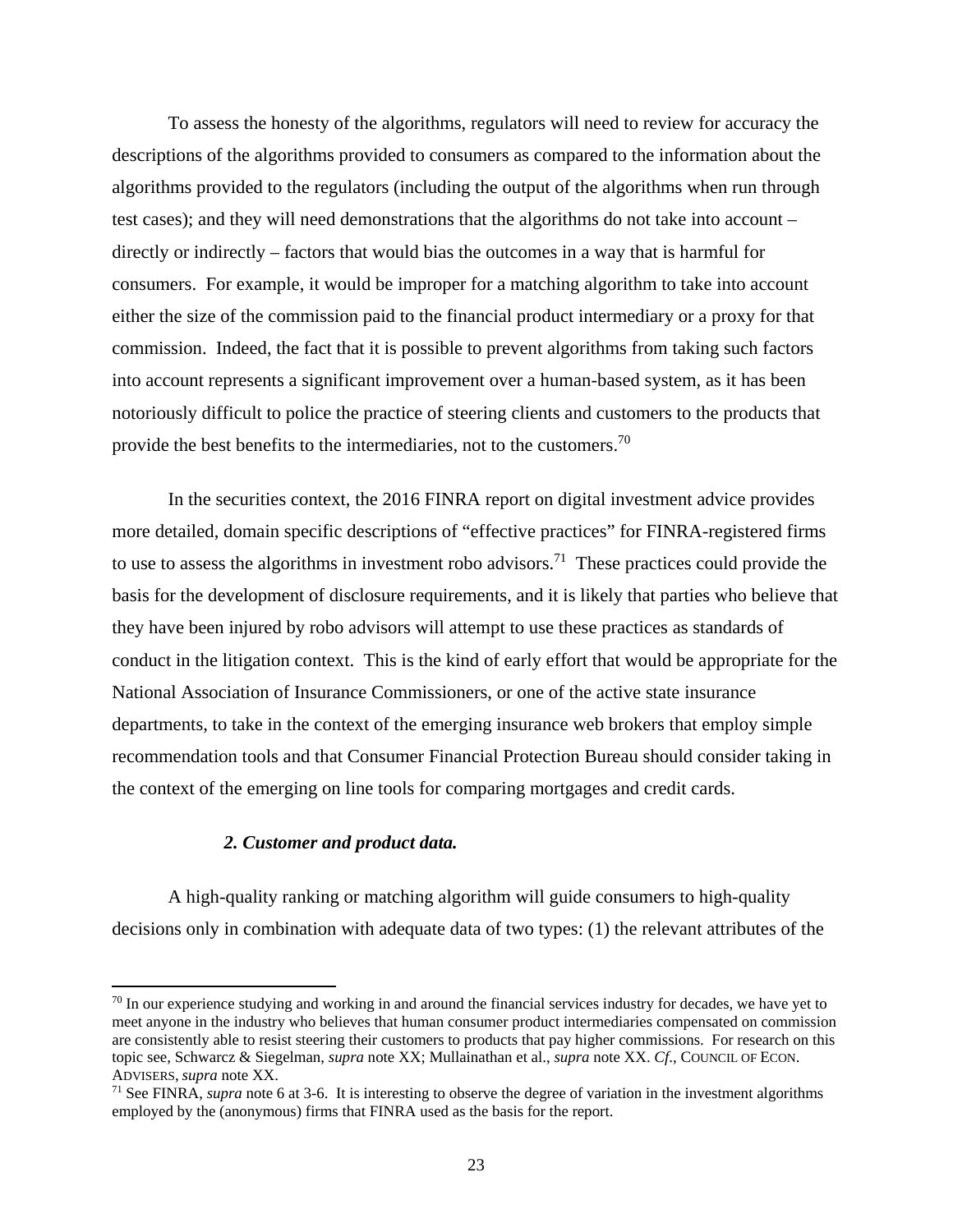products in the set under consideration, which set must include an adequate representation of the variety of potentially suitable products available in the market in order to provide meaningful choice, and (2) the relevant attributes of the consumers for whom the algorithm is ranking or matching the products. There are two distinct categories of problems related to both of these data types: access and quality.

*Data Access.* With the notable exception of publicly traded securities<sup>72</sup> and some types of health insurance,73 there are no public repositories of the kind of detailed financial product attribute data that a robo advisor needs in order to function. Absent robustly enforced legal requirements obligating product suppliers to provide such data to public repositories, robo advisors' only source of financial product data is from the product suppliers (or their agents). These suppliers may be reluctant to provide these data for any number of reasons. A supplier may not maintain electronic records of their products that include all of the attributes employed in the robo advisors' algorithms; the supplier may update the price or other attributes of its products more frequently and dynamically than the robo advisor is able to accommodate; a supplier may believe that its product data records contain valuable proprietary pricing or underwriting information that cannot be trusted with the robo advisor; a supplier may believe that its products will not show well in comparison to other products; or a supplier may not wish to sell their products through the channels served by the robo advisor. Undoubtedly there are other good business reasons why a supplier would be reluctant to provide data. Even if suppliers are obligated to provide some information about their products to regulators, the data may not be adequate for robo advisors because of problems such as: the regulator may not make the data publicly available, the data may not be in machine readable form, the data may not include all of the relevant product attributes, or the data may not be publicly released in time for the robo advisor to use it.

 $72$  The easy access to comprehensive, public securities data may be the reason that investment robo advisors are more developed than others robo. It is interesting to note that the FINRA report does not mention access to product data, perhaps because of the assumption that member firms already have access to all of the relevant securities data. With regard to customer data, FINRA emphasizes only that for at least some kinds of investment advice it is important to obtain a full description of the customer's portfolio. See FINRA, supra note 6 at 11. <sup>73</sup> THE CTR. FOR CONSUMER INFO. & INS. OVERSIGHT, Health Insurance Marketplace Public Use Files (Marketplace PUFs) (available at: https://www.cms.gov/cciio/resources/data-resources/marketplace-puf.html).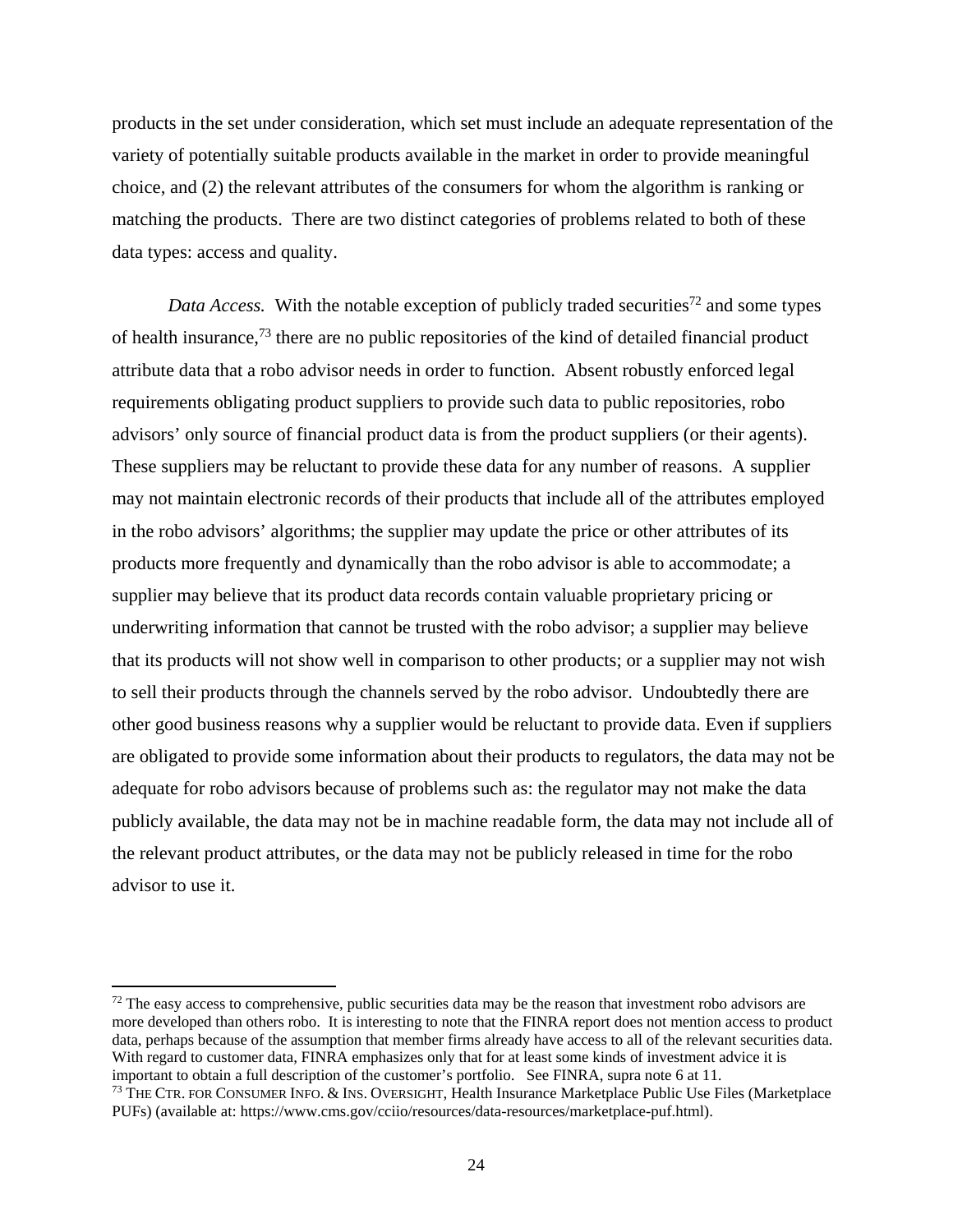Customer data can of course be collected directly from customers as part of providing the robo advice to consumers. But that can be burdensome for the customers, and they may not in fact possess, or have easy access to, the data that the robo advisor needs (e.g. medical utilization records needed for a health insurance robo advisor, detailed income or expense records needed for a mortgage robo advisor, and detailed asset/investment records needed for an investment robo advisor). Thus, the more efficient and accurate approach in many cases would be to collect consumer data from third parties,  $74$  but those third parties may not maintain the information in a format that is accessible or they may not be willing to provide the information, whether because of concerns about fraud, legal constraints on providing the data, or other reasons.75

With regard to access to data, regulators should be asking three kinds of questions. First, has the robo advisor obtained access to reasonable sources of data, and are there any concerns that inability to obtain data, particularly regarding products, will bias the rankings and matching in a way that disadvantages consumers in relation to intermediaries and sellers? Second, where there are gaps in data, what are the strategies that the robo advisor considered to address those gaps, why did the robo advisor choose the strategy(ies) that it employed, and was that choice reasonable? Third, does the regulator have the authority, whether formal or informal, to increase access to data and thereby improve the quality of the robo advice?<sup>76</sup>

*Data quality.* Even assuming the data are available, there will be significant problems regarding the completeness and accuracy of the data, particularly in the early stages of the development of robo advisors.<sup>77</sup> In our interactions in and around the financial services field, we have found that there is an inverse relationship between people's experience working with data

respondents have an accurate inventory of all third parties that handle sensitive firm, employee, and customer data). 75 FFIEC*, IT Examination Handbook, Vendor and Third-party Management*, available at: http://ithandbook.ffiec.gov/it-booklets/retail-payment-systems/retail-payment-systems-riskmanagement/operational-risk/vendor-and-third-party-management.aspx (providing guidelines for third-party data risk management); PWC, supra note xx, 1 (noting that third parties have created problems for financial services institutions by mishandling consumer data).

<sup>74</sup> PWC, Third Party Vendor Risk Management, 8 (2015), https://www.pwc.com/us/en/financialservices/publications/viewpoints/assets/pwc-third-party-vendor-risk-management.pdf (showing that 57% of survey

<sup>&</sup>lt;sup>76</sup> The CFPB's recent focus on encouraging banks to provide access to personal financial management software services is encouraging, as those services are likely to be an important provide of robo advice. See CFPB, Request for Information Regarding Consumer Access to Financial Records, 81 Fed. Reg. 83806 (November 22, 2016). for Information Regarding Consumer Access to Financial Records, 81 Fed. Reg. 83806 (November 22, 2016). 77 See, e.g., *Policy Statement Robo-Advisers and State Investment Adviser Registration*, MASS. SEC. DIV. (Apr. 1, 2016), http://www.sec.state.ma.us/sct/sctpdf/Policy-Statement--Robo-Advisers-and-State-Investment-Adviser-Registration.pdf (noting that one of the problem of robo-advisor is data inaccuracy).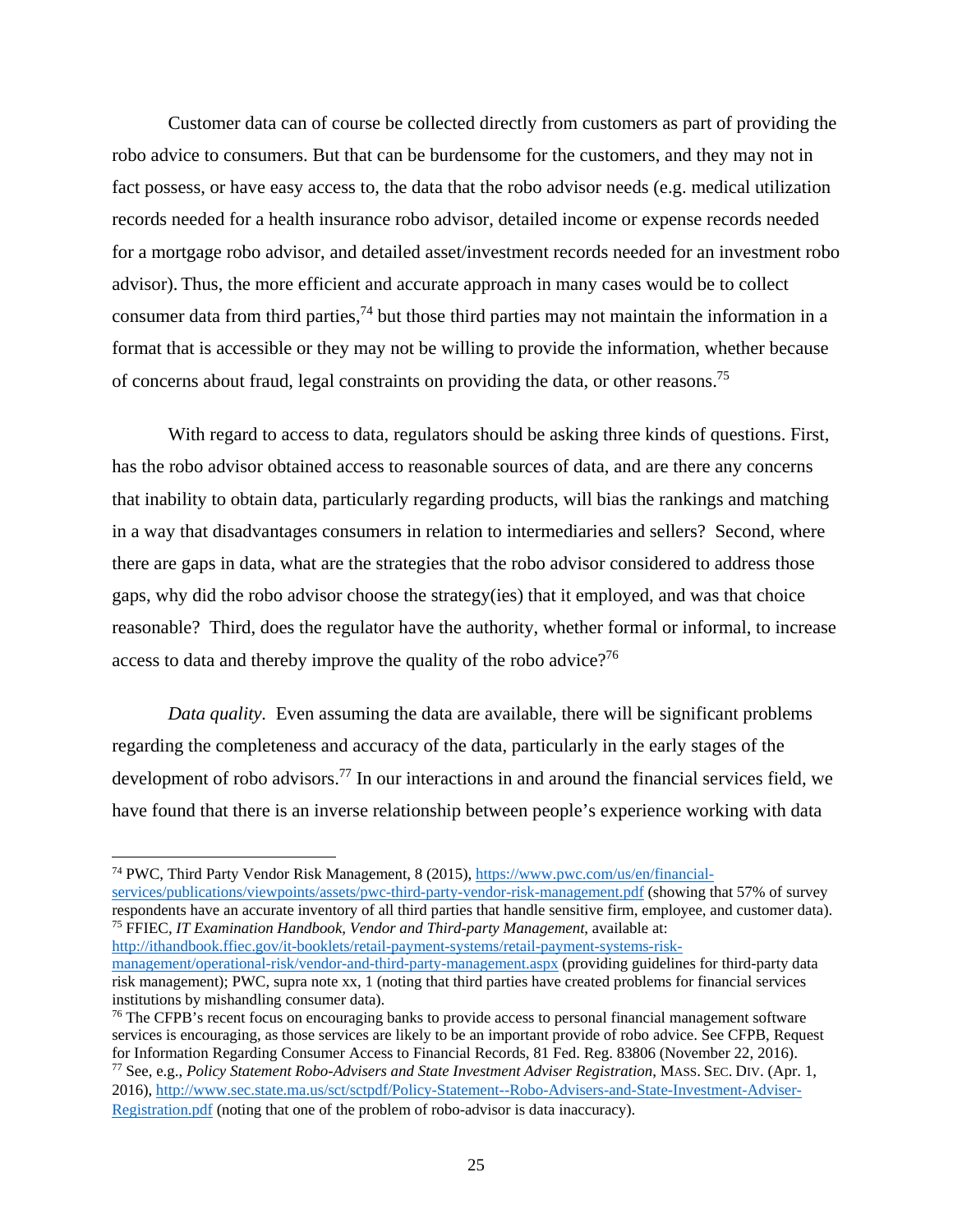and their expectations regarding the completeness and accuracy of data. People who work with data always expect to find problems with data; people who do not work with data tend to overestimate the completeness and accuracy of data. To the extent that regulators lack experience, they may be over-trusting of assurances from robo advisors, and less demanding of evidence that the robo advisors have adequately tested the accuracy and completeness of the data and that they have developed reasonable strategies to deal with missing or obviously incorrect data. Thus, regulators need to develop the capacity to ask hard, domain-specific questions about data quality and to evaluate the responses.

## *3. Choice architecture.*

Robo advisors typically use automated processes to communicate their advice, whether directly to consumers in the case of a consumer facing robo advisor or to a human intermediary in the case of more traditional automated tools. In the case of a consumer facing robo advisor there may also be the option, or even a requirement, of closing the sale with human assistance, through a call center or a chat function. In all these cases the robo advice is embodied in a ranked set of alternatives and information about those alternatives. Behavioral science research demonstrates the very large effects that choice architecture – the organization of the context in which people make decisions – can have on decisions.<sup>78</sup> For example, the order in which options are presented, the number of options that are presented, the attributes of the options that are presented (and in which order), the framing of options (e.g., gain versus loss), all have major impacts.<sup>79</sup> This means that the way that robo advice is presented can have a profound effect on whether and how consumers use that advice. $80$  Thus, as in the case of ranking or matching algorithms, there may be a role for regulators in assessing the competence and honesty of the choice architecture and the suitability of the products that it favors.

 $78$  Thaler and Sunstein coined the term "choice architecture" in Nudge (date). The literature is vast and growing. For a recent review see, Eric J. Johnson, Suzanne B. Shu, Benedict G.C. Dellaert, Craig Fox, Daniel P. Goldstein, Gerald Haubl, Richard P. Larrick, Jowhn W. Payne, Ellen Peters, David Schkade, Brian Wansink, Elke U. Weber, *Beyond Nudges: Tools of a Choice Architecture*, 23 Marketing Letters 487 (2012). 79 Id. at Table 1.

<sup>80</sup> See, e.g. Johnson et al, supra note xx (demonstrating that pre-checking the best value plan and providing a simple demonstration of how the best value plan was selected substantially increased the percentage of consumers that choice the best value plan as compared to simply showing the consumers the value of the plans).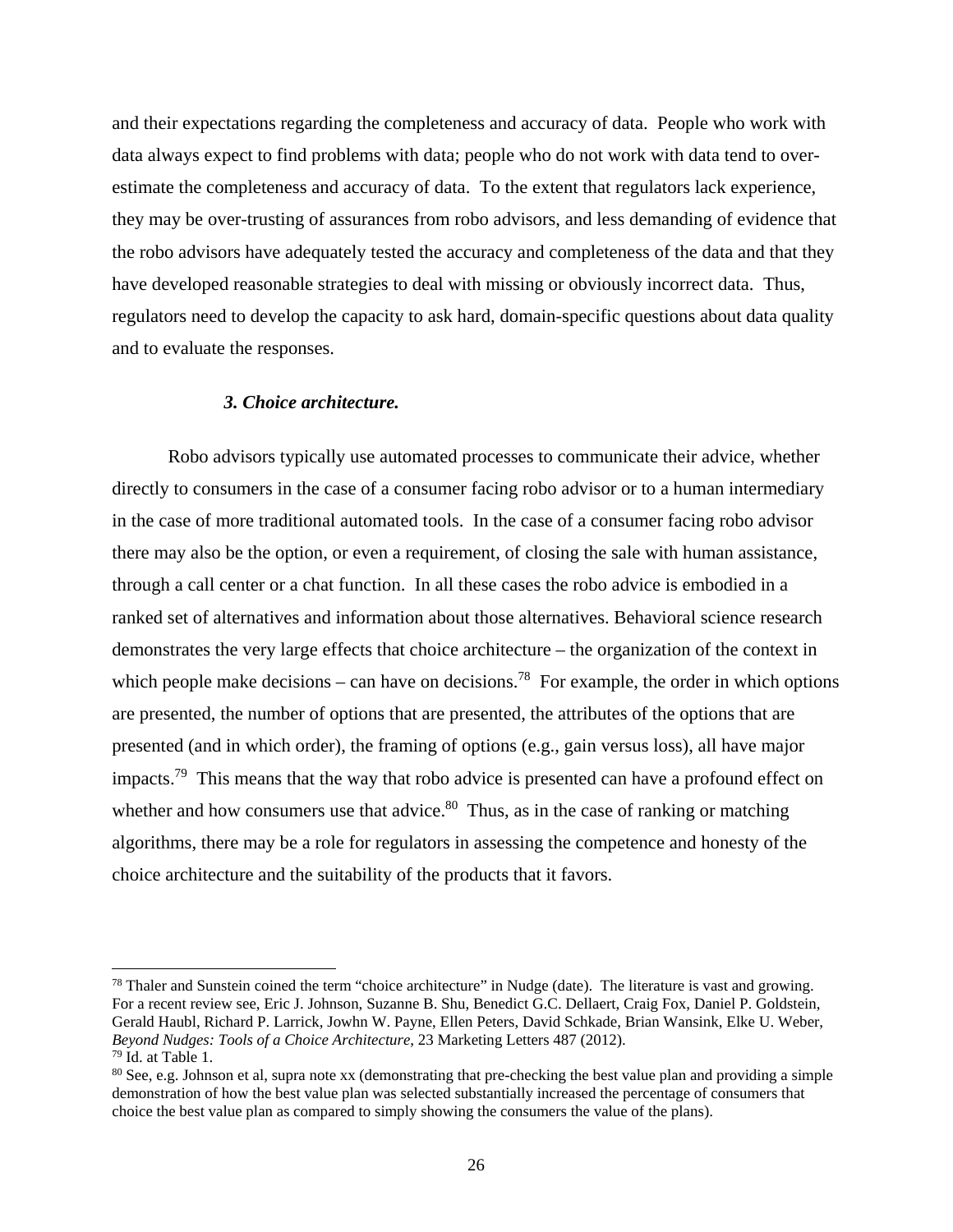As Richard Thaler is fond of saying, salesmen have always intuitively understood the power of choice architecture.<sup>81</sup> What we gain from systematic research on choice architecture is a vocabulary and set of assessment tools. The challenge for financial services regulators is to gather and extend the domain specific research that is relevant for their purposes. The goal should be developing the capacity to evaluate whether robo advisors' choice architecture is appropriate and does not undermine the quality of the ranking or matching algorithms. Incompetent choice architecture may lead consumers away from the best ranked products, or it may prevent them from buying altogether, for example by presenting the products in an overly complex fashion. Regulators should also be looking out for choice architectures techniques that steer consumers in a manner that benefits the intermediary notwithstanding a neutral, meritsbased ranking or matching algorithm.

There is too much learning from the choice architecture research, so much of which depends on context, to meaningfully summarize it here. What we can do is to note that behavioral scientists are developing ideas about best practices that will be useful both to robo advisors and to the regulators who are learning how to assess robo advisors.<sup>82</sup> For example, robo advisors could assist consumers by making it easy to access their personally highest ranked products in the market – even if those products are not the most profitable for the intermediary to sell or they could update consumers on a yearly basis if it would be beneficial for them to switch to a more fitting product. Robo advisors can also design ranked sets of products in a format that facilitates easy decision making and comparison by consumers and provide assistance in making a decision.<sup>83</sup> Finally, rigorous experimental testing is an important best practice that also provides a record that could be made available for regulators to review in order to assess whether the robo advisors have engaged in a meaningful and empirically informed choice architecture effort.

<sup>81</sup> See Richard Thaler, The Behavioral Economics of Swindling and Selling: A Lecture in Honor of Arthur Leff," 2010 Yale Law School Raben Lecture. Available at: https://www.law.yale.edu/yls-today/news/chicago-profrichard-thaler-discusses-behavioral-economics-swindling-and-selling-raben-lecture 82 See, e.g. Implementation Guidance Regarding Executive Order 13707 (September 15, 2016) (providing best

practices guidance for agencies seeking to apply behavioral science insights to federal programs).  $83$  Id at p. 2, 6.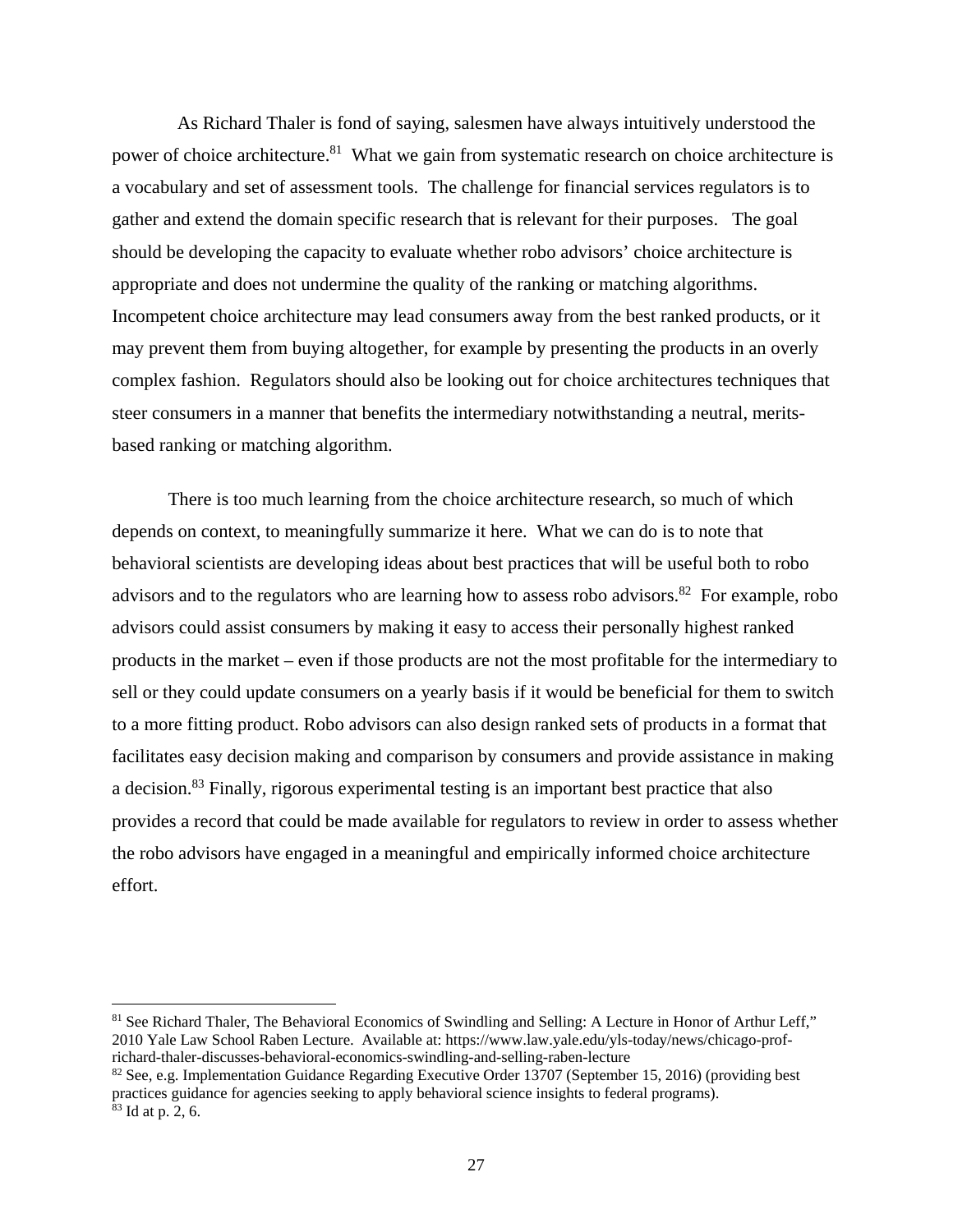Experimental testing (and verification that the testing occurred and that the choice architecture that is best for consumers was implemented) is easiest to do when the choice environment is fully automated.<sup>84</sup> To our knowledge there has not yet been research on "hybrid robo" environments, such as (a) a consumer financial product intermediary that uses robo advisors behind the scenes and humans to interact with customers, or (b) a web-based intermediary that encourages or requires customers to make a phone call or use the chat function to ask questions and close the deal. Our intuition is that the human/machine handoff provides significant opportunities to take advantage of consumers, for example through a "bait and switch" in which the offers additional options or points out features that were not emphasized in the robo advice. To evaluate these risks, regulators could require the intermediary to track the robo advice that was provided in each case and the products that the consumer purchased so that the regulator could evaluate whether there are any systematic patterns to the cases in which the consumers didn't follow the robo advice and, if so, require the intermediary to explain those patterns and, possibly, demonstrate that the patterns are in the consumers' best interests. The intermediary should already be collecting and analyzing that information for its own purposes. Thus, requiring that information should not impose an unreasonable burden.

Of note, the 2016 FINRA report that is so noteworthy in relation to the identification of effective practices regarding algorithms and, to a lesser extent, customer data, is silent on the topic of choice architecture.<sup>85</sup> Especially because of the consumer exploitation risks in the machine/human interface, that is an unfortunate missing dimension in an otherwise forwardthinking report.

### *4. Information technology infrastructure.*

Assessing the security and stability of information technology architecture is an increasingly important aspect of financial services regulation that extends well beyond robo advisors.<sup>86</sup> Financial services regulators already appear to recognize the need to enhance their

<sup>84</sup> Hauser, John R., Glen L. Urban, Guilherme Liberali, and Michael Braun. *Website morphing*. 28 Marketing Science 202 (2009).

<sup>85</sup> See FINRA, supra note 6. Perhaps for this reason the September 2016 BlackRock white paper on digital investment advice does not address choice architecture, either. See BlackRock, *supra* note 6. 86 See, e.g. New York Dep't of Financial Services, *supra* note ; BlackRock, *supra* note 6..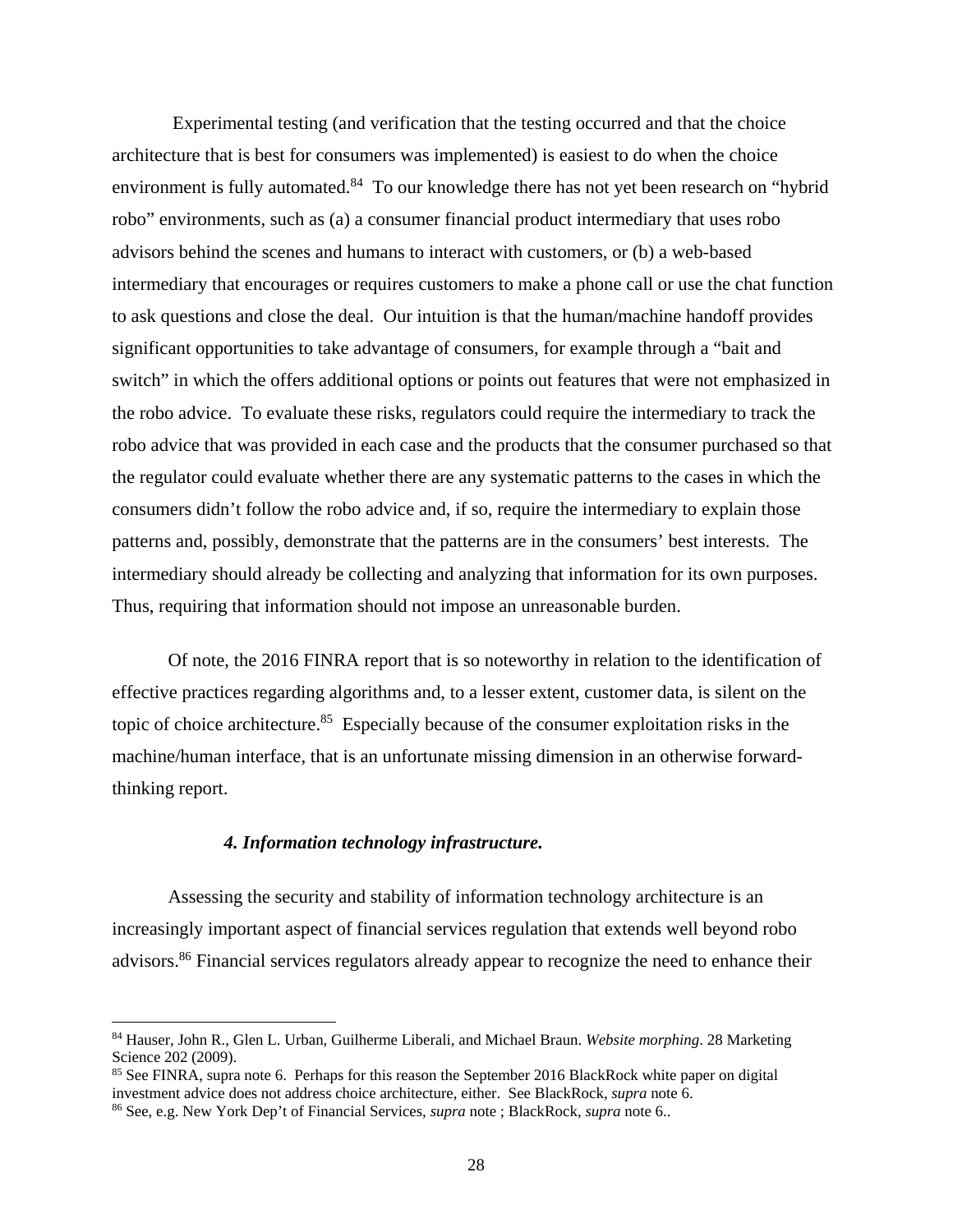capacities in this area, $87$  and the technical aspects of this lie far from our comparative advantage. Accordingly, we will not address this topic further, other than to offer two related observations. First, IT infrastructure requirements that are too demanding could serve as barriers to entry for innovative new enterprises. Second, regulators could address this concern by developing a strategy for new market entrants that increases the level of scrutiny along with the scale of the enterprise, and they might consider forgoing such scrutiny altogether for early stage robo advisors and those with small market share, provided that they only sell their services to businesses that have significant incentive to ensure that the IT infrastructure will be adequate.<sup>88</sup>

### *B. Scale and the concept of a regulatory trajectory.*

At a general level, the benefits of closer regulation of consumer financial product advice depend on the amount of harm that the advice could cause to consumers. Conceptually, the amount of this harm is a function of three factors: (1) the number of consumers affected by the potentially harmful action; (2) the probability of the harmful action occurring in the market, and (3) the severity of the consequence of the harmful action to the consumer. When more consumers are affected, when the harmful action is easy to introduce into the market, and when the severity of harm from the action is high, the need for regulation is greater.

All three factors have the potential to increase along with the market share of robo advisors. First, a successful robo-advisor has the capacity to reach many more consumers than any single human advisor. Second, as the market share of robo advisors increases, there will be greater opportunities for robo-advisors to fail. Third, because robo-advisors may in the future give more comprehensive and detailed advice than any single human advisor (e.g., based on more advanced personalized projections of future income streams or spending patterns and considering a broader portfolio of financial products), the potential harmful consequences of the robo-advice to the individual consumer may be larger than that of a human advisor who operates within a narrower domain. Fourth, if one robo advisor gains truly massive market share, or if the

<sup>&</sup>lt;sup>87</sup> See, e.g., New York Dep't of Financial Services, *supra* note<br><sup>88</sup> For examples of regulators attempting to be more accessible and flexible for emerging businesses see, CFPB, Project Catalyst Report: Promoting Consumer Friendly Innovation, October 24, 2016, available at: http://www.consumerfinance.gov/data-research/research-reports/project-catalyst-report-promoting-consumerfriendly-innovation/; Financial Conduct Authority, Regulatory Sandbox, November 15, 2015, available at https://www.fca.org.uk/firms/project-innovate-innovation-hub/regulatory-sandbox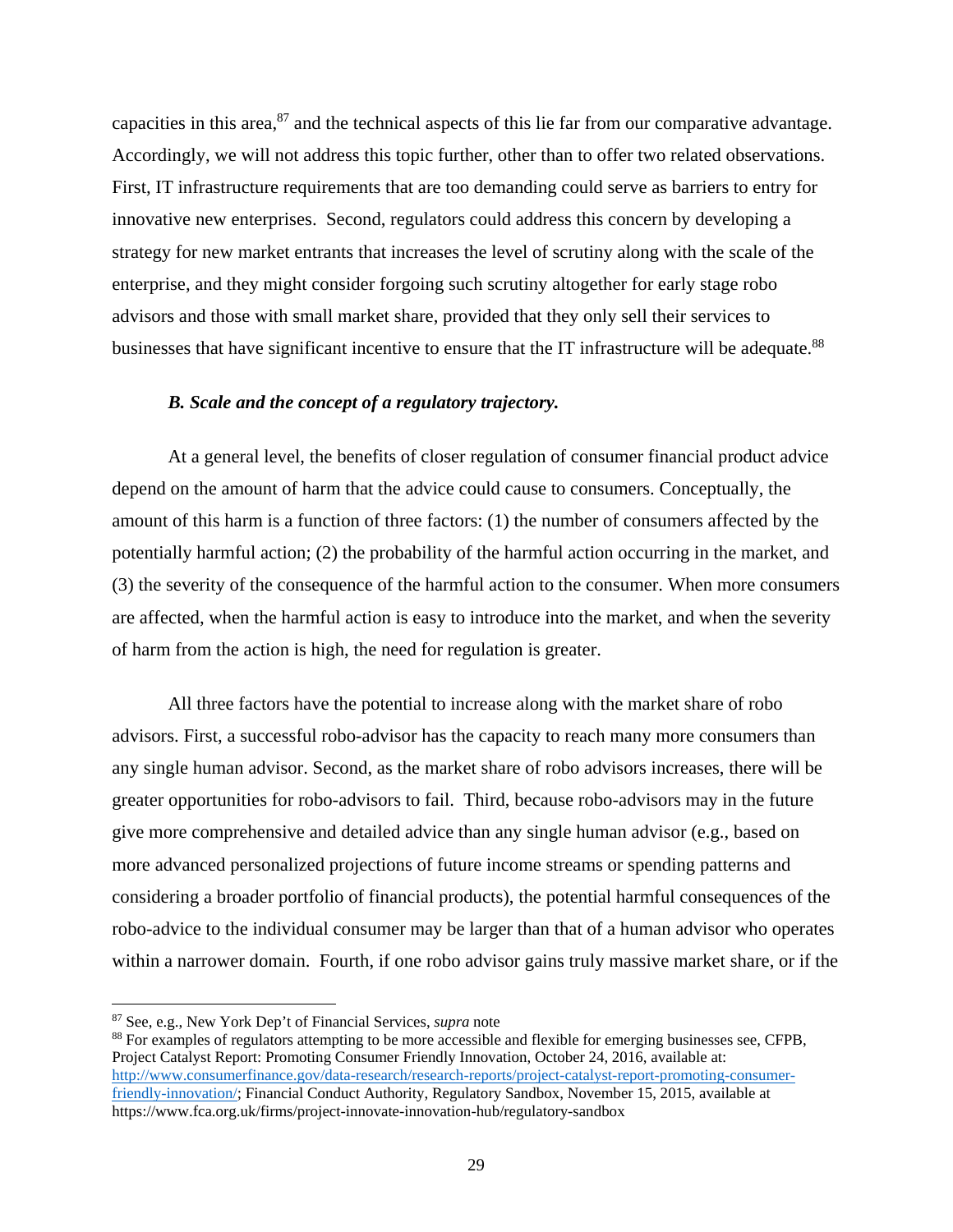models underlying competing robo advisors are sufficiently alike, there is a risk of highly correlated losses that could even pose systemic risk.<sup>89</sup> Finally, as robo advisors gain scale, there may be collective action problems that arise from ranking and matching services that are individually rational but have perverse consequences for financial product markets.

To further illustrate this line of reasoning, consider the impact of Google (or Yelp) on tourists' search for a restaurant in a new town as compared to the traditional approach of asking the hotel concierge for a restaurant recommendation. Google's scale compared to the concierge is tremendous. It provides access to restaurant information to all tourists in all towns, and it is easily accessible to everyone. If it gives systematically bad restaurant advice, the impact will be much greater than bad advice given by any individual concierge. Even if the advice given by hotel concierges is on average just as bad, the advice given by many individual concierges would be bad in many different ways. Of course, the consequences of providing poor restaurant advice even on a large scale seem sufficiently small that regulating Google's or Yelp's restaurant reviews seems unlikely to be necessary. But the consequences of poor financial advice can be severe even in an individual instance, and potentially catastrophic on a large scale.

The potential collective action problems are more difficult to predict. One potential example relates to a familiar problem in machine learning: the trade-off between exploitation and exploration in learning algorithms.<sup>90</sup> If an algorithm is to learn, it must sometimes make a choice that is less than optimal, based on current information. It must explore, rather than exploit. It can't always be greedy. Yet, when the algorithm is part of a robo advisor, each individual consumer would prefer that the algorithm exploit, just as each individual user of the navigation app, Waze, <sup>91</sup> would prefer that Waze provide the shortest route based on known information, and not send the user on an exploratory route.

Continuing to use Waze as an analogy, there is a second potential collective action problem that results from the game theoretic nature of driving. My travel time is a function not

<sup>89</sup> See O'NEIL, *supra* note XX. Cf., CHARLES PERROW, NORMAL ACCIDENTS: LIVING WITH HIGH RISK TECHNOLOGIES (1984).

<sup>90</sup> See generally John Lanford et al., *Competitive Analysis of the Explore/Exploit Tradeoff*, available at: https://www.cs.cmu.edu/~jcl/papers/exp\_exp\_icml/icml\_final.pdf (investigating the explore/exploit trade-off in reinforcement learning using learning algorithms).

<sup>91</sup> https://www.waze.com/en-GB/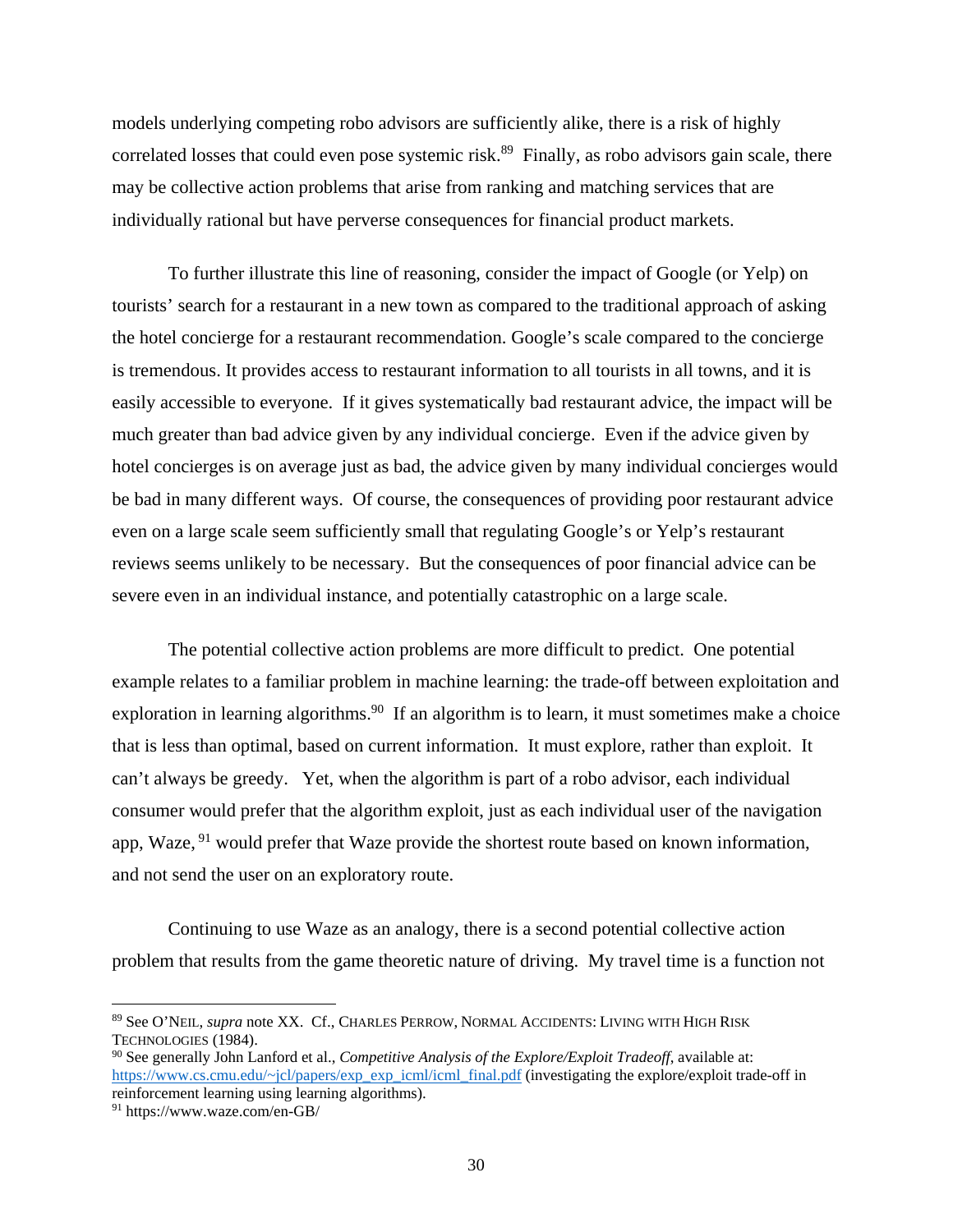only of the distance between point A and point B but also of who else is on the road, and I can only control my own driving. If Waze employs an individually rational (greedy) algorithm, it will always give me the best route in light of what everyone else is doing. Yet, as the famous Braess's paradox shows, individually rational driving behavior can lead to slower traffic overall, as everyone competes for the best route.<sup>92</sup> Thus, widespread adoption of a greedy Waze program could lead to longer drives for everyone. There are solutions, but those solutions require Waze to maximize the collective good, which means being less greedy for some drivers than others. Algorithms that favor some people over others should of course raise red flags.

Financial services also have a game theoretic structure. The cost of my insurance is a function not only of my risk but also of the risk of the other people in my pool. Similarly, the cost of my credit is a function not only of my credit risk but also the credit risk of the other people who are in my pool. Finally, the returns on my portfolio depend not only on the underlying businesses whose shares and bonds are in the portfolio but also the investing behavior of other people. At sufficient scale, robo advice can shape insurance and credit pools and even move investment markets. For example, the tsumani of index investing that is currently reshaping the mutual fund industry is the result of a distributed kind of robo-advice in which algorithms supplant individual fund managers. There is surely much more to come.

At this point, all such risk assessments can only be conceptual and speculative. Since robo-advice is still not widely adopted in the market, the current lack of more broad based regulatory capacity seems unlikely to have done much harm – yet.<sup>93</sup> The time has come for the financial services authorities to develop the capacity to engage in a more systematic risk assessment.

In that effort, it makes most sense to think of financial services regulation following a dynamic regulatory *trajectory*. The first step is gathering information to assess what capacities

 $92$  Braess's paradox demonstrates mathematically how the introduction of a new, hyperfast link between two points can paradoxically reduce the mean driving time, despite the introduction of new road capacity.

 $93$  Note that, although we are not proposing application of the precautionary principle here (because the small market share of robo advisors reduces the concerns), we expect that other commentators may do so. *Cf*., Cass R. Sunstein, *Beyond the Precautionary Principle*, 151 U. Pa. L. Rev. 1003 (2003) (noting the strength of the precautionary principle "in legal systems all over the world").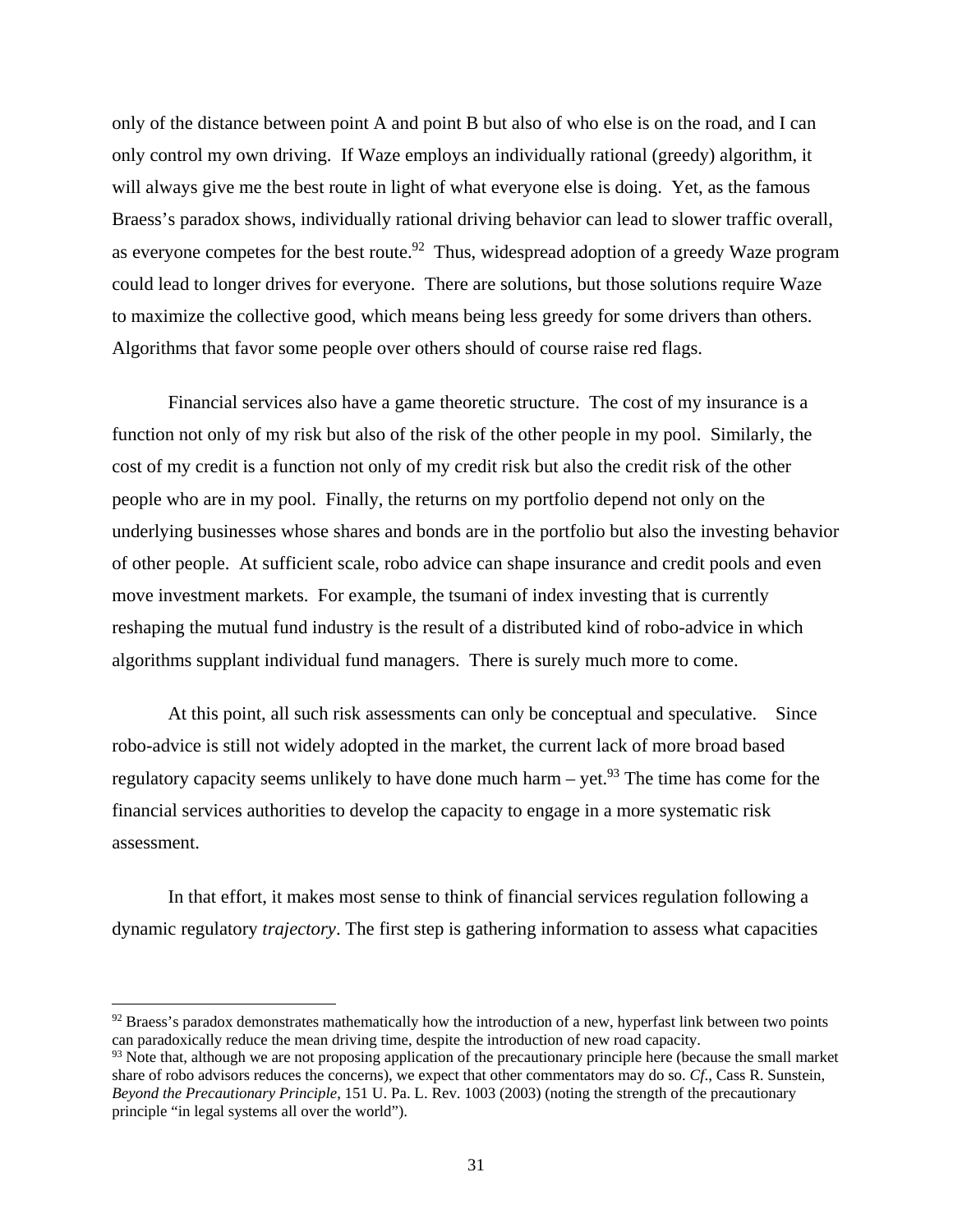the agencies need to develop, as some regulators have begun to do.<sup>94</sup> One useful model for this step is the market review commonly undertaken by the Financial Conduct Authority in the U.K. as an early step in their regulatory process.<sup>95</sup> For example, the FCA conducted a broad Financial Advice Market Review that produced a final report in March 2016 that addressed automated financial advice as a potential solution to the problem of a lack of broad access to financial advice.<sup>96</sup> While that report did not address the kinds of regulatory challenges that we have identified, automated advice was not the central focus of the review. Now that automated financial advice has received such positive attention, the logical next step for the FCA and other regulators is to consider the challenges involved in ensuring that automated advice lives up to its potential.

After the market review and associated assessment of regulatory capacity, the next step is developing the necessary regulatory capacities. In that regard, regulatory authorities will not be starting from ground zero, as the large financial services organizations that are purchasing robo advice services are already developing methods for assessing the quality of those services.<sup>97</sup> Thus, the regulatory agencies will simply need to address a "make or buy" decision about the necessary expertise.

Only then will regulators be equipped to formulate a strategy that addresses the challenges involved in adapting to the scale and consequences of robo-advice in the market in a manner that promotes both effective innovation, on the one hand, and honest and competent robo-advisors in the market, on the other. We predict that, over time, financial services regulators will take an increasingly strict approach toward safeguarding the competence and honesty of robo advisors and the suitability of their advice, but we are also hopeful that much of this oversight can itself be accomplished on an automated basis and, as we discuss next, that it will reflect and encourage the current dynamism in the broader financial technology market.

<sup>94</sup> See, e.g. FINRA, *supra* note 6; New York Dep't of Financial Services; SEC, *supra* note xx

<sup>&</sup>lt;sup>95</sup> See, e.g, FCA Market Review on add-on insurance.

<sup>&</sup>lt;sup>96</sup> See FCA, supra note xx

<sup>&</sup>lt;sup>97</sup> See FINRA, supra note xx (identifying best practices that assume the availability of services to evaluate the competence and honesty of digital investment advisors).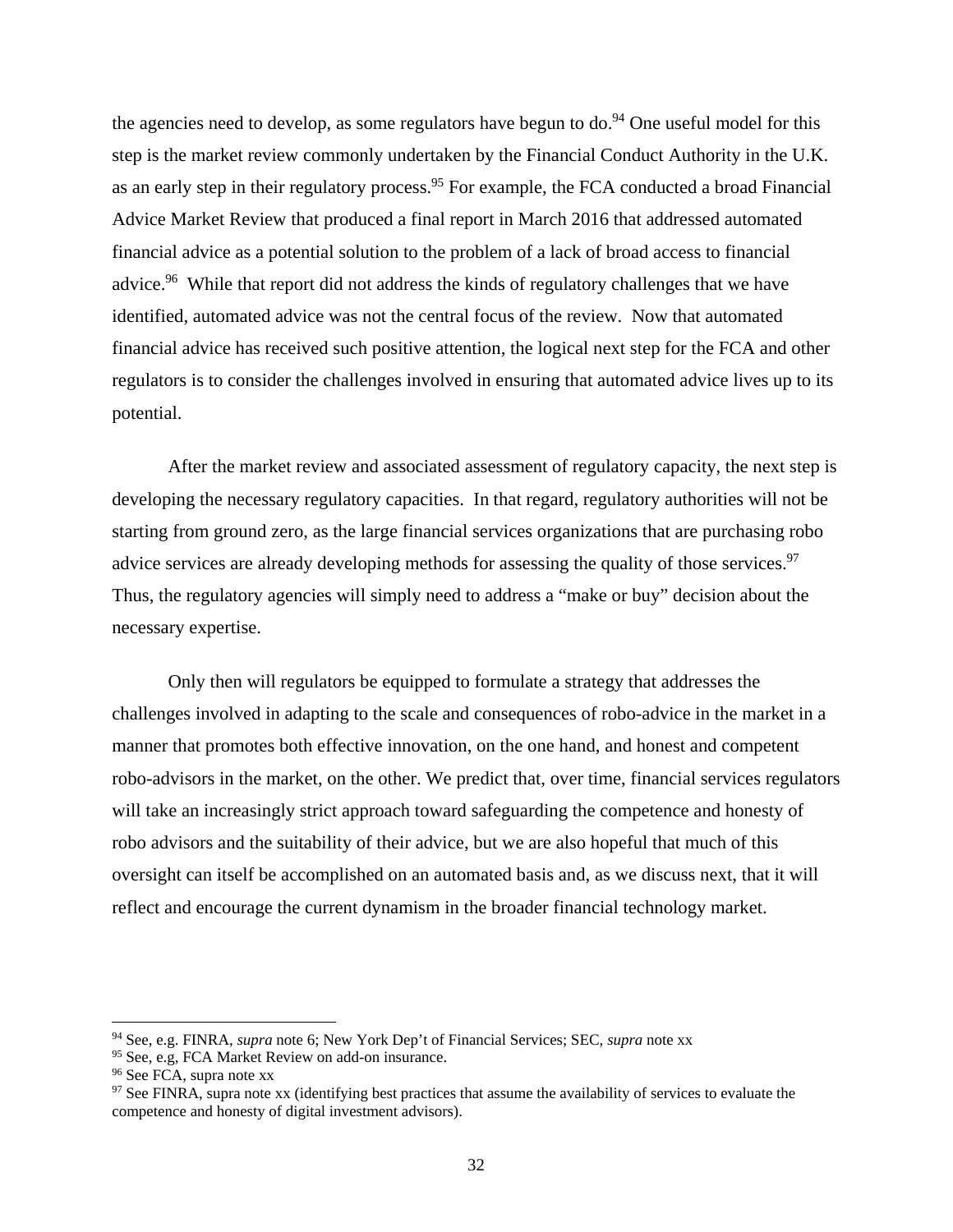Of course these are broad generalizations. But, that is all that is possible before the financial services authorities engage in the kind of systematic, interdisciplinary assessment that we advocate in this Essay.

# **III. Conclusion: Beyond Honesty and Basic Competence**

Both robo advisor technology and the regulatory environment have some ways to go before robo advisors begin to reach their potential of delivering high quality advice to a mass consumer market across the broad range of financial services.<sup>98</sup> Nevertheless, it is not too early to begin thinking about what comes next. For that purpose, it is useful to assume that regulators will develop the capacity to confirm that robo advisors in fact do what their creators and operators say, based on access to data of adequate quality, and that regulators will gain the authority and will to kick out of the market robo advisors who cannot or will not prove what they can do to the regulators' reasonable satisfaction.<sup>99</sup> If so, that means that in the very near future consumers will have access to well-designed robo advisors that honestly and competently recommend suitable financial products for consumers across the entire spectrum of financial products, employing appropriate choice architecture and reliable IT infrastructure.

If we assume this basic competence and honesty for the moment, we can look ahead to other challenges and opportunities. In this concluding section we will sketch one such challenge and two opportunities. The challenge is fostering a market in which an evolving diversity of robo advisors and consumer financial product intermediaries compete based on the *measurable* quality of their advice and related services for consumers. The opportunities are a leap forward in the ability to hold consumer financial product intermediaries accountable and a new approach

<sup>98</sup> See, e.g. *Digital Investment Advice: Robo Advisors Come of Age*, BLACKROCK, 1 (Sept. 2016) https://www.blackrock.com/corporate/en-mx/literature/whitepaper/viewpoint-digital-investment-advice-september-2016.pdf ("While digital advisors represent a very small segment relative to more traditional financial advice providers, their recent rapid growth suggests a need for a focused analysis of the business and activities of these advisors.").

<sup>99</sup> See, e.g., *Policy Statement: Robo-Advisers and State Investment Adviser Registration*, MASS. SEC. DIV. (Apr. 1, 2016), http://www.sec.state.ma.us/sct/sctpdf/Policy-Statement--Robo-Advisers-and-State-Investment-Adviser-Registration.pdf; Policy Statement: State-Registered Investment Adviser's Use of Third-Party Robo-Advisers (July 14, 2016), https://www.sec.state.ma.us/sct/sctpdf/Policy-Statement-State-Registered-Investment-Advisers-Use-of-Third-Party-Robo-Advisers.pdf; *Report on the IOSCO Social Media and Automation of Advice Tools Surveys*, IOSCO (July 2014), available at http://www.iosco.org/library/pubdocs/pdf/IOSCOPD445.pdf.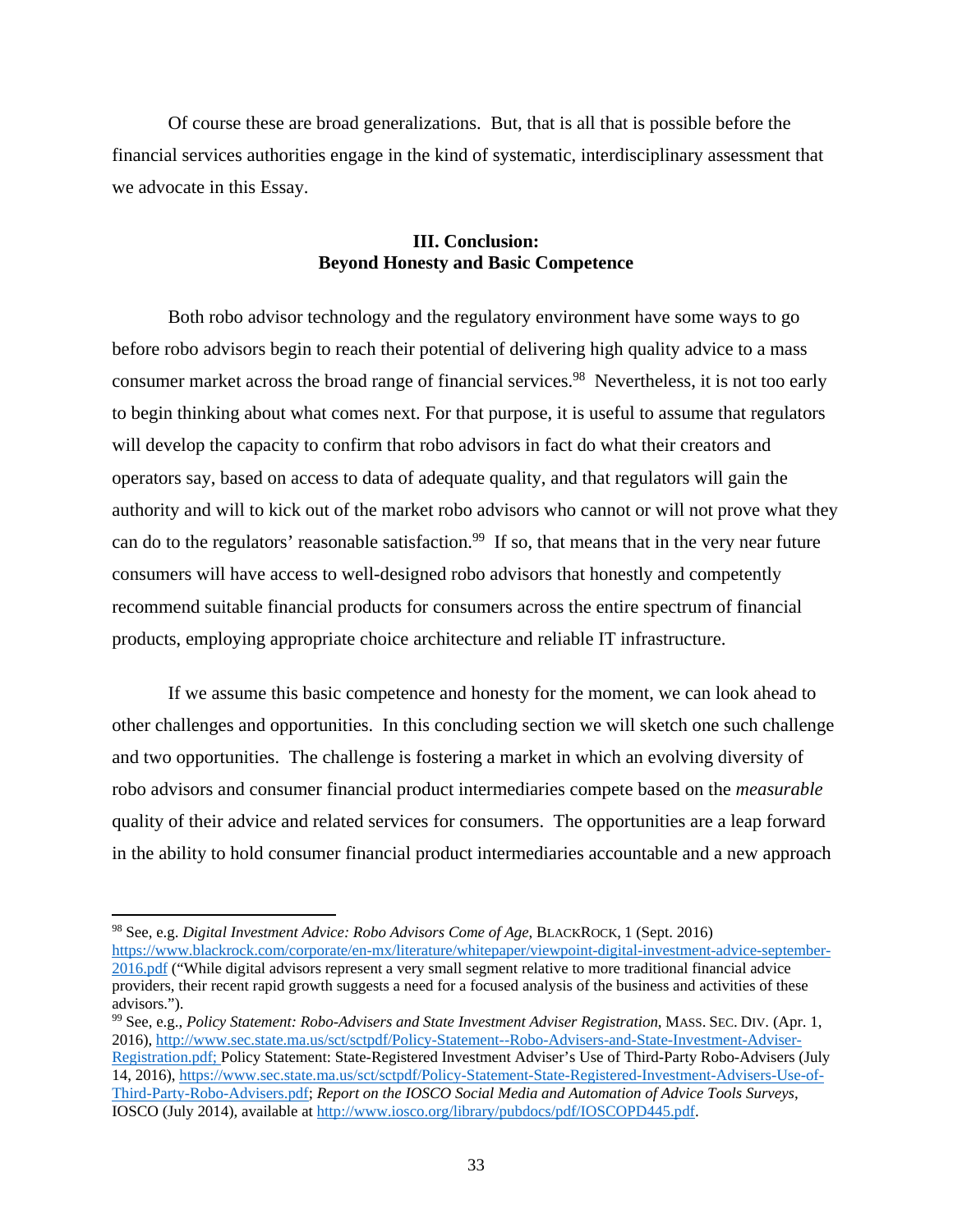to consumer financial product regulation that fosters more diversity in the forms and features of consumer financial products to better match the heterogeneity of consumers.

*The challenge.* While some regulatory oversight of the core components of robo advisors seems necessary to ensure basic competence and honesty, there is a risk that regulatory oversight will be watered down in the face of pressure by powerful financial services enterprises that have thrived in the past.<sup>100</sup> In addition, regulatory oversight poses the risk of discouraging innovation by serving as a barrier to entry into the market for robo advisors. Moreover, as regulators develop preferences about robo advisor design, and as regulated entities come to understand those preferences, oversight may lead to a model convergence that increases the risk of catastrophic failure.<sup>101</sup>

To counter these risks, we propose that, in addition to their oversight activities, regulatory agencies also develop contests of contests, in which the agencies provide substantial cash prizes to organizations that develop contests in which robo advisors compete based on measurable differences in the quality of their components – especially the ranking and matching algorithms, choice architecture, and data access and efficiency – as well as their overall performance. A contest of contests promotes a diversity of ways of measuring success and innovation in measuring success. That diversity and innovation in measuring success should in turn promote diversity among and innovation by robo advisors and, because the contests will themselves change over time, there will be less risk that all robo advisors will be tuned to any single way of measuring success.

*The accountability opportunity.* The automated nature of robo advisors means that the inputs and outputs of the robo advice, the algorithms, and much of the choice architecture exists and can be stored in digital form, and, thus, can be analyzed using digital tools. Indeed, it should be possible to store the customer and product inputs, advice algorithm, choice interface, market conditions, and outcome for every individual customer interaction and to link all of the

<sup>100</sup> See BARR, JACKSON, THAHYER *supra* note xx at xx(noting objections to adopting the fiduciary standard for all investment advisors, including traditional stock brokers, on the grounds that trying to apply that standard to stock brokers will water down the standard rather than improve consumer protection.).<br><sup>101</sup> See FCA, supra note xx (noting the concern that robo advisors may stop innovating if the government becomes

too actively involved, but not making the point about catastrophic risk).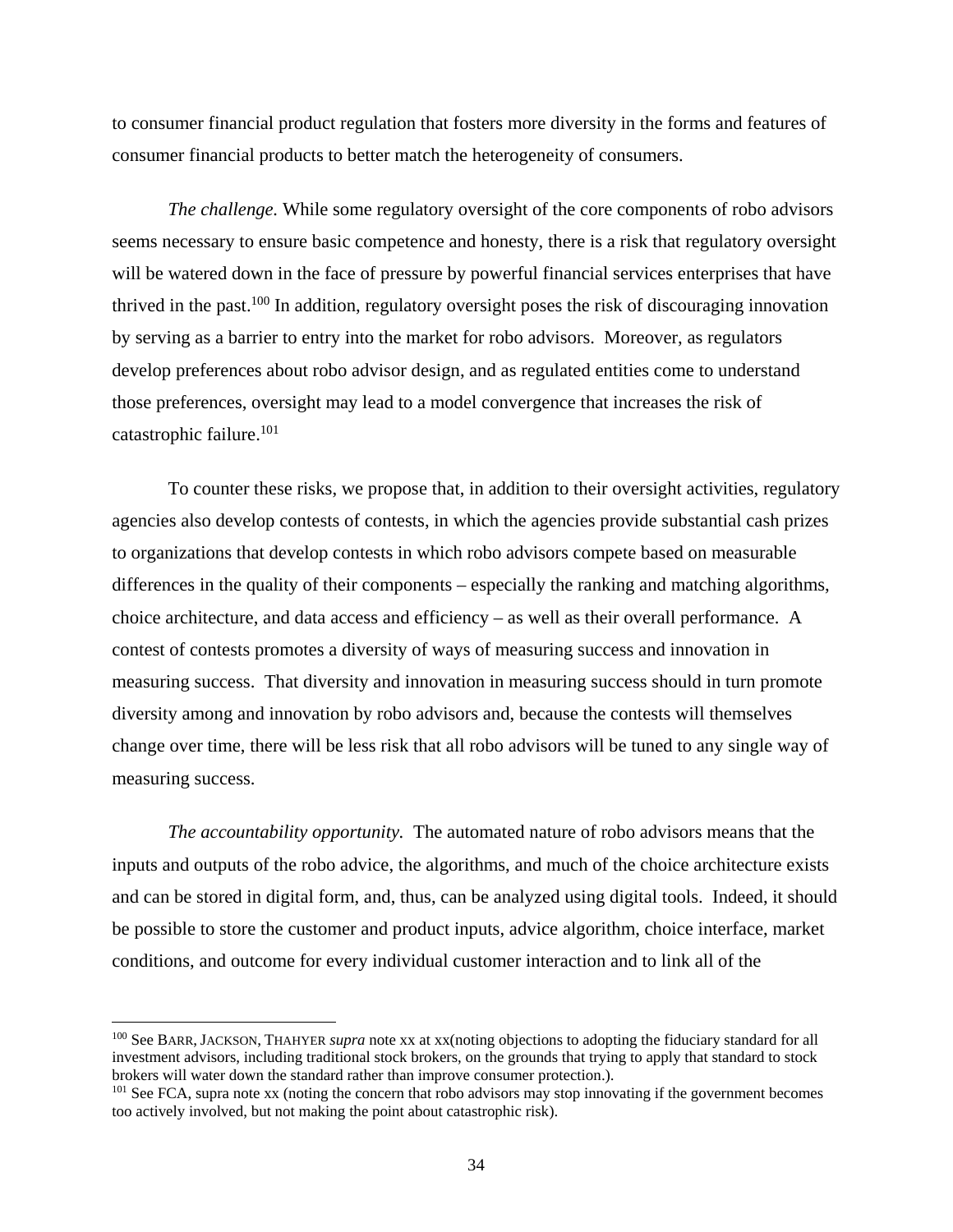interactions of the firm with that customer over time, creating the robo advisor analog to the "black boxes" proposed for self-driving cars.<sup>102</sup>

Whether financial services regulators presently have the legal authority to require firms to retain these data and make them available for analysis is a domain-specific legal question that lies beyond the scope of our analysis.<sup>103</sup> Our point here is that these data could lead to a leap forward in our ability to hold consumer product intermediaries accountable for providing misleading, incomplete or otherwise inadequate advice. Like the black boxes in self-driving cars, these data would provide a record for analysis if the consumer has an "accident" – meaning in this context that the consumer suffers a financial misfortune related to a consumer financial product – making it possible to evaluate the role of the intermediary and to determine whether to hold the intermediary accountable in some way.

*The diversity opportunity.* From a consumer protection standpoint, the history of financial services innovation has not been kind to advocates of complexity and choice. Across all three of the major financial services sectors, consumer product intermediaries have used complexity and choice to take advantage of consumers, particularly those who are less sophisticated.<sup>104</sup> The days are gone in which policymakers believe that a minority of wellinformed and careful shoppers – Thaler and Sunstein's "Econs" – can make a market fair when that market is structured to exploit fallible humans.<sup>105</sup> In response, consumer protection advocates have called for a return to "plain vanilla" financial products.<sup>106</sup> This is not because

 $^{102}$  See, e.g., https://techcrunch.com/2016/07/18/germany-wants-a-black-box-in-any-car-with-self-driving-features/.<br> $^{103}$  The transparency complications raised by the use of machine learning algorithms is also outsid

analysis for two reasons. First, our understanding is that machine learning algorithms are not presently used by robo advisors to any significant extent. Moreover, the issues are presently under close investigation in relation to the government's use of machine learning algorithms. See, e.g., Coglianese, supra note xx. Financial services regulators will be able to "piggy back" on the results of those investigations if and when machine learning algorithms become important in the robo advisor context.

<sup>104</sup> See, e.g., recent NYT stories about annuities in teacher pension plans; Burlingame & Jackson *supra* note xx (on yield spread premiums and steering).

<sup>105</sup> See, e.g., Tom Baker and Peter Siegelman, *"You Want Insurance with That?" Using Behavioral Economics to Protect Consumers from Add-On Insurance Products,* 20 CONN. INS. L. J. 1 (2013) (reviewing prior economic literature and summarizing behavioral economics research demonstrating that a small number of informed shoppers cannot prevent sellers from taking advantage of others).

<sup>106</sup> See, e.g. Michael S. Barr et al., New Am. Found., *Behaviorally Informed Financial Services Regulation*, 1, 9-10 (2008) , available at: http://repository.law.umich.edu/cgi/viewcontent.cgi?article=1028&context=other (suggesting that a plain vanilla set of default mortgages would be easier to compare across mortgage offers); Elizabeth Warren, Three Myths about the Consumer Financial Product Agency, Baseline Scenario (July 21, 2009, 6:00 AM),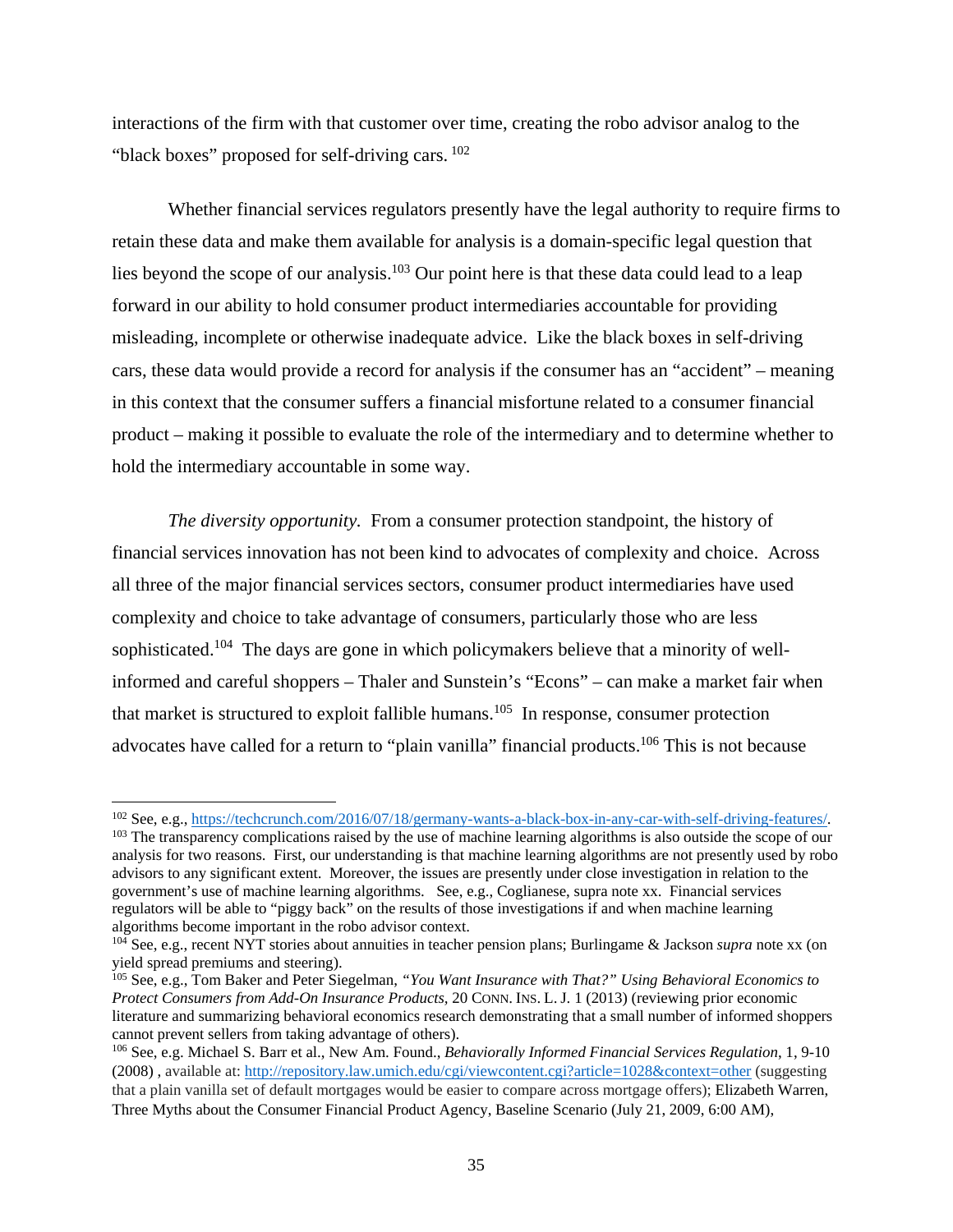they believe that vanilla is best for everyone, but rather because the evidence shows that choice and complexity lead to exploitation and regressive cross subsidies.<sup>107</sup> They believe, with some reason, that vanilla (perhaps plus chocolate, and maybe even strawberry, but definitely not raspberry coconut fudge) is good enough for most people.<sup>108</sup>

Once consumers have – and use – easy access to robo advisors, that analysis could well change. A good robo advisor gives an unsophisticated consumer more processing power than even the most sophisticated consumer working on her own. That could lead to a fundamental shift in regulatory strategy: from regulating the content of consumer financial products to (a) facilitating access to the data needed to make robo advisors work and (b) taking appropriate measures to verify the quality of the robo advisors and the public access to them. This is a disclosure-based regulatory strategy with a twist: electronic disclosure of product attributes to robo advisors; an easy procedure for consumers to authorize electronic disclosure to robo advisors of their own relevant financial or other relevant data; and disclosure by robo advisors to the appropriate regulatory body of the data needed to verify their competence and honesty.

\* \* \* \*

Our goal in this Essay has been to open a discussion within legal and financial services scholarship that invites the participation of those with expertise in other relevant disciplines. In keeping with this goal, we have raised more questions than we have answered, and we have barely sketched the outlines of even the best of our ideas. But that is appropriate at this stage of the regulatory trajectory.

As robo advisors grow in scale, protecting the integrity of financial markets will require the kind of cross disciplinary cooperation that regularly occurs in the domains of health and environmental regulation. The lawyers, economists, and behavioral scientists already involved in financial services regulation will need to understand enough about computer and data science

http://baselinescenario.com/2009/07/21/three-myths-about-the-consumer-financial-product-agency (noting that the promotion of "plain vanilla" contracts is CFPA's real regulatory break-through).

<sup>107</sup> Michael S. Barr et al., *Behaviorally Informed Home Mortgage Credit Regulation*, HaRV. UNIV. JOINT CTR. FOR HOUS. STUD. 20 (2008), available at: (noting that market in some case would like to exploit or exaggerate consumer fallibility).

<sup>&</sup>lt;sup>108</sup> Warren, supra note xx (noting that "vanilla plain" contracts would meet the needs of about 95% customers).